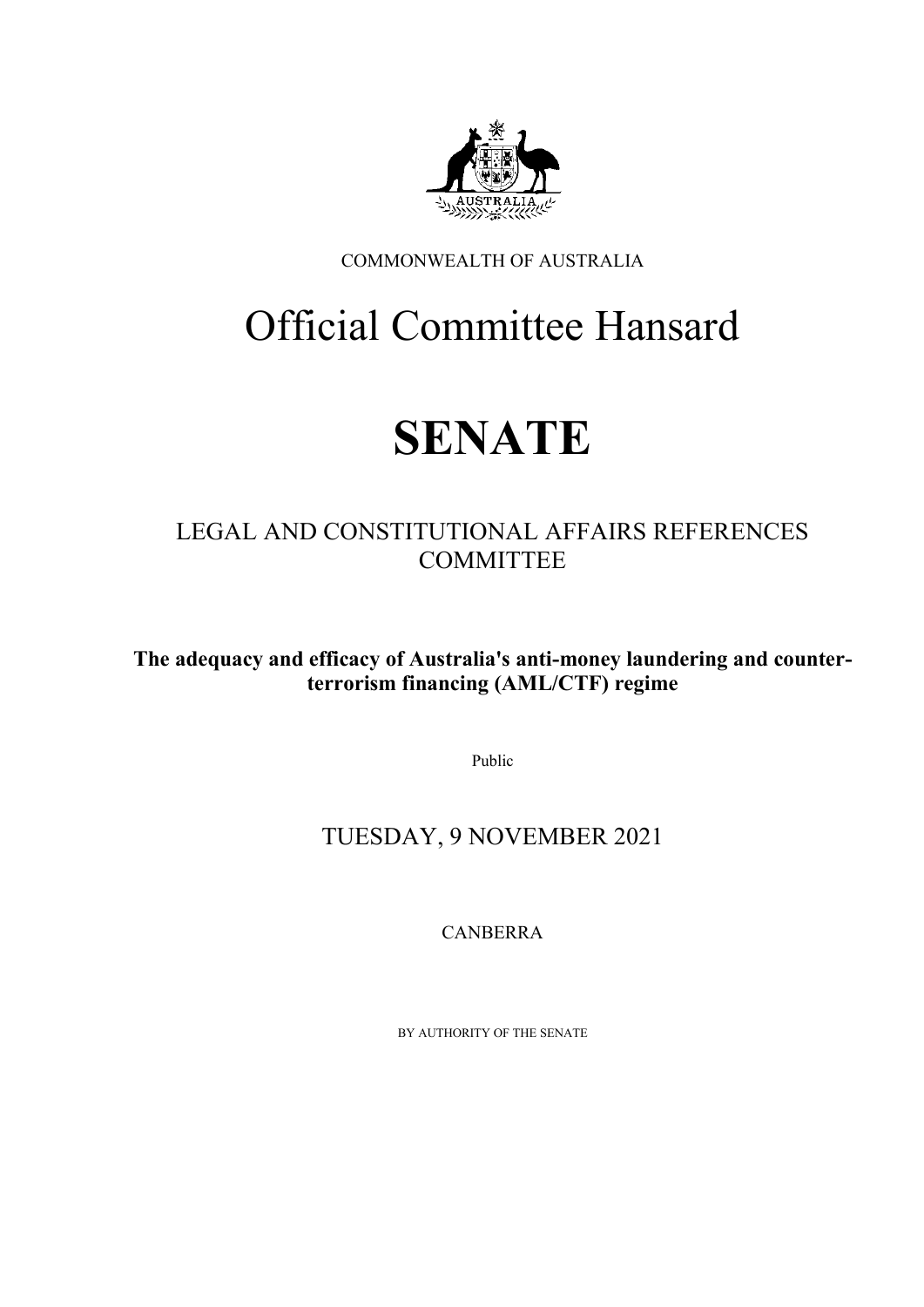# **LEGAL AND CONSTITUTIONAL AFFAIRS REFERENCES COMMITTEE**

#### **Tuesday, 9 November 2021**

**Members in attendance:** Senators Carr, Ciccone [by video link], Grogan [by video link], McKim [by video link], O'Neill and Scarr [by audio link]

#### **Terms of Reference for the Inquiry:**

The adequacy and efficacy of Australia's anti-money laundering and counter-terrorism (AML/CTF) regime, with particular reference to:

a. the extent to which the Australian Transaction Reports and Analysis Centre:

i. responds to and relies upon reporting by designated services, and

ii. identifies emerging problems based on this reporting;

b. the extent to which Australia's AML/CTF regulatory arrangements could be strengthened to:

i. address governance and risk-management weaknesses within designated services, and

ii. identify weaknesses before systemic or large-scale AML/CTF breaches occur;

c. the effectiveness of the *Anti-Money Laundering and Counter-Terrorism Financing Act 2006* (the Act) to prevent money laundering outside the banking sector;

d. the attractiveness of Australia as a destination for proceeds of foreign crime and corruption, including evidence of such proceeds in the Australian real estate and other markets since the enactment of the Act;

e. Australia's compliance with the Financial Action Task Force (FATF) recommendations and the Commonwealth Government's response to:

i. applicable recommendations in applicable FATF reports, and

ii. the April 2016 *Report on the statutory review of the Anti-Money Laundering and Counter-Terrorism Financing Act 2006 and associated rules and regulations*;

f. the extent to which adherence with FATF recommendations prevents systemic and reputational risks to Australia, the Australian economy, and Australia's capacity to access international capital;

g. the regulatory impact, costs and benefits of extending AML/CTF reporting obligations to designated non-financial businesses and professions (DNFBPs or 'gatekeeper professions'), often referred to as 'Tranche two' legislation;

h. the extent to which:

i. DNFBPs take account of money laundering and terrorism financing risks, and

ii. the existing professional obligations on DNFBPs are compatible with AML/CTF reporting obligations; and

i. any other related matter.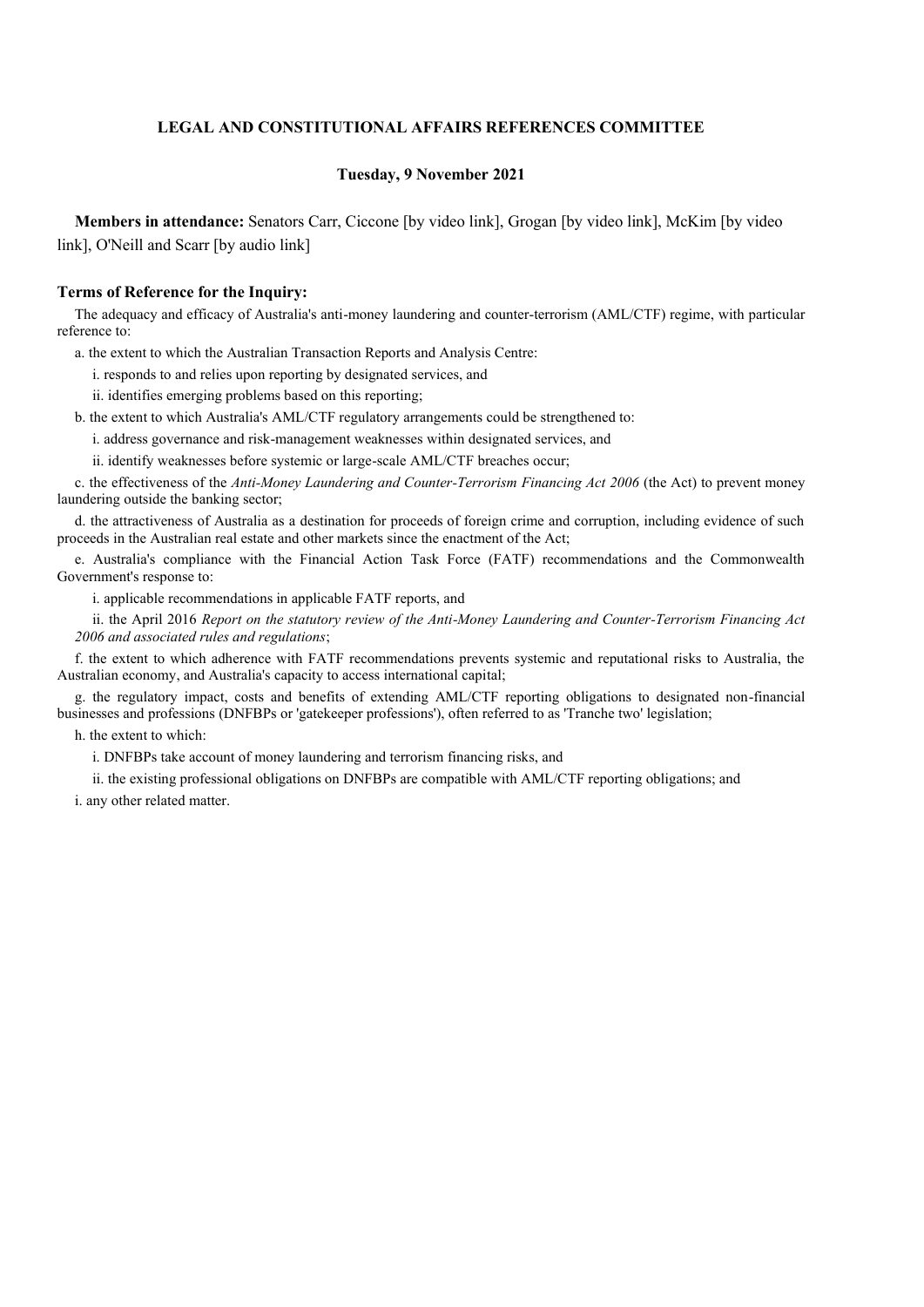# **WITNESSES**

| STYLIANOU, Ms Vicki, Group Executive, Advocacy and Policy, Institute of Public Accountants42 |
|----------------------------------------------------------------------------------------------|
| WALLER, Mrs Keddie, Head of Public Practice and SME, CPA Australia [by video link] 42        |
|                                                                                              |
| WILSON, Mr Russell, Non-Executive Director, Transparency International Australia 28          |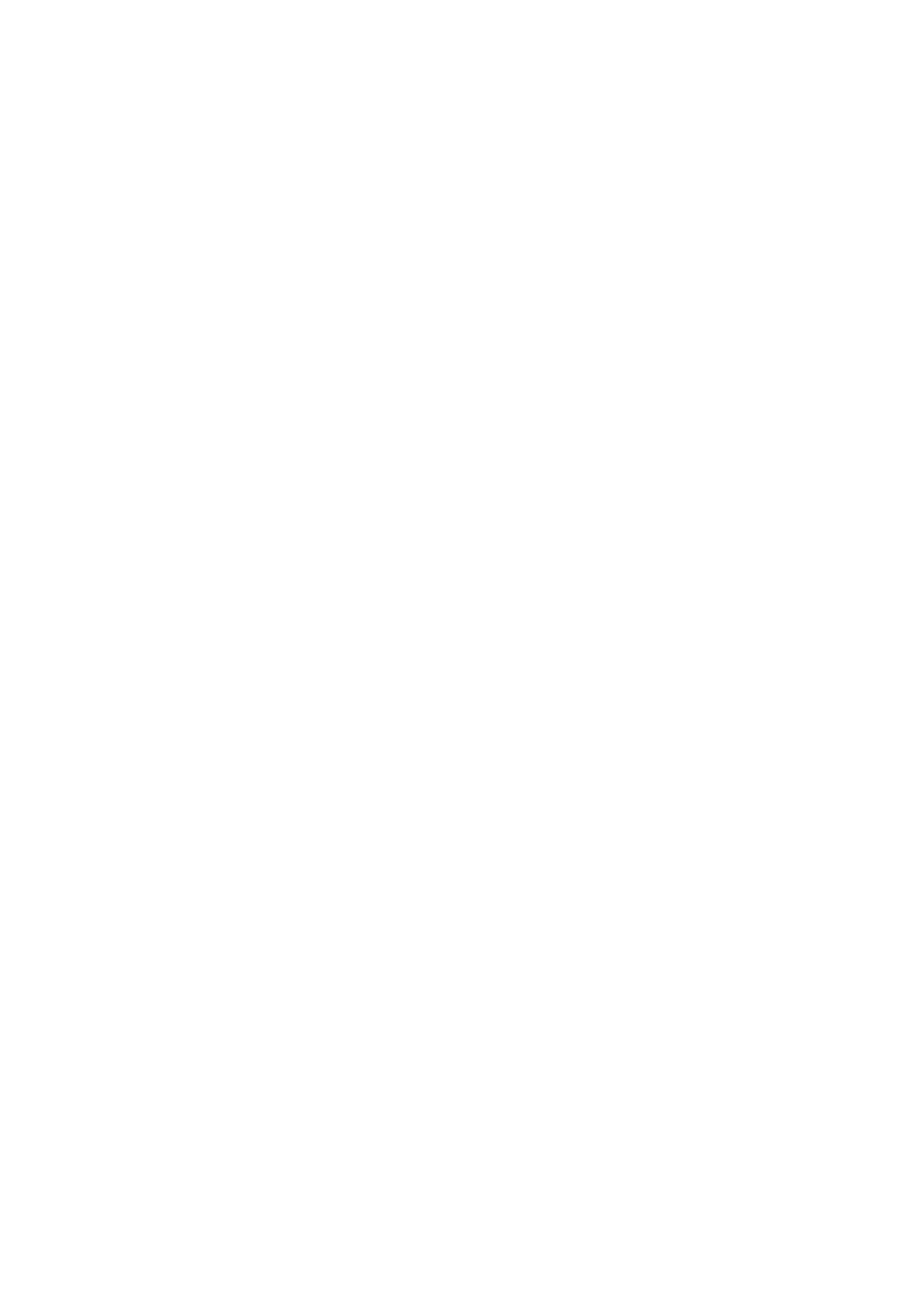# **JEANS, Mr Neil, Principal, Initialism**

# **OLIVER, Mr Patrick, Director, AML Experts**

#### **QUINN, Mr Anthony, Founder and Director, Arctic Intelligence**

#### **Committee met at 09:01**

**CHAIR (Senator Kim Carr):** I declare open this public hearing of the Senate Legal and Constitutional Affairs References Committee inquiry into the adequacy and efficacy of Australia's anti-money-laundering and counterterrorism-financing regime. These are public proceedings being broadcast live via the web and in Parliament House. I remind witnesses that in giving evidence to the committee they are protected by parliamentary privilege. It is unlawful for anyone to threaten or disadvantage a witness on account of evidence given to a committee, and such action may be treated by the Senate as a contempt. It is also a contempt to give false or misleading evidence to a committee.

The committee prefers evidence to be given in public, but under the Senate's resolutions witnesses have the right to request to be heard in camera. If you are a witness today and intend to request to give evidence in camera, please bring this to the attention of the secretariat as soon as possible. If a witness objects to answering a question, the witness should state the grounds upon which the objection is taken and the committee will determine whether it will insist on an answer, having regard to the ground which is claimed. If the committee determines to insist on an answer, a witness may request that the answer be given in camera, and such a request may also be made at any other time.

With those formalities over, I welcome our witnesses and I thank you for giving us evidence. I take it that you have all been informed about your rights under parliamentary privilege? Has the secretariat made that available to you?

**Mr Jeans:** Yes.

**Mr Oliver:** Yes.

**Mr Quinn:** Yes.

**CHAIR:** The committee has received your submissions Nos 6, 8 and 12. Do any of you wish to make any corrections to your submissions?

**Mr Oliver:** No.

**Mr Quinn:** No.

**Mr Jeans:** No.

**CHAIR:** Would any of you like to make a statement before we turn to questions?

**Mr Oliver:** Thank you for the opportunity to appear before this committee. Details of the firm and my experience are contained in our submission. I will highlight several things which may be of relevance to today's hearing. I currently advise, as the Managing Director of AML Experts and as a lawyer, on the AML act and rules, both from a legal and a consulting aspect. So I understand the complexities of both the law and the difficulties a reporting entity faces in the design and implementation of a compliant AML program. I have done so since 2006, at the commencement of this regime, so I'm long in the tooth. I have advised law firms and legal regulators on the implementation of AML laws in the UK, Ireland and New Zealand. In Australia, this has been limited to money laundering and financial crime risk. I have advised law firms on risk management strategy and processes, including anti money laundering. I am an AUSTRAC authorised external auditor and an AML court expert.

There are a couple of points I would like to focus on from my submission. Firstly, the Commonwealth's ongoing breach of both the FATF recommendations and the objects of the AML act places Australia at risk in the international sphere and also places Australian society at risk at domestic level from ongoing serious organised crime.

Secondly, the current AML laws and rules as they apply to reporting entities are overly complex, making it more expensive and problematic for reporting entities to comply than is actually necessary. Complexity arises from many aspects, including the definition of designated services; complex know-your-customer rules; and the all-crimes suspicious matter reporting obligations.

Thirdly, the extension of AML laws to designated non-financial businesses and professions, tranche 2, is entirely feasible, with the political will. Yes, it will impose costs on those professions, but not as much as some have argued. Those costs can be reduced by ensuring any extension is limited both in scope and breadth by following FADF recommendations and the simplification of the AML rules. Finally, greater compliance with the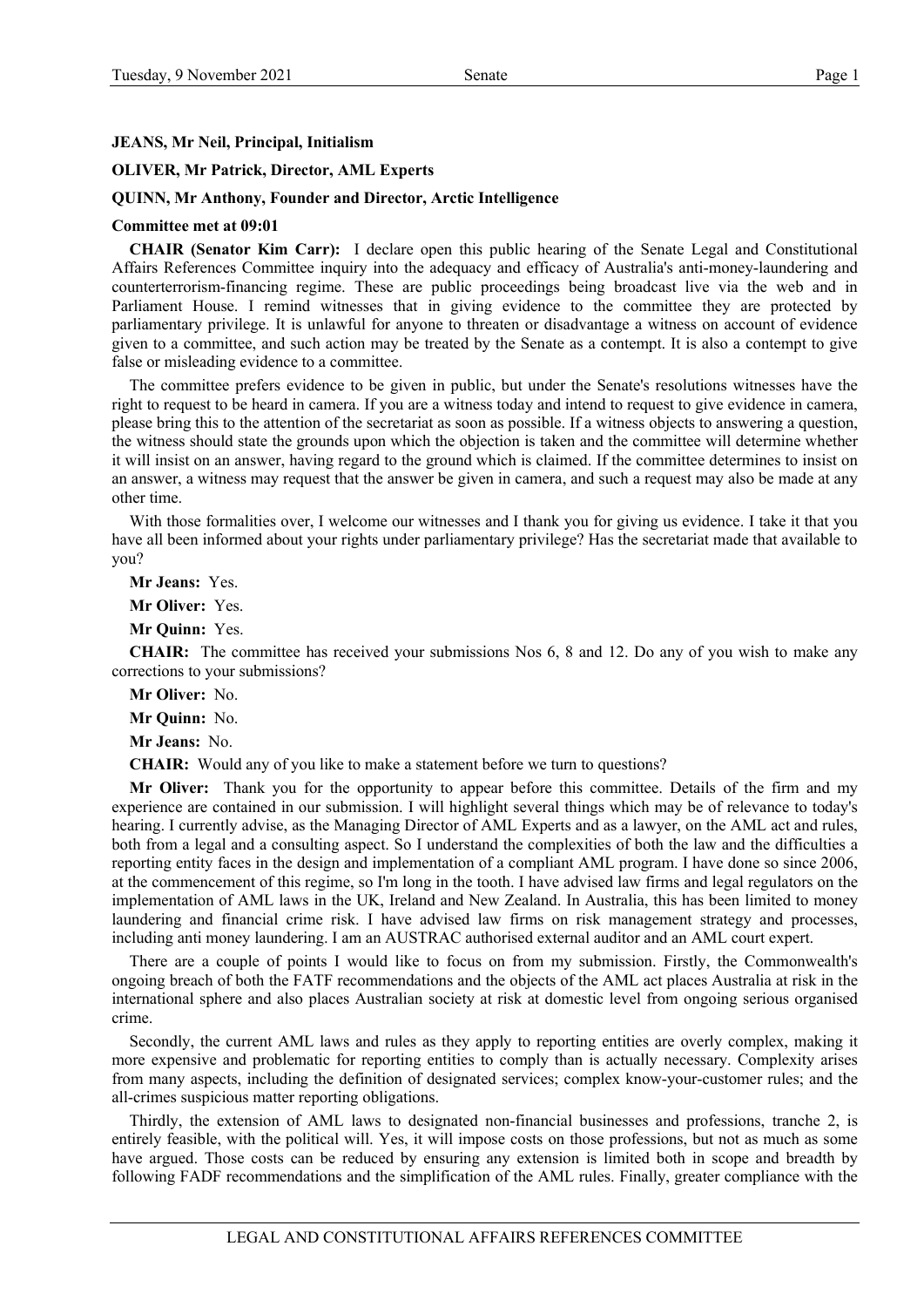AML act, which would result in reduced money laundering and serious crime risk and better AUSTRAC reporting, would be assisted by a civil penalty provision placed upon directors, owners and senior managers of reporting entities to take reasonable measures to ensure that a compliant AML program has been implemented. The current governance provisions at reporting-entity level do not assure this outcome. Thank you.

**Mr Quinn:** Thank you very much to the committee for giving me the opportunity to attend the hearing today and to allow me to present my opening statement. In my career to date, I've spent over 15 years operating in the financial crime risk-management sector, include over eight years at the Macquarie Bank where I was the program director responsible for implementing the AML, CTF and FCA programs to the banking and financial services group. In 2015 I founded Arctic Intelligence, which is a regulatory technology firm that provides enterprise-wide financial crime risk-assessment software to hundreds of clients in 10 countries and 21 industry sectors, including banks, credit unions, stockbrokers, money remitters, wealth managers, casinos, clubs and many small businesses in the legal, real estate and accounting sectors. We help them cost-effectively conduct financial crime riskassessments and develop strong control frameworks.

When you hear us talk today about financial crimes, we are talking about crimes like money laundering, terrorism financing, human and wildlife trafficking, environmental crimes, bribery and corruption, tax evasion fraud and violations of sanctions laws. Financial crimes are reported to cost the Australian economy around \$50 billion a year, but the human cost of financial crime is incalculable. Australia has a major drug problem. Tonnes of drugs are imported here every year, and over 1.3 million Australians have used ice within the last 12 months. There has been a significant rise in drug related gang violence, with murders and shootings happening almost every week, and we've seen a significant rise in drug-related domestic violence, addiction and suicide, which is having a devastating effect on our families and communities. Organised criminals use many sectors to claim the proceeds of crime, including many sectors that are currently unregulated in Australia but are regulated in almost every other country in the world.

The three key messages from my submission that I would like to read to the committee are as follows. The first point is that the Australian government has repeatedly failed to take the necessary actions to meet the Financial Action Task Force recommendations and has disappointingly lacked the political will and resolve to take action to address the many deficiencies the FATF has highlighted in various mutual evaluation reports going back many years. As a result, Australia is simply not meeting its international commitments and remains one of five out of 200 FATF member countries that have failed to expand the laws to lawyers, accountants, real estate agents, highvalue dealers, and trust and company service providers. This inaction makes Australia an attractive destination for organised criminals and may even result in Australia being greylisted by the FATF, further damaging our international reputation. There is clear evidence internationally and domestically that these sectors are actively used by organised criminal networks, and Australia is no different from the other 195 countries that have already extended these laws to these sectors, many for a decade or more already.

The second point I would like to make is that, since the risk based approach places responsibility on regulated entities to first identify and assess how their businesses could be vulnerable to financial crime and then build an appropriate set of controls to manage these risks, there needs to be simplification and standardisation of financial crime risk assessment methodologies to make it easier for regulated entities as well as AUSTRAC, who are not equipped to provide oversight to tens or hundreds of thousands of entities adopting completely different risk assessment technologies. We believe that, through the broader adoption of technology, we can improve the overall effectiveness of financial crime risk mismanagement, drive down the cost of compliance and reduce the levels of non-compliance that across many sectors.

The final point I would like to make is that there is a lack of clearly defined roles, responsibilities, accountabilities and sanctions for board directors and senior management in the event that a reporting entity has materially breached the AML laws or rules. There is currently no mechanism for AUSTRAC to seek civil penalties against individuals, which was another criticism levelled at Australia by the FATF in its 2015 mutual evaluation report. The lack of consequences for individual board directors and senior managers has created an environment where understanding AML risks and controls is often not given the attention, the focus or the priority it deserves, which has been highlighted in many AML enforceable undertakings.

A related issue that impacts the ability for executives to provide effective governance and oversight of AML programs is the current lack of any mandated time-frame for conducting independent reviews, which in many countries such as New Zealand occur at least every two years and should also be adopted in Australia, which will reduce the likelihood of control deficiencies remaining undetected and unresolved for many years.

To close and to reiterate the main outcomes I would like to see from this inquiry: they are that we should expand the AML laws to tranche 2 sectors, explore ways to standardise and simplify enterprise financial crime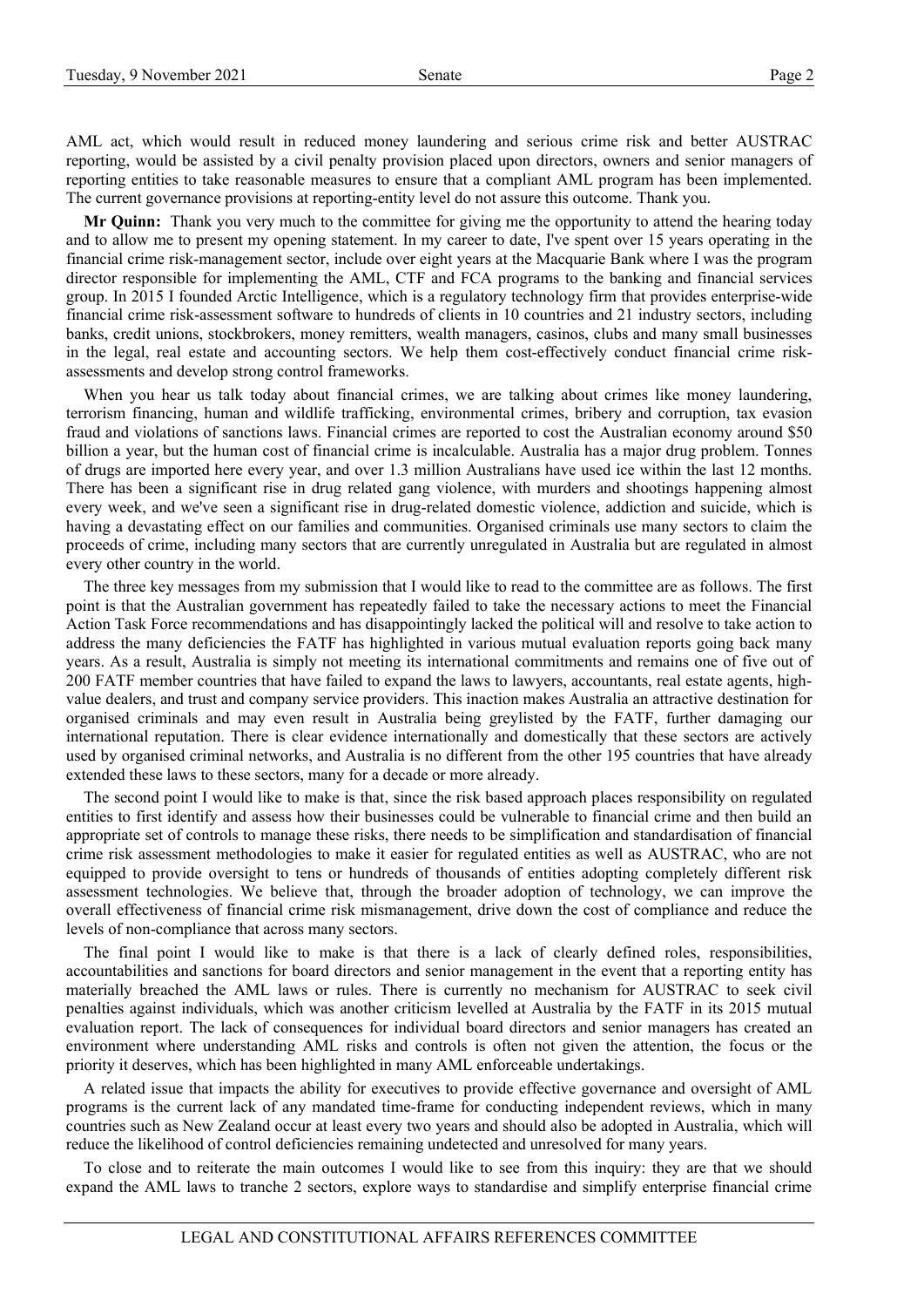risk assessments, increase personal accountability for material non-compliance and, finally, mandate independent reviews to be conducted at least every two years. There are thousands of risk compliance professionals working tirelessly to protect Australians from the devastating effects of financial crime on our society. It is long overdue for politicians to play their part. Thank you for your time and for listening.

**CHAIR:** Thank you very much. Mr Jeans.

**Mr Jeans:** I would like to thank the committee for inviting me to give evidence to this important inquiry into Australia's AML/CTF regime. I represent Initialism, a consultancy that provides AML/CTF compliance and risk management services to businesses of all types and sizes covered by the AML/CTF Act. I have a background in financial crime risk management spanning almost 30 years, which includes working in law enforcement investigates complex financial crime and money laundering, working as a regulator, developing AML regulation, working at senior levels within global financial businesses and consulting on AML/CTF in Australia and internationally for the last 10 years.

Australia's AML/CTF regime has not appropriately matured or adequately evolved since its inception in 2007. This has resulted in a regime that currently does not comprehensively address Australia's money laundering vulnerabilities and falls short of minimum international standards. As a result, Australia is increasingly considered a laggard in the area of AML/CTF and consequently perceived as an attractive haven for criminal proceeds. The weaknesses in Australia's AML/CTF regime were identified by the FATF mutual evaluation in 2015. The findings of the FATF were replicated in the government's own 2016 statutory review report. In 2014, Australia was one of the first countries to be subjected to the current FATF evaluation process. However, since 2014, over 150 countries have been assessed by the FATF and, like Australia, many have found themselves needing to improve their AML/CTF regimes. However, unlike Australia, many other countries have over recent years made concerted efforts to address the weaknesses identified by the FATF.

Australia's inaction is evidenced by the appendix that accompanied the Department of Home Affairs submission to this inquiry, which sets out that 49 of the 84 recommendations from its own statutory review in 2016 are either ongoing or outstanding. In 2017 the Attorney-General's Department, which at that time had carriage for AML/CTF, published a comprehensive plan to address the statutory review report recommendations. That would have been completed by mid-2019. This plan was never implemented. Australia now has only a limited window of opportunity to address the weaknesses in its AML/CTF regime. In 2020 it is anticipated the FATF will review Australia's progress against the 2015 findings. This follow-up review has been delayed since late 2019.

#### **Senator O'NEILL:** Can I interrupt to clarify? Did you say 2020 then?

**Mr Jeans:** It was 2022—next year. As recently as two weeks ago the FATF president expressed frustration at member countries who are not aligning their AML/CTF regimes to the FATF standards, citing a lack of political will as a significant contributing factor. Whilst the weaknesses in the AML/CTF regime are multifaceted, Initialism's written submission to the inquiry focuses on three topics that result from a failure to mature and evolve the regime. First is the appropriateness of using designated services to determine whether a business is caught by the AML/CTF Act. The current services are out of date with industry reality, and this hardwired inflexibility has created different compliance obligations for businesses offering similar financial services.

Second, there is a need for more formalised board and senior management AML/CTF compliance, responsibility, accountability and sanctions. Board and senior management's responsibility and accountability are vital tools in ensuring businesses devote appropriate attention and resources to AML/CTF compliance.

Finally, there is the need to bring designated non-financial businesses and professions into Australia's AML/CTF regime. This will close the gap that allows criminals to exploit the legitimate services provided by legal accountancy and real estate professions to launder the proceeds of criminal activity in Australia and internationally.

It is my experience from my time in law enforcement that that businesses within the designated non-financial business and professions sectors can be used either unwittingly or wittingly to launder the proceeds of transnational organised crime. Since 2018, Initialism has worked with New Zealand to designate non-financial businesses and professions. I therefore have direct experience and insight into the actual impact the introduction of AML/CTF will have on these sectors. This experience contrasts with other submissions made to this inquiry that claim that the effort and cost of barriers to these sectors being brought into the AML/CTF regime. I look forward to answering any questions the committee may have.

**CHAIR:** Thank you very much. I thank the three of you. For formality's sake, the document you sought to table is the additional information dated 9 November, the inquiry into the adequacy and efficacy of Australia's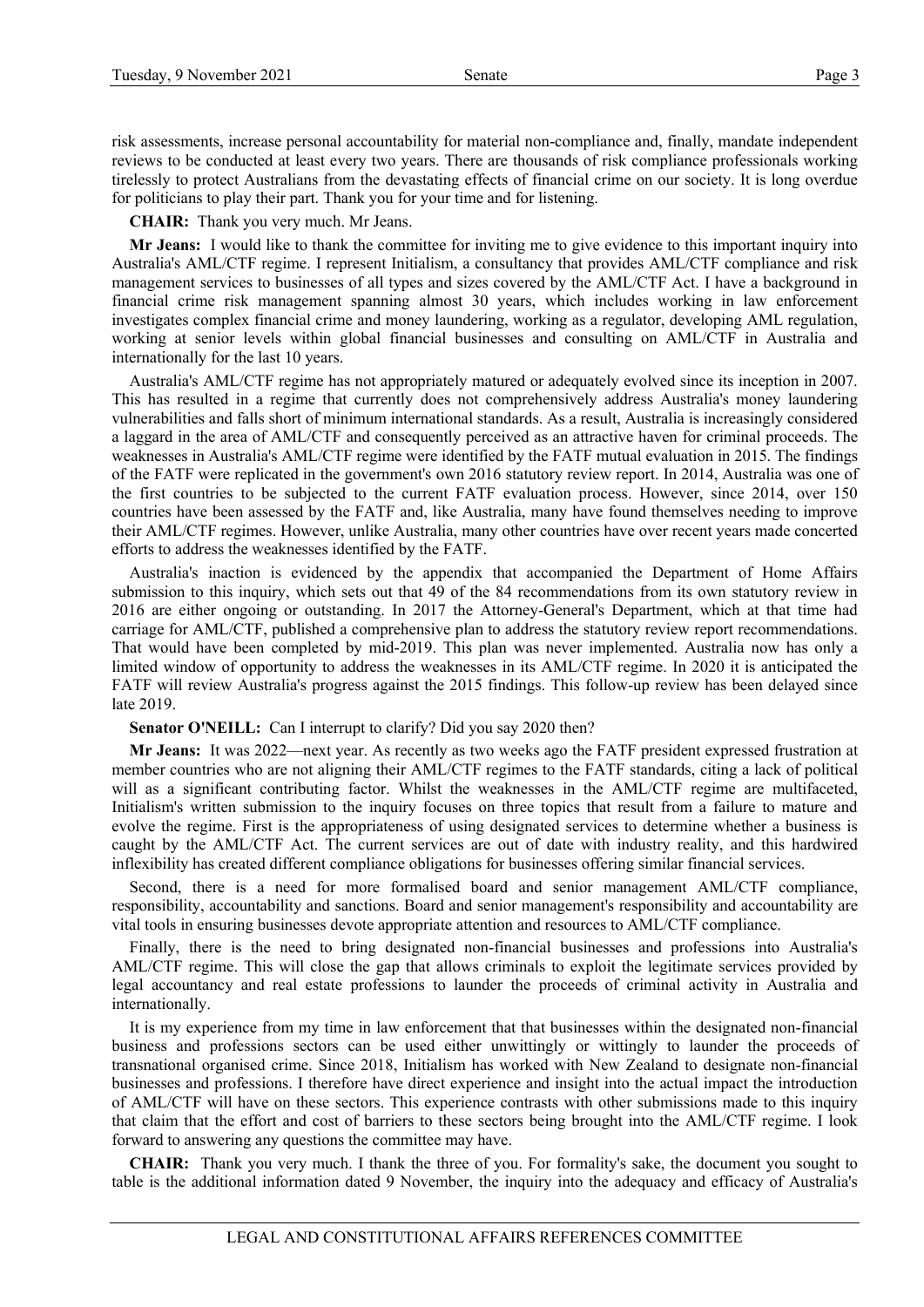AML/CTF regime. Since there are no objections, we take that as tabled and, for formality's sake, that press be admitted. There are no objections to that?

**Mr Jeans:** No objection.

**CHAIR:** So be it. I might begin with Senator Scarr if he would like to kick off for the committee point of view.

**Senator SCARR:** Thank you to all of the witnesses appearing today. Obviously you all have a great depth of expertise in relation to this area, and it's much appreciated that you join us today. Just to make it somewhat easier, I might direct my questions to Mr Jeans. If the other witnesses want to add any points with respect to the questions I ask, then they should feel happy to do so. Mr Jeans, I read your submission in detail and the paper which Initialism prepared in relation to extension of the AML/CTF regime to designated non-financial businesses and professions into Australia. Can I take you to the second page of your submission, where you say that one of the barriers to entry has been:

… the debate about Australia's inclusion of DNFBPs in the AML/CTF regime can be characterised as continuing to be bogged down by a lack of apparent political will resulting in federal government inaction, which has been justified in part by the hyperbole, scaremongering and catastrophic impacts predicted by the lobbyists for some DNFBP sectors.

I'm wondering if you can expand upon that in terms of how you're characterising the opposition to the extension of the AML/CTF regime to DNFBPs.

**Mr Jeans:** The opposition is longstanding. It primarily comes from the legal profession, who have consistently, in many countries, resisted the implementation or the imposition of AML/CTF covering their sectors. The issues or the concerns they have have been consistently found not to be correct or not to be appropriate, and that also includes New Zealand, who have recently gone through this process. I worked closely with them before the legislation came in, and there was a lot of fear and concern within the legal sector, the accounting sector and the real estate sector. But, 2½ years on, this is part of normal business. I've been working in this space for almost 30 years. Since 2003, there have been attempts to bring lawyers, accountants and real estate agents into the regime by the FATF standards, and there's been a consistent campaign which, in every country that I've been involved in, has lost credibility, and the reality is found to be different.

**Senator SCARR:** Have you had an opportunity to read the Law Council of Australia's submission?

**Mr Jeans:** I have, yes.

Senator SCARR: I read that submission and, from my perspective, they're raising bona fide concerns with respect to matters such as legal professional privilege, the prospect of managing these issues through existing professional conduct rules and standards and also a concern with respect to the disproportionate impact this could have—in particular, in an Australian context—on sole-practitioner firms. A lot of our regional and rural communities are serviced by sole practitioners who do everything. They do all the legal work in the town. There is a real concern that this regime, if it's not calibrated the right way, could have a disproportionate impact on them. Do you recognise that these are legitimate, bona fide concerns that are being raised by the profession?

**Mr Jeans:** Firstly, I may refer to Mr Oliver to address the legal privilege and confidentiality issues. I think that, as a practising lawyer, he is well placed for that. Then, if we may, we may come back to the costs, which are part of the submission we have made, the additional information.

**Senator O'NEILL:** Mr Oliver, in his submission, referred to the three jurisdictions in the UK, which all had different situations with regard to the law. If he could reference that in his answer, that would be helpful. And, Senator Scarr, your next question might be assisted by the extra document we've just received. I don't know if you've got it yet, but you might want to have a look at that.

**Mr Oliver:** In relation to legal professional privilege and client confidentiality, they are quite extensive and complex legal and ethical rules to understand. Legal professional privilege is related to legal advice and to litigation. The AML act itself says legal professional privilege will not be abrogated. That's section 242. The Law Council say in their submission that's not strong enough, but that's open for debate. Interestingly, New Zealand did put an extra amendment into their law, when they changed it, to bolster that. So legal professional privilege will not go away. Client confidentiality is a broader concept. All client discussions with lawyers should be confidential; however, there are exceptions. One of the main exceptions is if it's allowed by law or demanded by law. That's in section 9.2.2 of the Australian Solicitors' Conduct Rules. So that can be dealt with as well. Those issues, although they are complex, they can be overcome. In the UK and Ireland it did take quite a lot of thought about how those issues could be overcome, but they have been. They are now not an issue, both in the UK and in Ireland. It does help that lawyers end up with more training in relation to their ethical obligations. Training is a major piece in that area.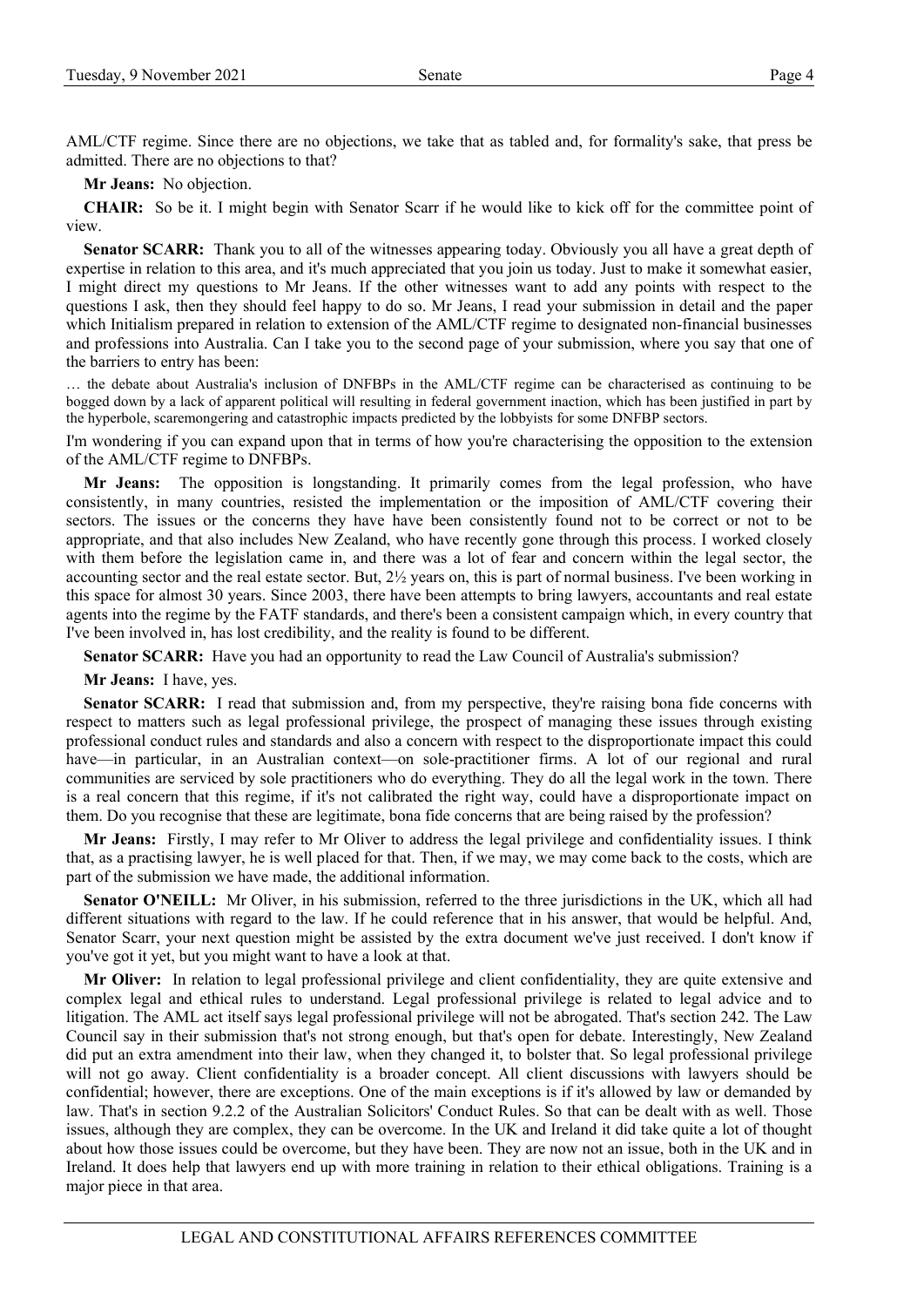In relation to the proportionality of the rules or the laws, I think we're all arguing that the rules are complex. If they are correctly implemented and perhaps change the AML act, the impact on those smaller law firms will be not as much as the Law Council has said. Ireland, the UK and New Zealand are full of small law firms. Yes, there was an impact, but they still exist. There might be insurance issues which cause law firms to merge, but that's from an insurance perspective, not from the implementation of the anti-money-laundering laws. I was involved, in 2003 and 2004, in helping law firms in the UK and Ireland implement those.

**Senator SCARR:** Mr Oliver, are you aware that the Canadian supreme court overturned certain parts of the anti-money-laundering laws in Canada—

#### **Mr Oliver:** I am.

**Senator SCARR:** on the basis that they were contrary to principles relating to legal professional privilege and lawyer-client confidentiality? The Supreme Court of Canada actually overturned some of those laws on that basis.

**Mr Oliver:** I have read that case, yes.

**Senator SCARR:** We can talk about how we adapt the laws to the legal profession, but it does suggest to me that there's a real issue here, an issue of substance, in terms of how you calibrate these laws, how you apply them and how they should fit to the legal profession. There's a real substantive issue here. Would you agree with that?

**Mr Oliver:** Well, I agree with the fact that they have to be adapted.

**Senator SCARR:** You refer to the imposition of the laws on the UK legal profession. Is it your view that these laws have now been bedded down and there are no issues, or are there existing issues in the UK?

**Mr Oliver:** In relation to the three UK jurisdictions, they have been bedded down. They've been in place since 2004-05, when they implemented the third European directive, and there were some other issues around the Proceeds of Crime Act then. They have been implemented and they've been tweaked. One of the most important things in the UK is the slightly different regulatory model, where the Law Society of England and Wales has, for want of a better phrase, very detailed guidance. Once a law firm follows that, it basically has a safe harbour against any of the rules. That guidance is very good. The regulatory model is different. They have a Solicitors Regulation Authority, which does take action against errant solicitors. In Scotland, the Law Society of Scotland has a similar system. It's similar in Northern Ireland, and England-Wales is one jurisdiction.

**Senator SCARR:** Are you aware that the UK Treasury is undertaking a review of the AML laws?

**Mr Oliver:** I am.

**Senator SCARR:** You probably haven't had an opportunity to look at this. I'm happy to maybe provide the witnesses with a copy of this, just so they have an opportunity to respond. They can take it on notice. I just want to read and get your reaction to a submission which the UK law society made to that review of the law, dated 19 October 2021. Are you aware of the submission from the UK law society?

**Mr Oliver:** I am aware of it, but I've not read it.

Senator SCARR: I'll just read these paragraphs to you to get your reaction:

While we welcome HMT's commitment to making the AML regime proportional and effective, the current regime does not promote a risk-based approach.

Instead, it drives 'tick box' compliance to satisfy overly prescriptive requirements. This is a particular challenge for small firms.

The current AML regime places disproportionate compliance obligation on the legal profession, requiring activity that does little to prevent money laundering, the cost of which is ultimately passed on to consumers.

The AML system is designed with the financial sector in mind, so any reforms must address the different issues faced by the legal profession and they must be evidence-based.

The current regime's 'tick box' method undermines the effectiveness and proportionality of the measures and drives up costs for legal services consumers.

We look forward to helping develop and apply a regime that is both proportionate and effective in tackling economic crime, as well as being workable for our members.

Mr Oliver, can you understand that when I read this—and I'm not an expert in these matters as you and each of the other two witnesses are—it is raises a red flag in my mind that we have to be quite cautious about extending this regulatory regime both to the legal profession and also more broadly to accounting and real estate businesses, which in many cases are small businesses? During this period of time they've been absorbing all sorts of costs, and the last thing they need at this point in time is disproportionate regulation, which will simply drive up the costs to their end consumers. Can you understand my being wary about imposing those costs, when I read the submission coming out of the UK law society, which has been dealing with these issues for over a decade?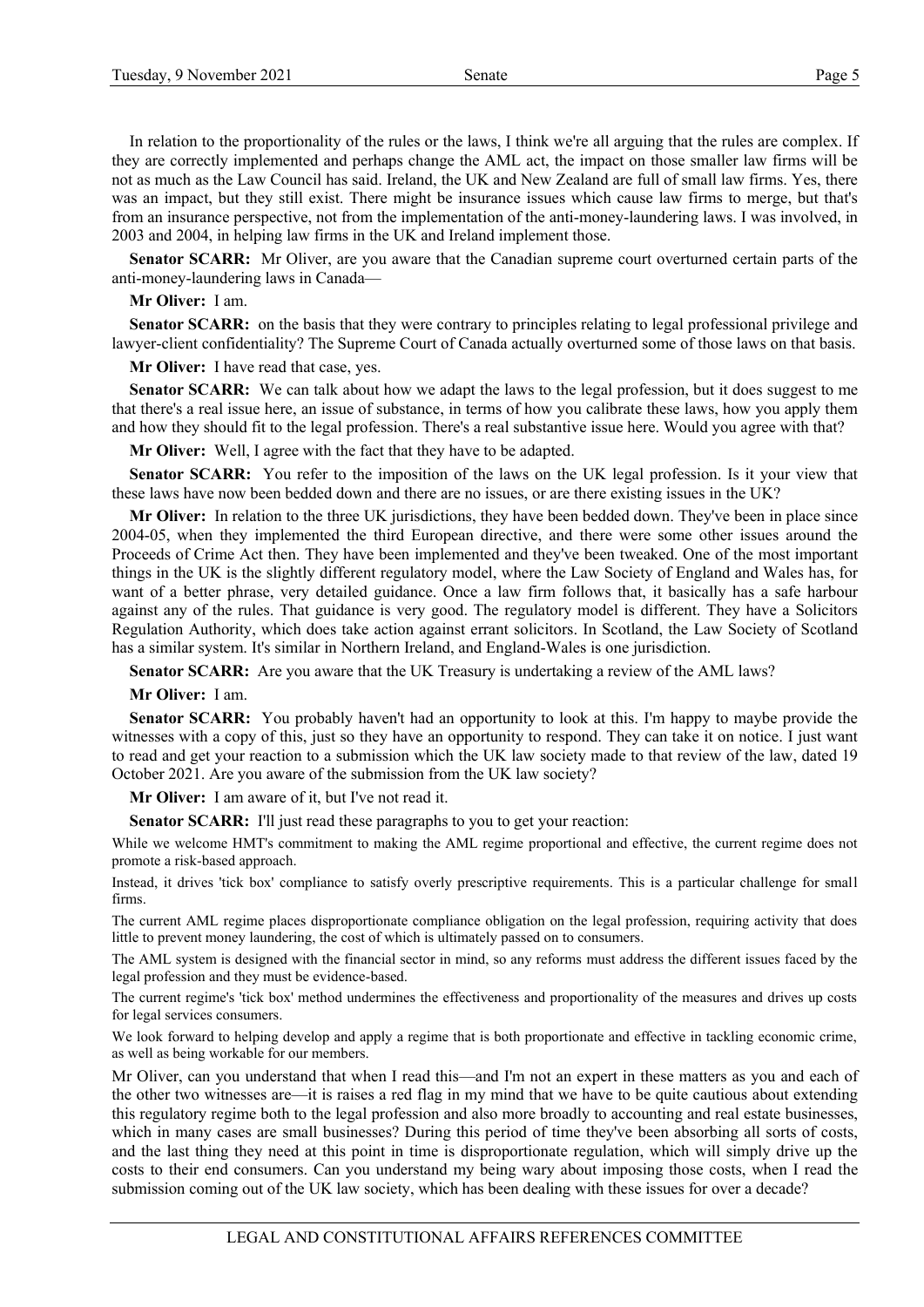**Mr Oliver:** Well, from the quote—and I actually have seen that quote in a press release from the Law Society of England and Wales—it doesn't appear to me to be arguing against the AML laws. It's arguing for more of a risk-based approach, which Australia would be implementing anyhow. So I think that's not an appropriate argument in Australia.

**CHAIR:** Senator Scarr, have we still got you? Just bear with us for a moment. The joys of remote technology!

Senator O'NEILL: It's good when it works!

**CHAIR:** I'll ask a question while we're waiting. Is it your argument that it's not a question of regulation but of the calibre of regulation?

**Mr Oliver:** That's correct.

**CHAIR:** As with all small businesses, the issue of how they fit within the broader regulatory environment is the real issue here, not whether or not they fit within the regulatory environment.

**Mr Jeans:** Absolutely.

**Mr Oliver:** Correct, and that applies to current reporting entities, many of which are small businesses. In fact, the majority would be small businesses.

**CHAIR:** Accountants, for instance—the taxation department wants to know whether or not accountants are behaving ethically and properly, no matter the size of the accountancy firm.

**Mr Jeans:** Exactly. And if you go back to the FATF and the services that would be covered, they are very limited. They are conveyancing, the establishment and maintenance of companies, and managing the financial affairs of companies, so there's a very narrow set of legal accountancy services that should be caught by this piece of legislation. That undoubtedly results in a narrowing of the impact, simply by definition.

**CHAIR:** There is an argument about whether or not the risk based approach is in itself adequate.

**Mr Jeans:** Of course. I've been involved in the risk based approach since its inception, in the early 2000s. The risk based approach is not a panacea for all ills. It is something that needs to be worked on. You need to understand the risk and then adjust your program according to the risk. That risk based approach also includes AUSTRAC playing a role in granting exemptions from certain parts of the act and the rules to certain business cohorts, which they have done consistently already—for example, reducing the impact on pubs and clubs unless they've got over 16 poker machines. So there is precedent already that this legislation can be flexed and adjusted to meet the needs of these business sectors.

**CHAIR:** Senator Scarr, are you there?

**Senator SCARR:** Yes, I am here. Sorry about that; the connection fell out.

**CHAIR:** In the interregnum, we've had a short discussion about the nature of regulations for small business. I think that sums it up. Do you have further questions?

**Senator SCARR:** No, I'm happy for you to pass the call to other senators.

**CHAIR:** Senator O'Neill, would you like to take up the call?

**Senator O'NEILL:** I would. There are so many questions arising out of both of the conversations. Firstly, Mr Jeans, you indicated in your evidence to us today not only that the risk based approach needs simplification but also that AUSTRAC is not equipped for the task.

**Mr Quinn:** That was me. My point there was that AUSTRAC—and I think they should be commended for the risk-assessment guidance they've provided various industry sectors, because they have a detailed understanding of different risks. My comment there was really around the fact that there is no real standardised approach to conducting risk assessments. You may have a list of risks for the types of customers you deal with or the types of products or services you offer, or how you offer them, but no structured or standardised methodology for how those risk assessments are conducted. Currently, there are 16,000 regulated entities across not just financial services but clubs and pubs, gaming, bullion dealers of different sizes.

Were the regulations to expand to those tranche 2 sectors, I think, there would be benefit from having more standardisation and simplification, which is really where we as a firm believe that technology can play a role. We're already providing guidance and support through technology to simplify this, to help regulated entities to understand the vulnerabilities their business could be exposed to, from a money-laundering perspective. Not just that, it's looking at the types of controls that are both appropriate and proportionate, rather than just, 'Here's a bunch of risks.' It's about what types of controls they need to put in place—

**Senator O'NEILL:** To make it effective.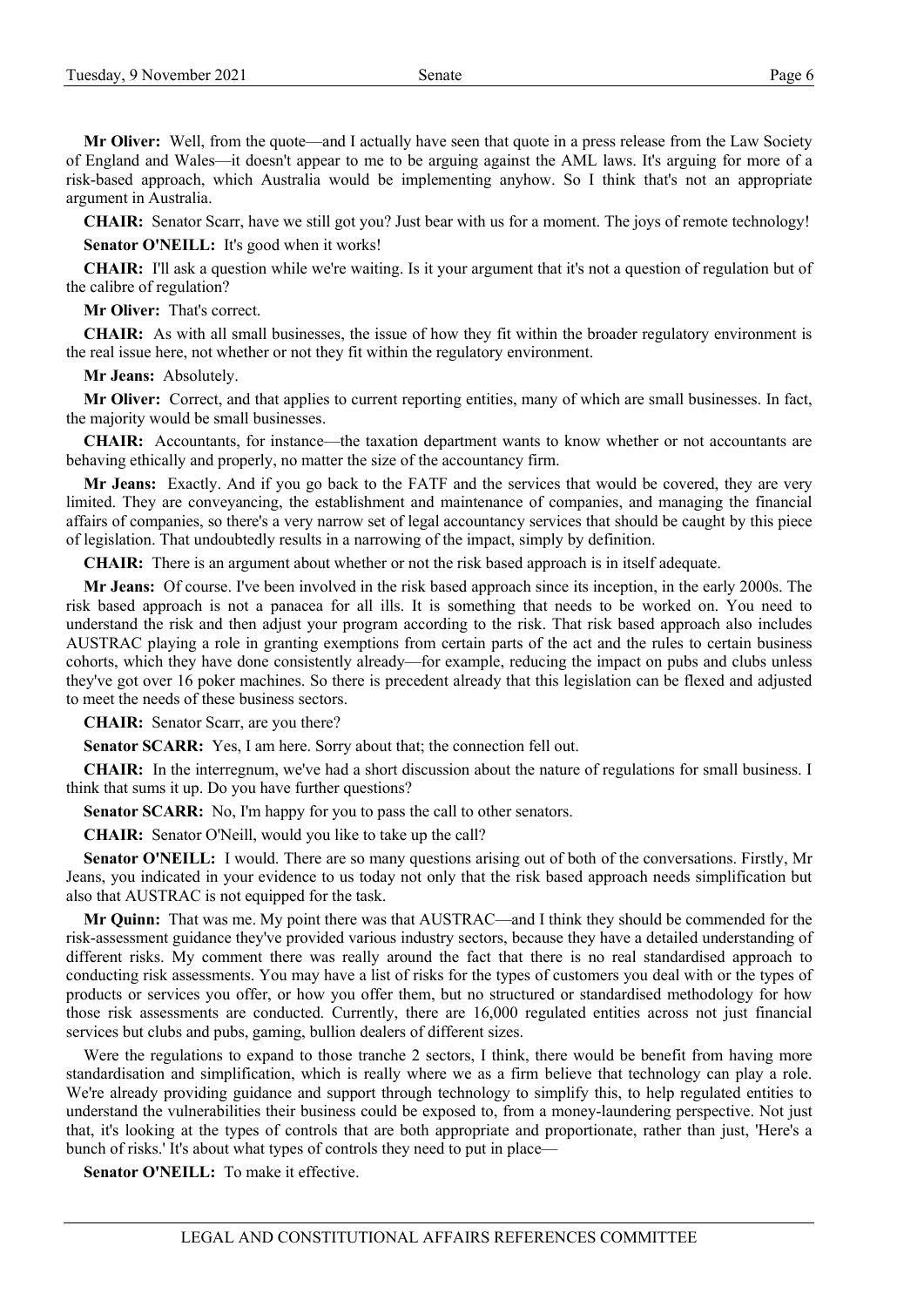**Mr Quinn:** to make it effective. It's about how they conduct control-effectiveness testing to determine whether their controls are designed properly, whether they've been implemented properly, whether they're operating effectively and how effective they are. There are lots of tools and technology available now that were not available when the tranche 1 regulations came in, in Australia, in 2006. There are many—

**Senator O'NEILL:** Phones have changed a bit since then, if people want to think about technology changes—

**Mr Quinn:** Exactly.

**Senator O'NEILL:** and technology's changed to make this much more likely to be successful and in an efficient way. You indicated that 195 countries have been able to get tranche 2 done. Australia is one of five that have been increasingly considered a laggard, Mr Jeans, and, by failure to implement tranche 2, are attractive to organised crime.

**Mr Jeans:** That's correct.

**Senator O'NEILL:** I note the Prime Minister was at G20 just recently and signed off on the statement there. Item 59 says:

We reaffirm our full support for the Financial Action Task Force (FATF) and the Global Network and recognize that effective implementation of Anti-Money Laundering/Countering the Financing of Terrorism and Proliferation (AML/CFT/CPF) measures is essential for building confidence in financial markets, ensuring a sustainable recovery and protecting the integrity of the international financial system.

We're not talking about a little thing, here today, are we? This is quite significant for Australia as an international global citizen, that we come to the party and catch up to the game. Mr Jeans and then Mr Oliver?

**Mr Jeans:** That's 100 per cent correct. As we've said today, we are really one of three countries that have failed to take action out of the 177 that have been assessed by the FATF, to date, in round 4. Those are Australia, Haiti and Madagascar. One thing they have in common is they're all islands, but I think we're the biggest island.

One of the other two countries, referenced in the submission, that have moved recently is the United States. They have introduced legislation, the Enablers Act, into Congress, and FinCEN, the AML regulator, has started to amend its definition of 'financial institution' under the banking secrecy act to include high-value dealers and other designated non-financial businesses. In addition to that, last month the FATF reported in a follow-up mutual evaluation of China that China has actually started drafting legislation that will be enacted, has undertaken a sectoral risk assessment of all the designated non-financial businesses and professions, and is in the process of developing supervisory responses to those risks. As we sit here today, we are in a cohort of Madagascar, Haiti and ourselves.

**Senator O'NEILL:** The Australian government actually did some work similar to what just described happening in China recently, but they did that back in 2016. They mapped out the pathway to proper international responsibility for Australians, and 49 of the 84 recs that were put forward remain ongoing. Basically, this government pulled up stumps in about 2016 and said: 'A bit too hard, a bit of resistance on the line. I don't think we'll bother.'

**Mr Quinn:** Yes, 100 per cent. I think the rhetoric around signing up to the G20 is very inconsistent to the actual practice—

**Senator O'NEILL:** You could talk about the gap between the announcement and the delivery. We've been noticing that with this government.

**Mr Quinn:** I think, basically, you're either agreeing to comply with the FATF standards or you're not. It's black and white. They're very prescriptive around what they expect countries to do, and they measure them about whether they're partially or fully or not compliant.

**Senator O'NEILL:** So signing up to this document is a bit of a smoke screen and a con job. The reality is there's work to be done and it isn't being done. That not only puts us at risk in terms of the movement of money, being a honey pot for organised crime and financial crime more broadly, but it puts us at risk of going onto the grey list. Can you explain what that means and the implications for the broader Australian economy of going on the grey list with FATF?

**Mr Jeans:** The grey list is basically a list of increased monitoring. As a data point for the committee, Turkey was put on the grey list a couple of weeks ago. Turkey is also a full member of the FATF. It's one of only two members of the full members of the FATF that have been put on the grey list—the other one being Iceland, which was removed because the government there moved very quickly to be removed from the grey list, because they understood the economic impacts of being put on the grey list.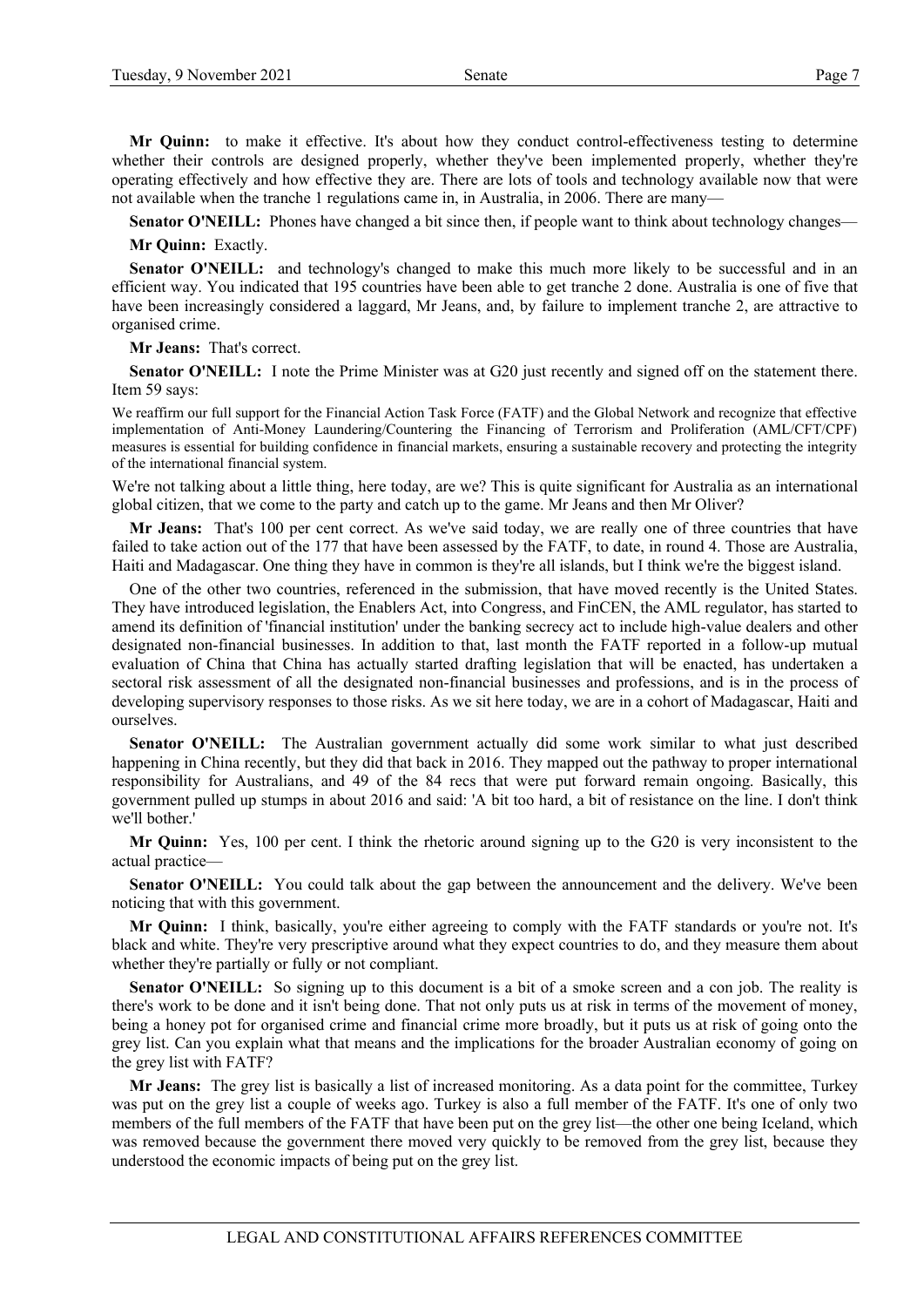What the grey list says is that other countries should have regard to the weaknesses in a particular country's regime and make sure those risks are appropriately mitigated. They don't necessarily recommend enhanced due diligence on everything, but what we see by definition is that this could have impacts on the financial institutions being able to operate internationally, because they would be required to be subject to more scrutiny on a transaction-by-transaction basis. It could also see impact in relation to access to capital markets. So this has a real world economy potential impact.

**Senator O'NEILL:** We're talking about significant slowdown and stickiness in the way money can move around the country if we get on the grey list.

**Mr Jeans:** Potentially, yes.

**Senator O'NEILL:** In terms of financial access and Australia's role as a significant financial hub for the Asia-Pacific, could you reflect on what would happen to our status if we end up on the grey list in terms of our regional capacity to play, I suppose.

**Mr Jeans:** Again, it would be the same. Singapore, Hong Kong and Indonesia are also members of the FATF, so they would have to take notice of any grey listing, and therefore that would ultimately impact the ability of Australia to do business in those countries, including China, Japan and other countries, and New Zealand as well. The FATF grey list is not the only grey list. The EU have their own separate grey list. The EU will consider whether Australia is meeting equivalent standards to the EU standards, and they have the ability to put Australia on an EU grey list.

Senator O'NEILL: There's been a bit of attention to Australia recently by key participants in the EU, including the French president, who called our Prime Minister a liar. There might be a little bit more attention focused on us and our compliance with FATF in that climate.

**Mr Jeans:** And Mr Macron is soon to be president of the EU.

**Senator O'NEILL:** Indeed. I do have another line of questioning, but I just want to give you the opportunity to put on the record the additional material you put in here, because this seems to be a counternarrative to: 'It's going to cost us a fortune to do this and Australian businesses are not able to cope with the cost of the implementation, despite the rest of the world doing it.' Could you speak to this document, because it does go into some detail about what you, as experts, perceive as the reality.

**Mr Jeans:** Absolutely. I think we'll share that, because it's a joint submission between all three parties. Paddy, would you like to lead?

**Mr Oliver:** It's based upon our experience of helping current reporting entities, large and small, with design and implementation of AML programs. It starts with what their current businesses practices are. Then what we did was map what, for instance, a law firm should be doing. A hypothetically well-run law firm should be doing most of those things in the table. Then we mapped what additional work, if any, would need to be undertaken in that business to design and implement an appropriate AML program as the law currently stands. Hopefully it wouldn't be at that standard. We then provided what we thought the costs were. I do know that there was a Queensland Law Society survey in 2017 or 2018, which did come up with some fairly large costings. I actually completed that survey. It was designed for one reason only.

**Senator O'NEILL:** Mr Oliver, to be very clear, you're telling us that, as a form of resistance to tranche 2, there has been deliberate and wilful construction of hyped up costs for the implementation of tranche 2 that doesn't reflect the reality of what it would cost to bring in these protections.

**Mr Oliver:** The survey itself was designed with one goal in mind, which was, in my opinion, to heighten the potential cost for implementation.

**Senator O'NEILL:** On what do you base the figures you have provided us with in your submission?

**Mr Jeans:** Practical reality.

**Mr Quinn:** That survey was undertaken in 2017. It's 2021 now. There've been massive advances in technology in terms of the KYC space. All these line items—in terms of collecting and verifying customer information, doing PEP and sanctions screening, doing individual customer risk ratings, and rescreening notifications—could be done by modern KYC providers for under \$3 per client. Each of these are added up, compounded and, in my opinion, massively overstate the cost of compliance.

**Mr Jeans:** To give you some examples, if you analyse the submission and the Queensland Law Society survey, they're estimating that, for a law firm to understand why it's acting for a client before undertaking work because law firms are required to obtain information regarding the purpose and the intended nature of the client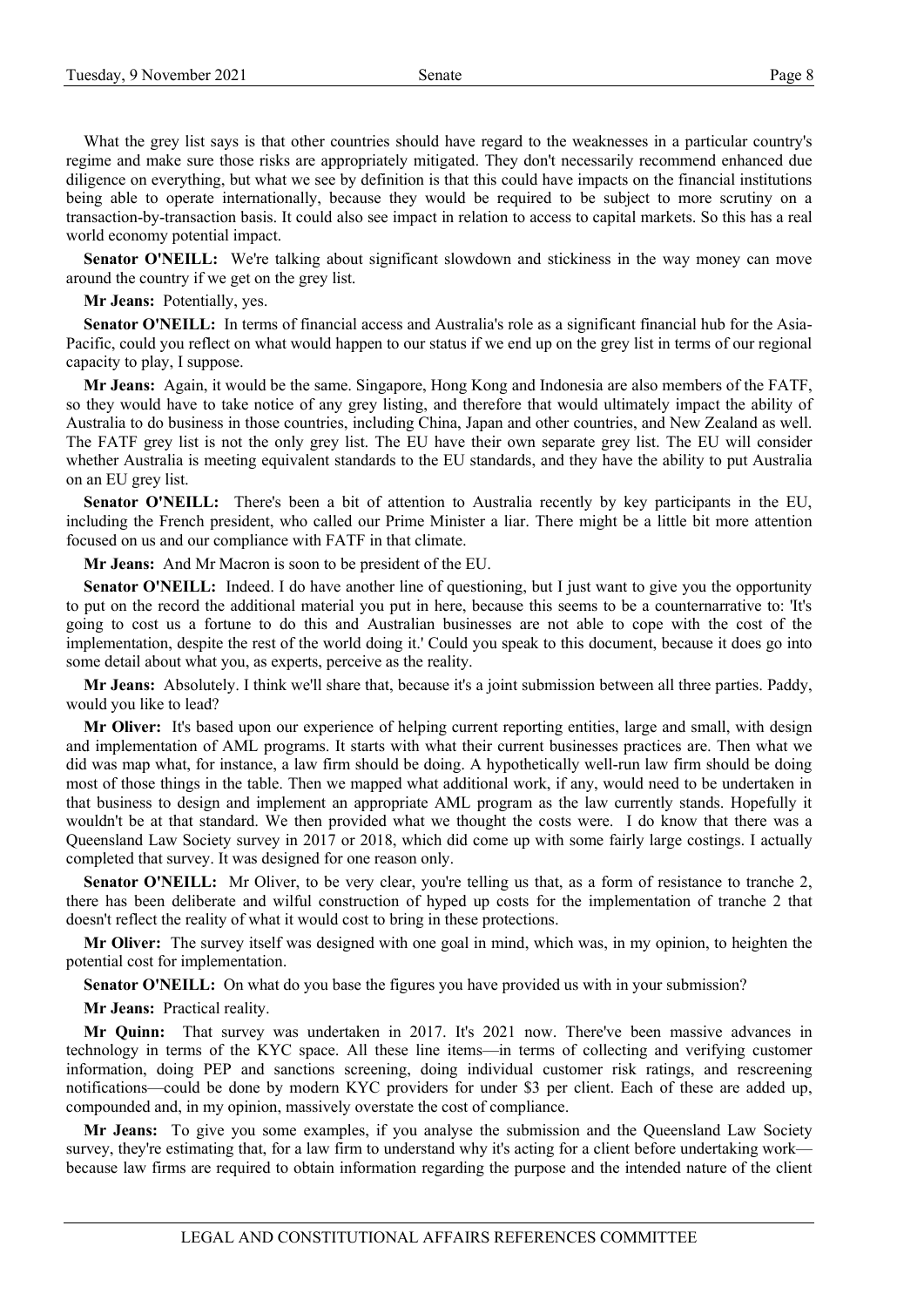matter, to actually understand why the client is in their offices—is going to cost them between \$50 and \$122. Isn't that just part of normal professional practice? We can't really see there's a cost there.

As Anthony said, the cost of customer due diligence has come down exponentially because of technology and because of the solutions that have been provided. Having worked with law firms and with law firms in real estate and accountancy up and down New Zealand for over a year, the average cost to the law firm was \$10,000—that includes small and medium sized law firms—to put in place a program, to put in place a risk assessment, and to adjust the systems and controls they already have to meet the obligations. And the obligations in New Zealand are more severe than they are in Australia. There are particular obligations that are more draconian than we currently have here. And then make some changes in terms of—

**CHAIR:** Senator McKim, would you like to take the call, and then we'll come to Senator O'Neill if we get a moment or two at the end.

**Senator McKIM:** Thanks for your submissions and your attendance this morning and for your supplementary statement this morning. I want to further explore this issue of cost. The Law Council has estimated that the total cost of tranche 2 compliance for a small law firm—and they've defined that as a firm of between one and five solicitors—would be around \$119,000 per annum. You've provided some evidence in your supplementary submission this morning of what you think the actual cost would be, and also you've given evidence that basically you think the Law Council is trying it on—those are my words, not yours. What would the total quantum in approximate terms be to a small law firm of between one and five solicitors for complying with tranche 2?

**Mr Quinn:** We've estimated that to be \$10,000. The Law Society estimates are over 10 times higher than that. I think some of that is a symptom of when that survey was conducted, because things have moved on significantly. Costs of risk assessments and AML programs, KYC, employment screening, training—all of those things that are requirements are very cost effective. I think the costs here are significantly overinflated in our experience—what we're charging as a technology provider, what we know of our peers that charge their customers for doing all of these services.

**Mr Jeans:** That would include a degree of consulting services to help the organisation understand what AML/CTF compliance means, to train their staff, to adjust their systems and controls, to put in new procedures in the areas where they would be needed.

**Mr Oliver:** There's also the fact that a well-run professional firm should have good client intake, should have good risk management, should have good policies and procedures, should have good training. Now, the cost then probably is reduced. A firm which is not so well run will have to do uplift, but that's no bad thing.

**Senator McKIM:** Can I just ask: is your estimate collectively based on your experience with other countries that have introduced tranche 2 that have similar legal frameworks to Australia?

**Mr Oliver:** Yes, it is.

**Mr Jeans:** This is New Zealand. This is our experience in New Zealand in 2018, where we spent a significant amount of time working with lawyers, working with accountants, working with real estate agents, to get themselves AML compliant to a piece of legislation which is 95 per cent the same as Australia's.

**Senator McKIM:** In your experience in places like New Zealand, would the cost burden on accountancy firms and real estate agencies be of a similar quantum?

#### **Mr Jeans:** Yes.

**Senator McKIM:** Thank you. I just wanted to explore a couple of other issues briefly before we run out of time. Firstly, just to be clear—I know you mentioned this, Mr Jeans; I'm happy for you or any of your colleagues to respond—is it your argument that Australia is actually more attractive to people who want to clean dirty money because we are such a laggard in international terms and because we are, along with Haiti and Madagascar, one of the only three countries that's not moving significantly, or have already moved, in that area? Is that your evidence?

**Mr Jeans:** That is my evidence, yes. This is, obviously, based on my law enforcement experience, which I appreciate is somewhat dated now. Criminals were using corporations, trusts and other legal vehicles to conceal their ownership of assets, and that includes real assets such as property, way back in the 1990s. That is still ongoing now. You can see the amount of money that's flowing into the country. These legal entities, these legal structures, create a perfect mechanism to be able to conceal ownership, to conceal identity. Simply what this legislation is requiring the law firms and the people that are creating those structures to do is to know who they're dealing with, and, if they believe the money is suspicious—that is, from criminal conduct—to report it to the proper authorities. That is the basis of this legislation. It's the same thing for banks, for financial institutions, for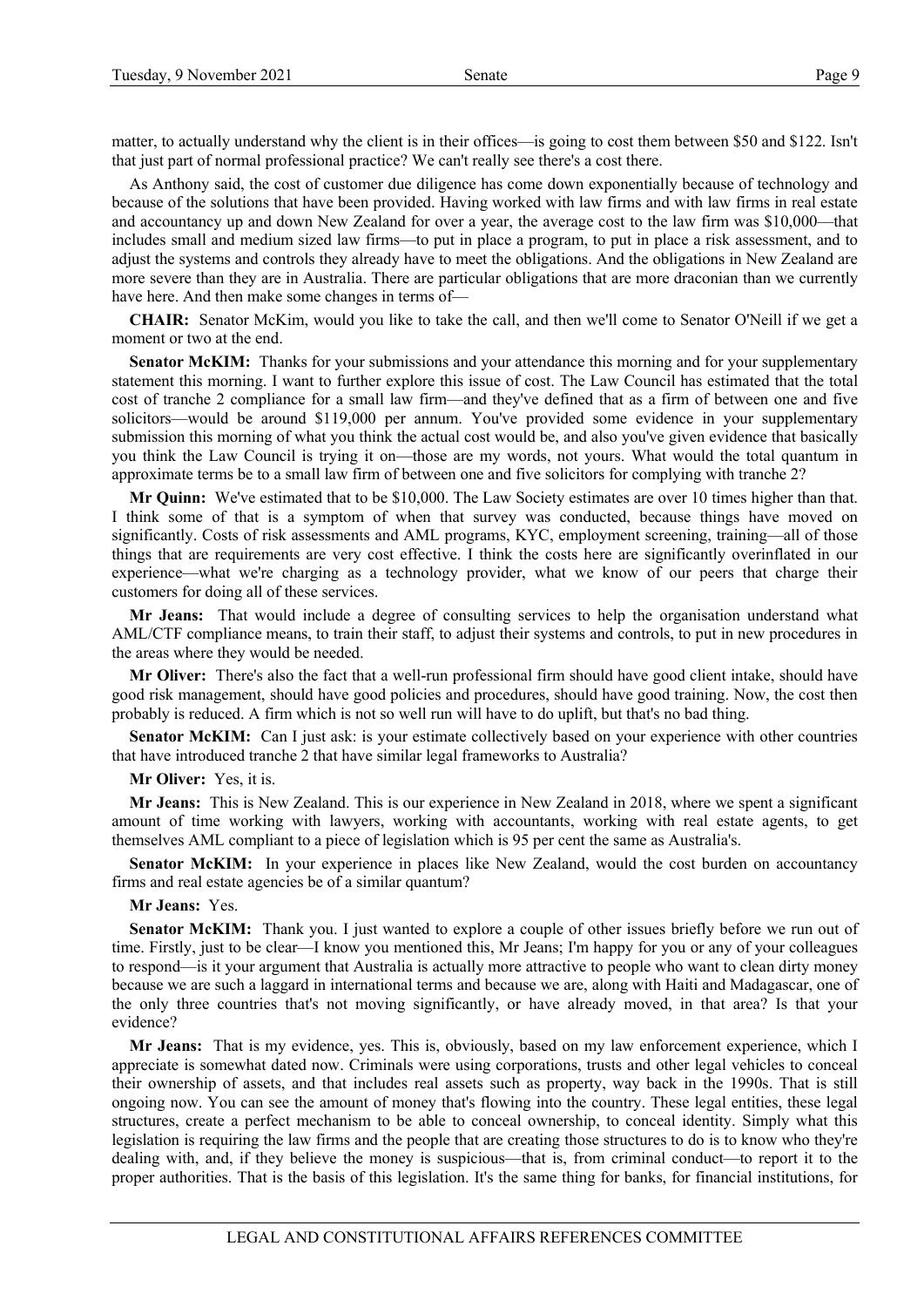pubs and clubs. It's understand who you're dealing with, understand why they're using you, and, if you believe that is suspicious because you believe there's criminal activity, report it to the authorities.

**Mr Oliver:** One of the outcomes of the professions not being caught by the AML act is the lack of awareness of general financial crime risk to those businesses. I have given plenty of AML talks around the country and I do get some interesting hypotheticals afterwards.

**CHAIR:** Can I just cut in for a minute? Can any of you gentlemen give us an estimate of the amount of unreported money that's flowing into the country or that is not being captured by the current regulatory regime covered by the entities that you believe should be part of the regulatory regime? Have we got any sense of the size of the problem?

**Mr Oliver:** When you say flowing in, one method would be for the funds to come directly into trust accounts. That would be caught by the international funds transfer instruction reports. But whether or not AUSTRAC will be able to—

**CHAIR:** So you don't have any sense of the scale of unreported monies flowing through real estate agents, lawyers, notables, other legal professions or accountants?

**Mr Oliver:** I think it's because, if the funds come from offshore, they will be subject to FD reporting—

**CHAIR:** Some form of reporting. I'm trying to get a sense of the scale of the problem that you're asking this committee to examine to be fixed.

**Mr Quinn:** I don't think anyone knows. That's the problem. That's the point. We don't know how much illegal money is flowing into any regulated or unregulated sector, because there's very little research that's been done in this area in terms of the flow of funds into the country. The last estimate was done in 2017, by the crime commission, which was about a \$47 billion impact to the economy.

**CHAIR:** It was \$47 billion?

**Mr Quinn:** That's correct. Since then, we've had multiple billion-dollar drug busts, so I would expect that, if they were to redo the survey now, that number would be higher.

**Mr Jeans:** One of the key points is that, because these businesses aren't captured by the regime, we don't have that level of transparency. Effectively, if they were reporting, we would have a—

**CHAIR:** It's hardly likely to be a survey question—what's the level of illegal activity in your business?

**Mr Jeans:** No. Absolutely.

**CHAIR:** Senator McKim.

**Senator McKIM:** This my last question, because I know we're close to being out of time. We heard evidence from you this morning that there's the chance that the FATF may choose to put Australia on the grey list. Would any of you folks like to hazard a guess as to the likelihood of that happening? If so, what's the process, and what are the time frames under which that might happen?

**Mr Jeans:** Again, it's difficult to put a likelihood on it, because it's a political process. But, if you look at previous activity and you look at where Australia is in the FATF process, we were one of the first countries to have weaknesses identified. There's been limited action on addressing those weaknesses. As to other countries that were reviewed earlier, take Turkey, for example. Turkey's initial evaluation was in 2019. Because there was that follow-up mutual evaluation, they've now been put on that grey list. We've known that we've been noncompliant for the longest, and we've done nothing about it. I think that would undoubtedly increase the likelihood.

The process, effectively, is that there is a follow-up mutual evaluation, where the FATF send in experts from other countries to come in and review the progress against the findings of the 2015 mutual evaluation. That report is then reported to the FATF secretariat. It is then subsequently discussed in the following plenary. The next plenary is in February, but I would imagine you'll be talking about the July plenary, at the earliest—maybe the October plenary. They would discuss the outcome of that evaluation. Then, within that plenary, a decision would be made on what sanctions would be imposed on or what action would be taken against Australia to mend its ways.

**Mr Oliver:** To put it another way: the longer it gets delayed, the higher the probability.

**Mr Quinn:** To add to that: the mutual evaluation report was 2015—six years ago. There are already 49 out of 84 recommendations that, by their own admission, have not been actioned. Tranche 2 is just one of a list of very many. The ball has well and truly been dropped.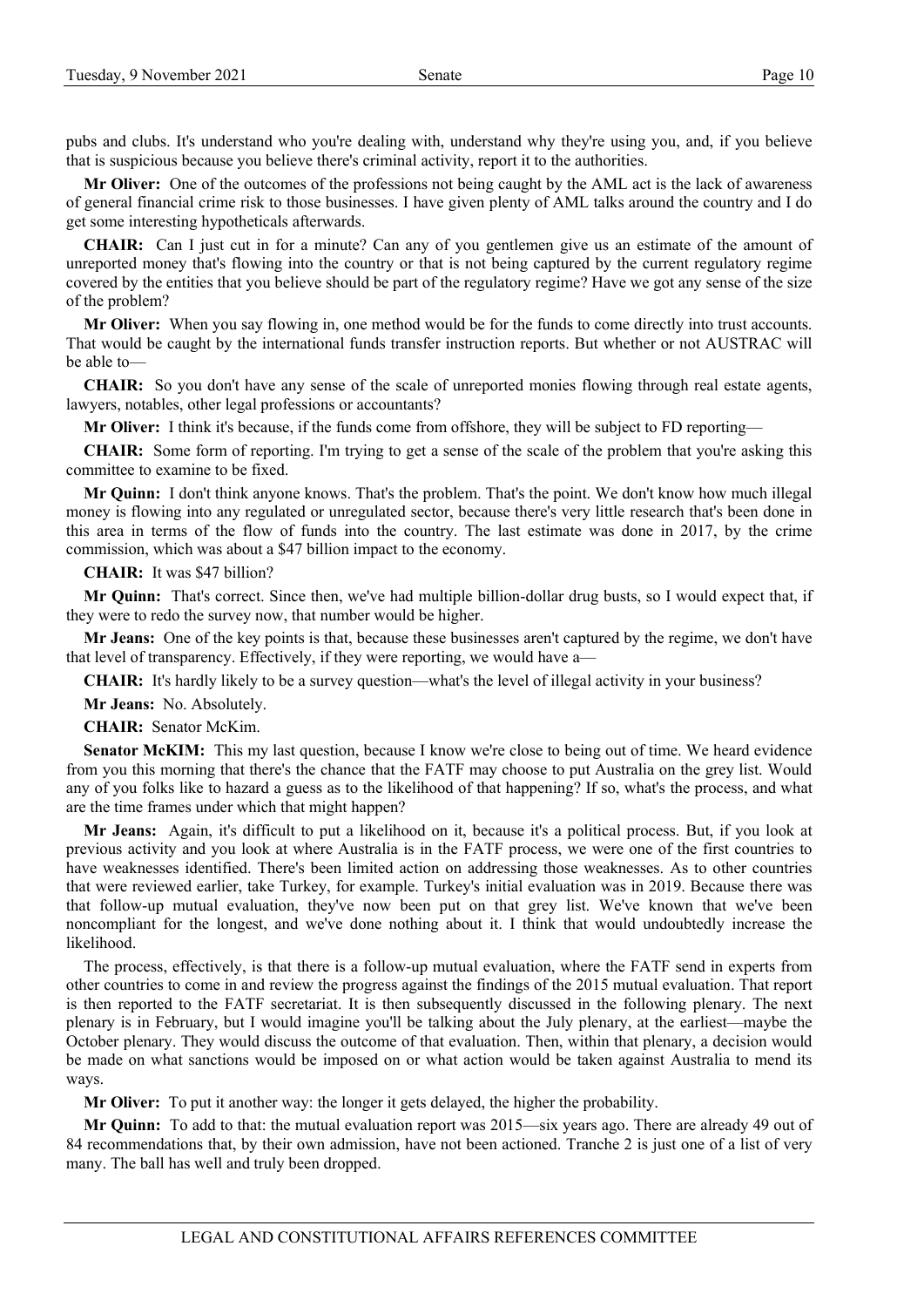**Senator O'NEILL:** And there is the third enhanced follow-up report, in November 2018, which indicates that much more work needs to be done. Is that the most recent one?

**Mr Jeans:** That is the most recent, yes.

**Senator O'NEILL:** Mr Chevis of Transparency International Australia, in response to the Bergin report, wrote:

The key takeaway—

of the report handed down by Patricia Bergin—

is: if you want to get away with industrial-scale money laundering in Australia, do it behind a corporate veil and share the blame around.

I want to take you to your evidence today that there needs to be formalised AML/CTF principles put in place for which the board members and the senior executives are responsible. Certainly we know from the audit inquiry through the Senate, when we looked at CPS 220 documents and spoke with APRA, there is a prudential risk if you don't do this, and the banks have actually figured out that they need to sort it out—particularly the Commonwealth and Westpac—in response to issues. So is AUSTRAC up to the job? What's its technical capacity and staffing capacity? How do we give it the capacity to interact with corporate Australia and make corporate Australia responsible for this? And are we in as bad a position as was described there, where people can get away with industrial-scale money laundering?

**Mr Jeans:** To answer that question, I was AUSTRAC's expert witness in both the CBA and the Westpac cases. I viewed the documentation and the evidence that was part of that civil claim. On that basis, AUSTRAC are more than capable of tackling accountability and responsibility. The problem is that the legislation and the rules do not allow them to have the appropriate mechanisms to do so at this point in time. We have seen, subsequently, that ASIC have attempted, under section 180 of the Corporations Act, to consider, this in both the CBA and the Westpac cases. They have struggled with both those cases, and both those cases have subsequently been discontinued.

I think we have a fundamental weakness here. APRA does have the power, but APRA obviously only regulates the banks; it does not necessarily regulate the whole code. If you look internationally, a key pillar of AML regimes is senior management accountability and responsibility, even down to the money-laundering officer being responsible and personally liable themselves. Making people responsible, making people's own wellbeing and own reputation and own assets be exposed, creates change and creates an appropriate level of focus.

**Senator O'NEILL:** So your evidence really is, if you give AUSTRAC the capacity, which we would do if we implemented tranche 2, then you have some confidence in their capacity to do the job.

**Mr Jeans:** Absolutely, yes.

**Senator O'NEILL:** APRA has sufficient power to manage the situation with the banks?

**Mr Jeans:** They do.

**Senator O'NEILL:** But we're going to talk about corporations that we're going to make more responsible, plus we're going to talk about different professions. Are the structures adequate and robust enough there to provide the vehicles if this legislation were to be enacted for it to be become a practically effective intervention in the laundering of money in Australia?

**Mr Oliver:** As Mr Jeans and Mr Quinn have said, and as I have put in my submission, having an accountability regime on a person in the act would go a long way. I know from my experience and from talking to my peers, when we talk to board directors the first question is, 'What's the likelihood of something happening to us?' Basically, nowadays we have to say 'nothing'. The sanctions are against the reporting entity, not against the person. It would be a long way to go to get a prosecution, but there's no emphasis really for a person in a reporting entity to undertake these, to implement an effective program.

**Mr Quinn:** There's no culpability for individuals or their role—wilfully or not—in overseeing a moneylaundering incident. There is no sanction on individuals. The organisation might suffer a fine or penalty or have to put in remediation processes or be subject to class actions—

Senator O'NEILL: Enforceable undertakings.

**Mr Quinn:** or enforceable undertakings—or share prices might go down, but, ultimately, there is no individual accountability, and that's what needs to happen for things to change.

**Mr Oliver:** Like Mr Jeans, I've been involved as an expert witness in a matter. It just didn't go anywhere, because it's too difficult to link section 180 of the Corporations Act to issues in an AML civil proceedings issue.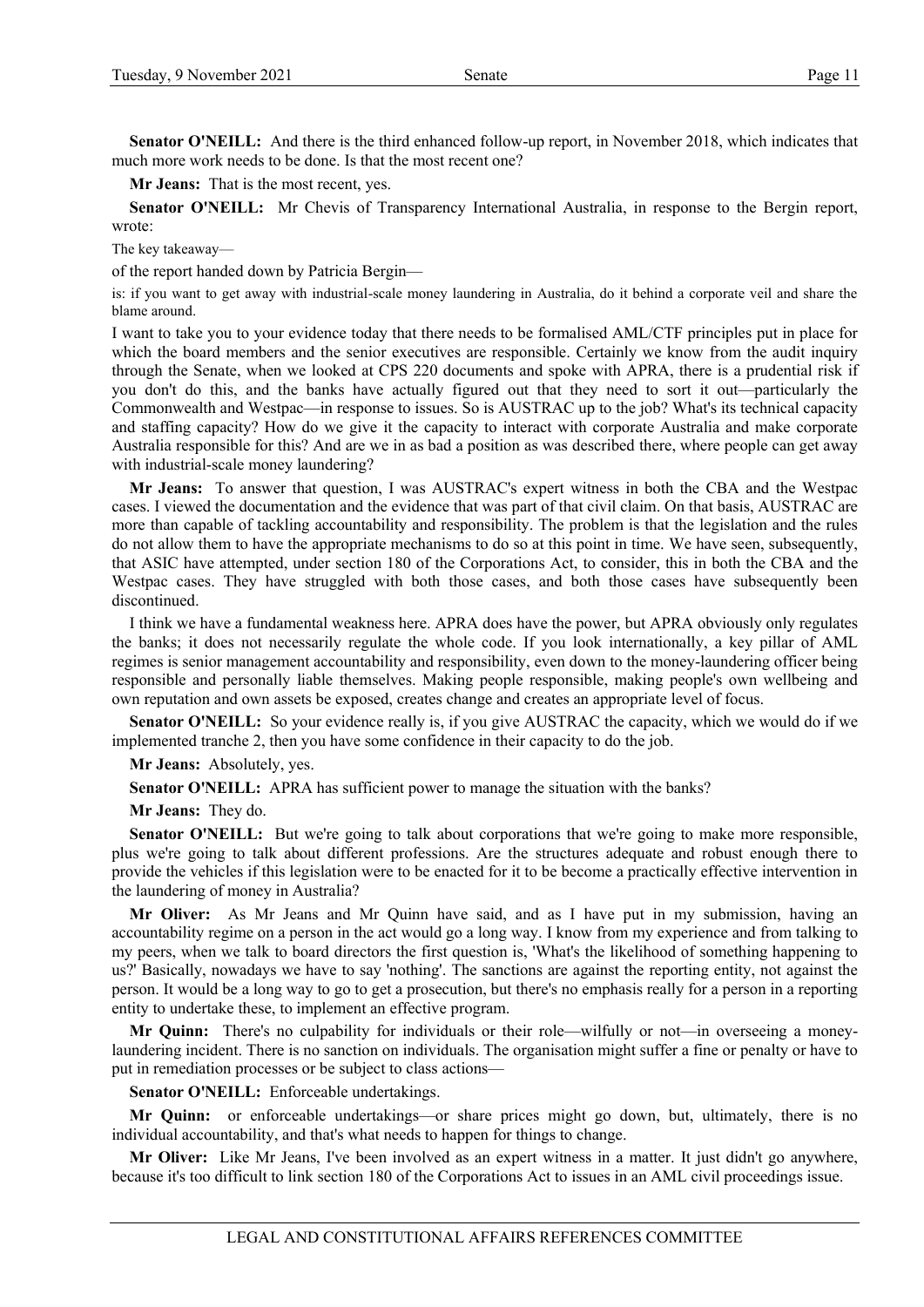**Senator O'NEILL:** If we're going to lose our international laggard reputation and, dare I say, rise out of the grey zone—we know we're grey listed—and take on the responsibility of being a good international corporate citizen, what is the best international legislation for us to look at? What should we follow? What is the best legislation that you think is compatible with the Australian model?

**Mr Jeans:** In my personal opinion, the United States model is getting there because of the personal responsibility on anti-money-laundering officers. The UK regime—and bear in mind the UK regime evolved directly out of the Barings issue. The Financial Services Authority, which I was a part of, was formed because of the Barings issue, which identified lack of management accountability in the collapse of the Barings bank. So the principles and requirements that the FSA enshrined in the work they do is that level of accountability, so I would suggest you look at both the US and the UK models as key models.

**Mr Oliver:** There are also examples in the Corporations Act, under 'financial services law', which I mention in my submission. It's relatively difficult to be struck off or to be banned as a director under the Corporations Act, but no director or senior manager has ever had the same sanction under the AML act. In the AML act, civil proceedings have been multiple times the amount that the Corporations Act fines have been.

**Senator O'NEILL:** And none of you made a submission that you thought there should be criminal sanctions embedded, although it is in a couple of other submissions?

**Mr Jeans:** There are criminal sanctions already in the AML/CTF Act, but that relates to 'participated in money laundering' not doing the right thing for anti-money-laundering. I think the civil regime would be appropriate.

**Mr Oliver:** [Inaudible] go very far—probably too far.

**Senator O'NEILL:** Okay. Thank you. I will probably have some questions on notice for you as well.

**CHAIR:** Thank you, Senator, and thank you to the three of you for appearing. It's of particularly great benefit to this committee to have your expertise made available to us. We appreciate it very much.

**Mr Jeans:** Thank you, Chair.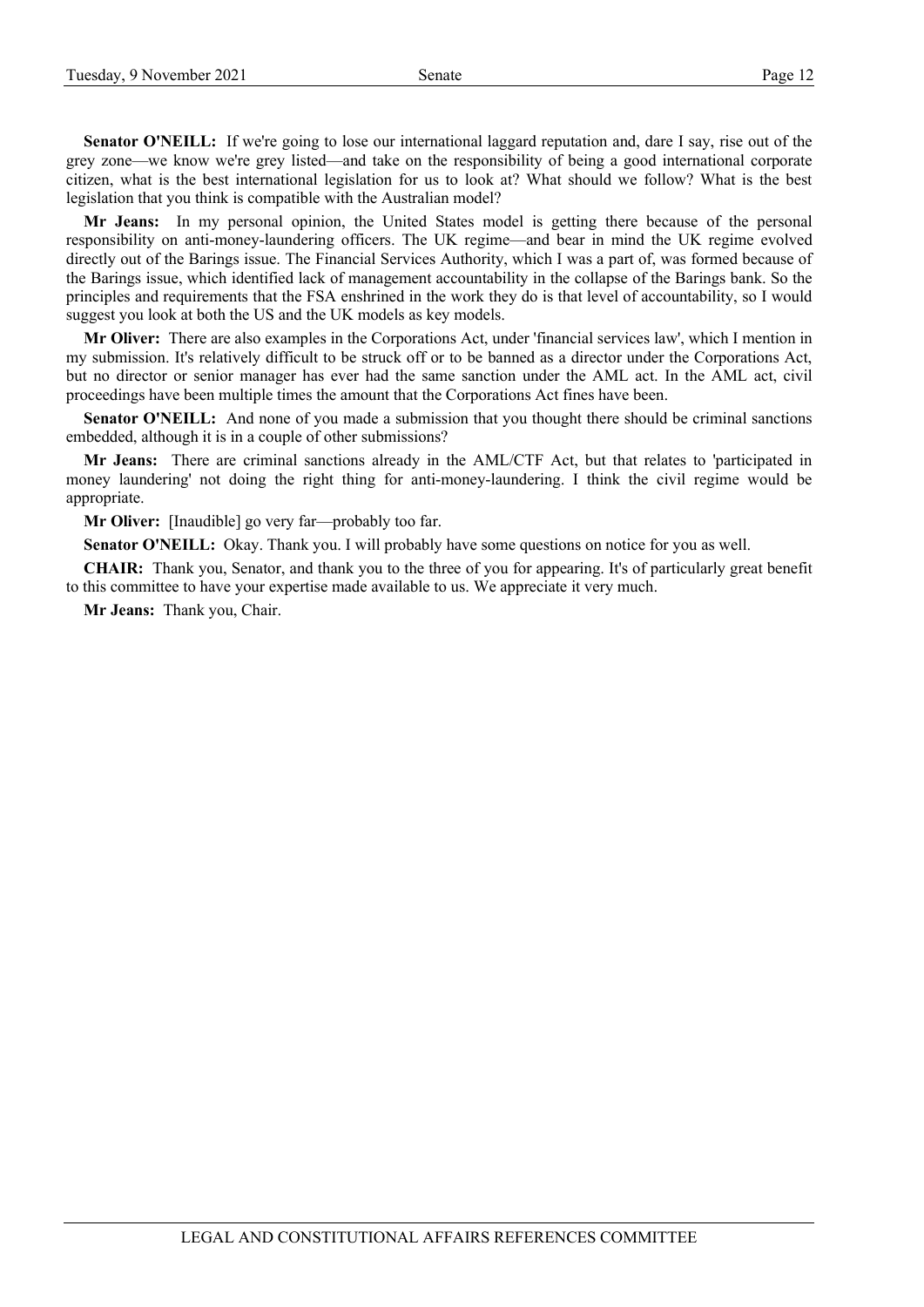# **CHEVIS, Mr John, Private capacity**

# **WEBER, Mr Scott, Chief Executive Officer, Police Federation of Australia**

[10:08]

**CHAIR:** Welcome. Thank you both for your time today. I trust that information on parliamentary privilege has been provided to you. If not, there is further information able from the secretariat. The committee has received a submission from the Police Federation. It is submission No. 20. Mr Weber, do you wish to make any corrections to your submission?

**Mr Weber:** No.

**CHAIR:** Mr Chevis, I understand the committee has not received a submission from you—is that correct?

**Mr Chevis:** That's correct, yes.

**CHAIR:** Is there anything either of you would like to add to the capacity in which you appear today?

**Mr Chevis:** I'm an independent anti-money-laundering and counterterrorism financing adviser and consultant.

**CHAIR:** Would each of you like to make a brief opening statement before we go to questions.

**Mr Weber:** On behalf of the Police Federation of Australia, I represent over 65,000 police officers from around the country. Our submission highlights that we are really in favour and also want this legislation to be done with regard to making our job easier and also gathering more information and highlighting the issue of money laundering. On top of that it will actually reduce not only the fear but also the reality of counter-terrorism incidents occurring in Australia. In our submission, we highlight that we agree with the legislation, and we're happy to give further evidence. With regard to examples, my counterparts that are giving evidence tomorrow, whether it be AUSTRAC or the Australian Federal Police or the ACIC—I note there are some examples in there as well.

**Mr Chevis:** I have a rather lengthy opening address.

**CHAIR:** That always terrifies me. What do you have in mind?

**Mr Chevis:** It was merely in an attempt to try and make up for the fact that I had not made a submission under my own name.

**CHAIR:** Would you like to table your statement and give us a really brief synopsis to help us get a feel for it, because we won't have time to read it now. If you could table it now, we will take that as your opening statement as well.

**Mr Chevis:** That sounds like a good approach. My submission covers the fact that the FATF recommendations have heavily influenced Australia's anti-money laundering and counter-terrorism regime, but they themselves haven't changed very much in respect to anti-money laundering since about 1990 and they haven't been subject to any sort of evidence based process to determine how effective they are in actually addressing the underlying crimes.

I've made a couple of recommendations in relation to Australia's approach to anti-money laundering: an expansion of the collection of data on money laundering to include things like trade based money laundering, cash-intensive businesses and other areas; separation of the regulatory role, the FIU role, for AUSTRAC; the commencement of a national risk assessment on a continuous basis to provide a basis to understand money laundering, to determine the actual value of funds laundered through various sectors and various areas and to provide a baseline for the evaluation of the effectiveness of any measures put in place; and, lastly, amendments to the Criminal Code offences to provide a meaningful deterrent for money laundering through corporations, as you were discussing earlier. The current penalty is 1,500 penalty units for knowingly laundering \$1 million dollars or over, and 1,500 penalty units is about \$330,000, which is nowhere near enough to provide a credible deterrent for money laundering by or through corporations. That's a precis.

**CHAIR:** Thank you. Senator O'Neill, would you like to kick off for the committee, please?

Senator O'NEILL: Thank you. Our previous witnesses have indicated that in their view, as experts, between \$47 billion and \$50 billion of money is being laundered through Australia per annum. Mr Chevis, I quoted you to our previous witnesses where you said:

The key takeaway—

of the Bergin report—

is: if you want to get away with industrial-scale money laundering in Australia, do it behind a corporate veil and share the blame around.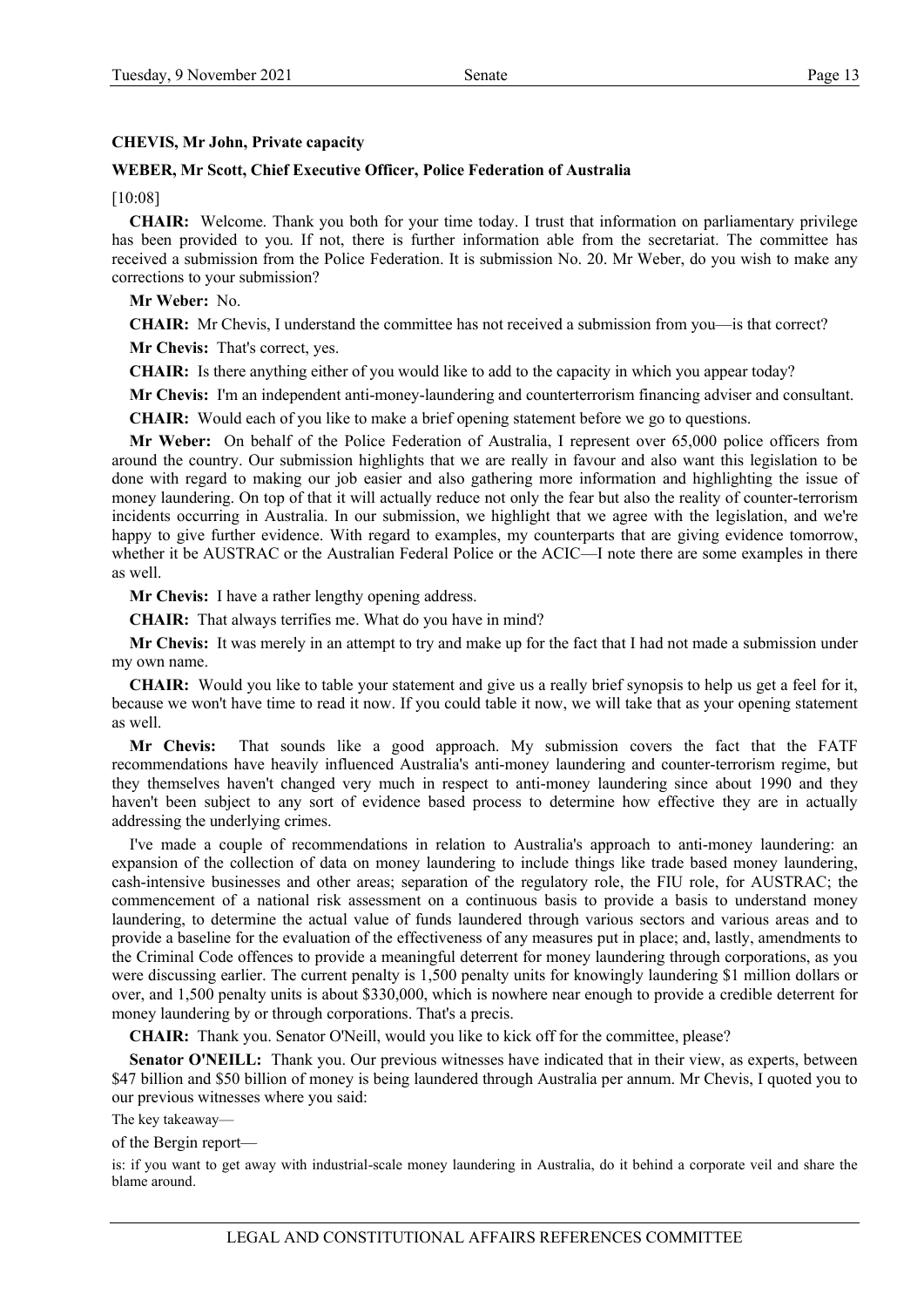I invite you to give us your view of the reality out there that we are still getting resistance to responding to from some of the professions.

**Mr Chevis:** Yes. Certainly the reality I think is in that ballpark of about \$50 billion, keeping in mind that that comes from different sources. We have drug crime, we have fraud, we corruption and we have foreign predicate offences for which the money is laundered into or through Australia, and I don't think that figure is particularly outside the realms of reality. The laundering through corporations and other sorts of entities like law firms, accounting firms and real estate agents is a reality, and the current Criminal Code doesn't provide a realistic deterrent or an easy way to sheet blame home to individuals, and that's why we're not seeing prosecution of corporate entities for money laundering, because the penalties are so low. In some form there is a real opportunity to either include the designated non-financial businesses and practices in the AML/CTF regime as the FATF would see it in their prescriptive terms. Alternatively, beef up the Criminal Code penalties and modify the Criminal Code to allow for much easier prosecution of those entities and the individuals within them for money laundering and sidestep perhaps the need to include them in the AML/CTF Act. The FATF, under the new effectiveness measures, allows for these new sorts of differences. In reality, we need to show as a country that we have achieved the outcome, more so than ticking the box, as perhaps was the way before 2012.

**Senator O'NEILL:** Mr Weber, did you want to add anything about the impact of this amount of illicit money moving through the Australian economy and what is means on the ground for Australian citizens?

**Mr Weber:** We can see it every day. You are touching on the figures of the financial year of 2016-17, but it would have increased dramatically. Even though COVID has stopped some of the importation of illicit drugs, there has been a massive boom in the property market. Australia is that place where you can actually divert your illicit funds. We've just had the casino inquiries as well. There are huge issues and huge opportunities for people to do organised crime and that folds into other detriments to the community. Police officers on the ground are seeing this daily. With something as simple as illicit tobacco, which is damaging to the government's bottom line through taxation and through the health requirements, criminals make a large amount of money from something that should be taxed by the Australian government and also should be properly monitored. Regulating these other professions, as highlighted by Mr Chevis, is totally what we want to see. Again, I don't think it is an onerous task. We are playing catch-up to all other countries, as highlighted in the previous submissions. This is best practice across the world. We need to highlight that Australia is a place where people can go about their business freely but, on top of that, there are certain checks and balances to make sure that they are not eliciting ill-gotten gains and also not laundering money.

**Senator O'NEILL:** So is your evidence to the committee that investment in property and driving prices up is in part from the laundering of illicit money through the property market in Australia?

**Mr Weber:** No, I would not be saying that; I would be saying that that is a great opportunity. Look at the prices in the booms. We have seen places that have gone up a million dollars in two or three months. Again, if you have ill-gotten cash you can go to a real estate agent, get conveyancing with the lawyers and there are no punitive measures. A great way to launder it is through a corporation, through a business and have it in a sound investment, which makes it is extremely difficult for law enforcement to take back off them if it's done through those mechanisms.

**Senator O'NEILL:** So it is both to launder and to profit?

**Mr Weber:** Yes.

Senator O'NEILL: It is a very seductive model of business.

**Mr Weber:** That's right. Again, I will touch upon illicit tobacco. That is a sensational model in organised crime making money at the moment. There is a huge mark-up, there is a huge importation and it is not getting detected. Again, a lot of people see it as victimless crime but it is definitely not because it's putting money into the criminals, who go and do more serious offences. It is also damaging to the economy and damaging to the health not only of general citizenry but especially our young people who are going out and buying cigarettes at a lower price.

**Senator O'NEILL:** We had evidence earlier from Mr Quinn to indicate that there was a significant increase in crime, that Australia is becoming very attractive to criminals and that, in addition to the practical impact in the community, this could lead us to being grey-listed by FATF. Do you have a view about either of those matters?

**Mr Weber:** This is a very scary proposition. With the submissions coming from other law enforcement agencies, whether it be AUSTRAC or the Australian Federal Police, these are the fears, and this is why we are really strong behind this legislation. It is about making sure that we stop problems before they start. Again, we are playing catch-up with these huge issues. Australia at the present moment, and especially when we start to open up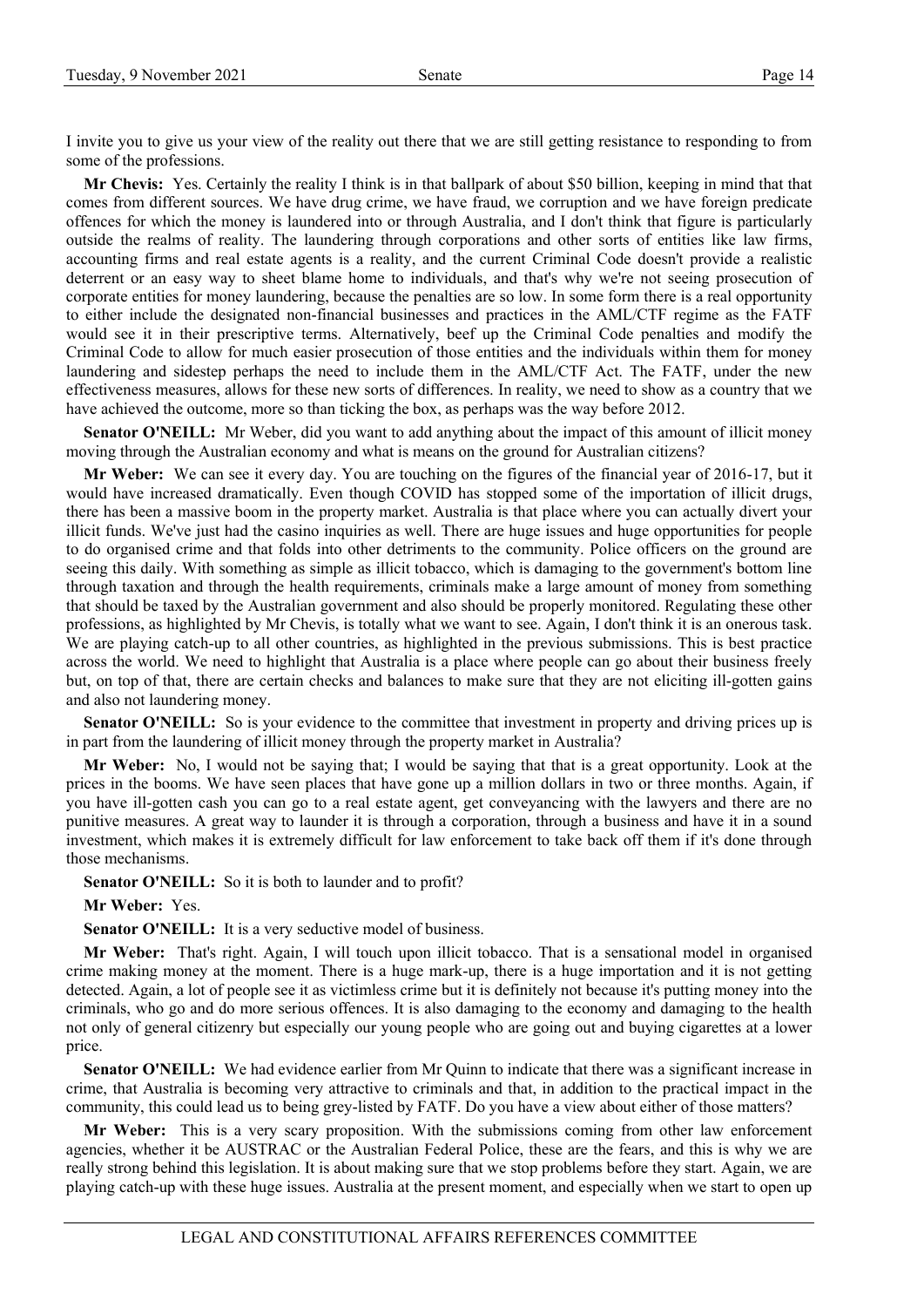to the world again, has a huge drug market. The mark-up for drugs here is higher than anywhere else. The profit margin is extremely great. Opportunities will occur over the next couple of years because there are heaps of areas where ill-gotten gains can be invested and then laundered as such. That money then goes back overseas. There is heaps of investment, heaps of issues that are ongoing. That's why we need the gatekeepers of professions that are meant to monitor the proper legality of purchases of companies and trusts. They need to be accountable as well, firstly with the information flow—the mandatory reporting. The next step to follow-up is obviously punitive measures or measures that actually reduce their capability to launder that money as well.

**Senator O'NEILL:** Just to be clear, I am going to ask you a couple of really straight questions. You have traversed this area somewhat, but exactly how would implementation of tranche 2 reforms aid law enforcement agencies in Australia in detecting, apprehending and prosecuting criminals, both domestic and foreign?

**Mr Weber:** Increasing the threshold and making more rules around it makes it more transparent. In the reporting mechanisms, especially from organisations that are playing by the rules, we would say, 'Hang on a minute, this is a statistical data coming back. An organisation of this size, a law firm or real estate agent of this size with this much turnover, technically they should be reporting maybe five or 10 incidents a year.' We would then look at other organisations that are of that similar size, that sort of organisation and find they have never reported anything at all. Why is that? It could draw our attention to that. We would look at our other databases and our other resources. It is also about exchange of information.

Intelligence is so important. I know you've discussed this many times on this committee before but that intelligence leads us down a direction where we can start to investigate and we can start to put those pieces together. This legislation ties it up in the bureaucracy. An average police officer or person would think it doesn't look right. They would look at the legal documents and think, 'It has been done by a lawyer or by a real estate agent or the accountants have oversighted it; it has to be legit.' When we have the checks and balances and they actually have to report, it gives us a good litmus test to progress forward with those organisations that won't abide by the rules, regardless of the laws we put in place.

**Senator O'NEILL:** What are the implications for Australia's international law enforcement reputation if we have another three years of failure by the government to implement tranche 2?

**Mr Weber:** Our members want this now. We want this legislation in place because, as I said before, we are playing catch-up. This is something that is world standard. It should be best practice for Australia. We are a leading law enforcement agency across the world but this is where we are dropping the ball. The AFP, especially with their international contacts, could probably answer that question better than myself. When we speak overseas, Australia is a guiding light for nearly all law enforcement, but it boggles my colleagues' minds that we do not do this.

**Senator O'NEILL:** So we have an intelligence hole, an intelligence gap, because of the failure of the government to implement tranche 2?

**Mr Weber:** We can see it. We just talked about the numbers. It is \$50 billion a year. We are seeing inquiry after inquiry. We are seeing the casinos and the corruption issues popping up. Everyone knows about incidents or stories, and we see the drug trade coming here. We need to put these measures in place to start being preventative and stop these problems before they start, because all it will do is build up more momentum and cause more issues for Australians in the community.

**Senator O'NEILL:** In your submission, you called for increased legislative tools, as we've discussed, to combat organised crime and to give you back the capacity to be on a level playing field internationally with your compatriots in other countries. What would those tools look like? Would they be assisted by more resources for AUSTRAC? Is it law, physical resources, public education, changes to gambling laws? What needs to happen? I'm happy to take evidence from both of you.

**Mr Chevis:** Resourcing is one of the key issues. If the designated non-financial businesses and practices were brought in under the AML/CTF Act, we would see an increase of a regulated population of 16,000. Well, add another 160,000 is what the AUSTRAC submission stated. That will require something like a tenfold increase in resources for AUSTRAC. Resourcing is definitely a key issue.

I think there are also resourcing issues within the Australian Federal Police for the prosecution of money laundering matters, and I think there's also perhaps a cultural shift that might be worth examining inside AUSTRAC. The apparent failure to detect 23 million international funds transfers over a five-year period equating to \$11 billion in Westpac implies perhaps that a process within AUSTRAC isn't capable of detecting non-compliance within regulated entities already, and, if you add another \$160,000, there's perhaps a lower level of capacity of detection of non-compliance. So, yes, it's about resourcing but also cultural shift, or perhaps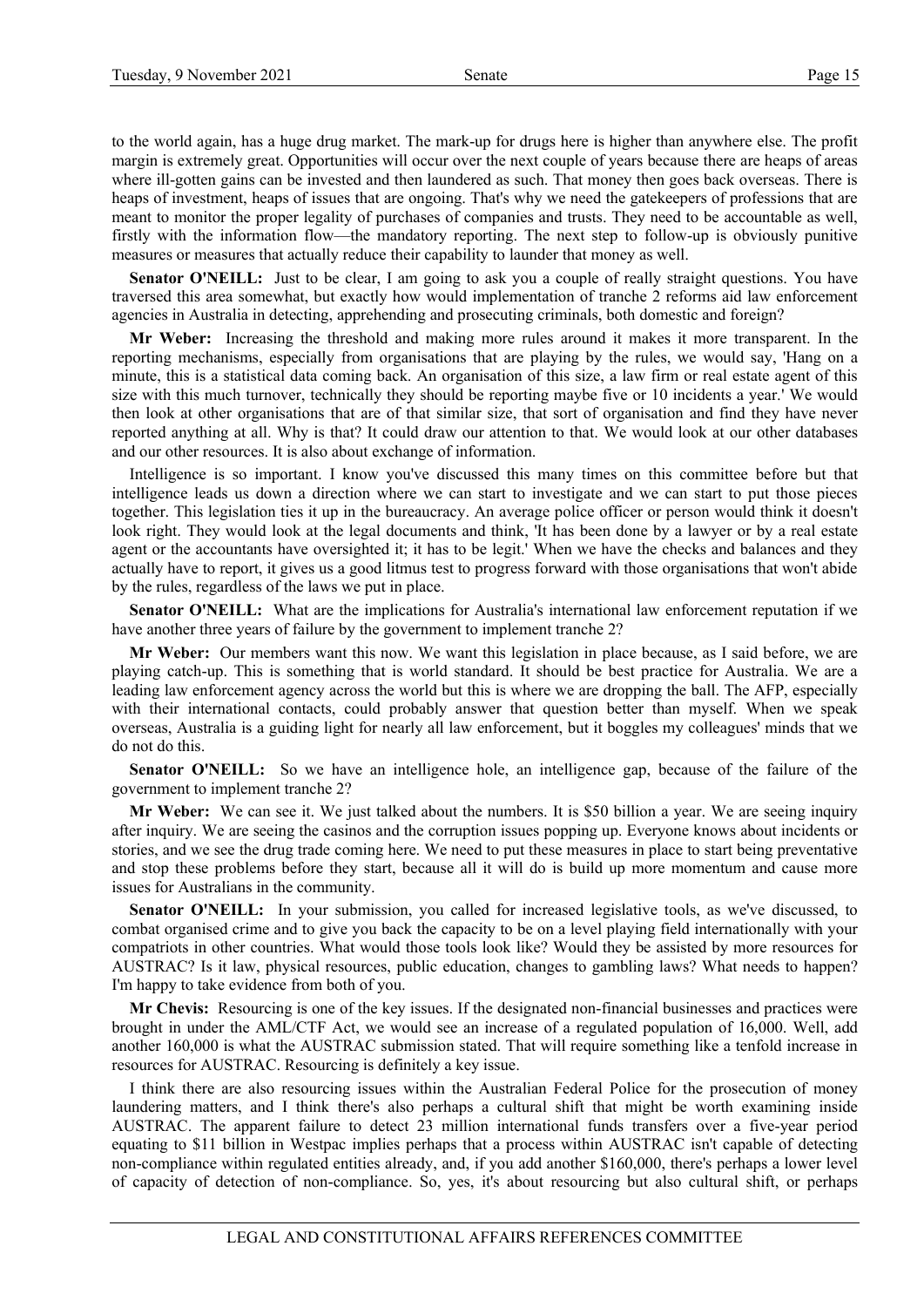carving off that regulatory function from AUSTRAC and giving it to a body dedicated to the regulation and enforcement of anti-money-laundering and counterterrorist financing regulation and law.

**CHAIR:** Can I just come in on Senator O'Neill's point? I just want to focus on this issue about responsibility. Professor Fels made some comments recently following matters with regard to some of the casino questions. Both of you have referred to that, and you referred to the \$50 billion scale of the problem. You've referred to the banks—the two banks. Westpac and the Commonwealth Bank are both involved in quite substantial penalties, so there is clearly a major difficulty here in the regulatory area. What Professor Fels said is this:

Now, of course, behind every regulator's failure is a lack of backup from government. Typically, regulatory failure is not just a regulator not doing their job. Sometimes that happens, but usually the regulatory scheme is not that strong. There are other actions, signs and signals from governments. And it applies all around Australia. They don't give them an adequate budget or proper powers to investigate inadequate sanctions, and there are typically—as I think Charles was getting at—explicit or implicit signals to the regulator not to go in too hard.

That was a statement he made recently on the ABC on 28 October. Could you respond to that proposition?

**Mr Weber:** Again, the best scenario that I can give, using the police officer out on the street, is probably illicit tobacco. We know where it is, we know it's there, and we know it's against the law, but, with regard to resourcing, police officers have numerous other jobs to go to. On top of that, they actually don't know the legislation, the capability and how to enact it. The education and the training—unless they are special officers—are not there. Again, when we talk about resourcing with AUSTRAC, the size of the problem is just so vast, so the Federal Police and AUSTRAC actually need more basis for that.

**CHAIR:** I'm not asserting that this is a problem for the Federal Police per se. I'm saying, on that assertion by one of our leading regulators in the past, Professor Allan Fels, this is a problem of government—or governments; I don't want to make it a party political question. This is a problem of governments sending a signal implicitly or explicitly that this is not the priority. What do you say to that proposition?

**Mr Weber:** I totally agree. It's not the priority, because the legislation hasn't been done. We're lagging behind the rest of the world, and we're playing catch-up. We know where the best practice is, and it's been highlighted so many times to governments before in the past. I totally agree with regard to that, and that's why we're sitting here today, extremely supportive and wanting this legislation done sooner than later.

**CHAIR:** For instance, this morning we received a letter from the Russian ambassador, who tells us that he's disappointed with 'the lack of interest and engagement on the part of Australian colleagues'. This is with regard to money laundering and other such matters.

Suffice it to mention that there has been no AML/CTF related requests coming from Australia for the last three years.

Does that not tell you something about the level of political priority, or rather—as I said, I'm not seeking to blame the AFP in this matter, nor the agencies themselves—the lack of political priority emerging around these questions?

**Mr Weber:** I have no knowledge of that. But that does boggle my mind—why wouldn't you speak to that country? Not to cast any aspersions on Russia at all, but that's from the ambassador himself. You would think that Australia would be asking those questions quite regularly in regard to those issues.

**CHAIR:** We've got one here from the Chinese government that says that, in terms of their interest, similar types of commentaries are being made: 'They're only in charge of investigations under Chinese jurisdiction and have little knowledge of the adequacy and efficiency of the efficacy of Australia's anti-money-laundering regime. As the evidence that crime proceeds in Australia in real estate and other markets, Chinese law enforcement agencies have already provided to Australian counterparts requested information when investigations are launched.' As I read that, there's a suggestion that they're waiting, 'What about it?' Is there a problem at our end in terms of seeking to actually take these matters up?

**Mr Weber:** I think they're questions for the AFP. There might be some issues in regard to protocols, policies, procedures and the exchange of information and security of that.

**Senator KIM CARR:** Yes. I accept that. I can ask you these questions because they might be bound by other protocols about what they tell us in a public forum, other than perhaps stuff in camera. You're not bound by those protocols, are you—

**Mr Weber:** No, not at all.

**Senator KIM CARR:** in terms of your capacity to speak freely about the lack of political priority on these issues? I'll emphasise this—across the board. These are not problems confined to one particular regime; these are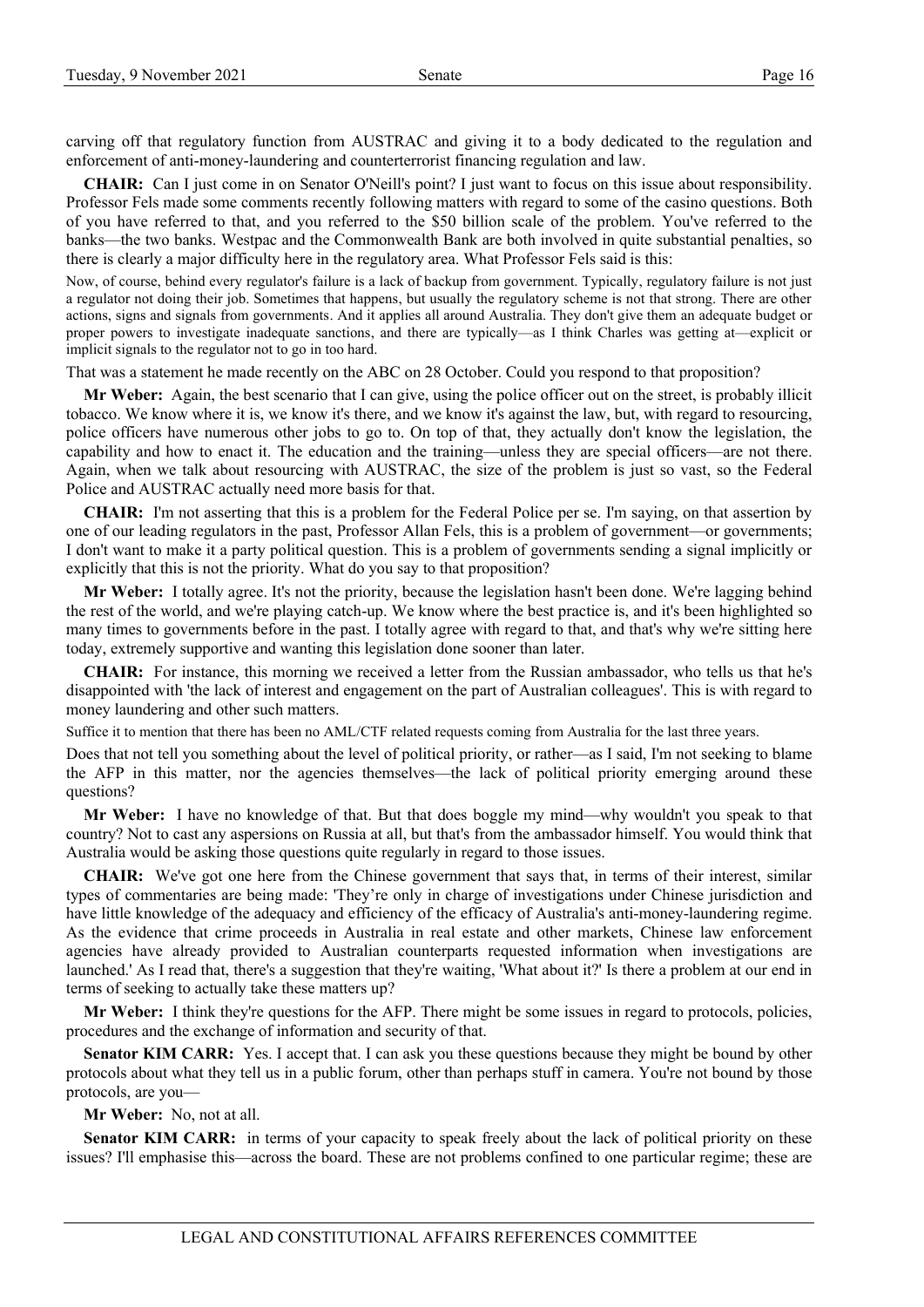a number of issues. You've raised a number of financial institutions or a number of instances in your presentation here today. But it comes down to the fact that regulators operate within a political environment, don't they?

**Mr Weber:** Yes, they do.

**Senator KIM CARR:** Is that a fair assumption to make?

**Mr Weber:** It's a fair assessment. We want people to back us so that we can do our job. It's extremely important, again, that we stop playing catch-up, we get best practice and then become a leader in regard to this.

**Senator KIM CARR:** That's right. That's right. This is clearly a responsibility in this parliament for the Commonwealth government at a national level.

**Mr Weber:** Yes. The advantage of the Commonwealth doing it and federal legislation is that you harmonise all the laws. We're all playing. Those organised crimes where it used to jump across the borders—and we've had this conversation before with this committee—the harmonisation of unexplained wealth is extremely powerful because then we can start to confiscate the assets. It comes back to your question earlier about resourcing. Once we actually know where the problem is and we confiscate those assets—and those assets can be utilised to actually fund more of AUSTRAC and more of these operations—it will have that ongoing effect where we can start to put those ill-gotten gains, those funds, back into actually stopping more of it occurring. That's a really good way to fund.

**Senator O'NEILL:** There's also a dissuasive effect of people seeing that occurring to other people who thought they were above and beyond the law. The practical reality of a government ignoring international requests from FATF is that the proceeds of criminal acts such as child exploitation, people smuggling and organ trafficking are actually being laundered in Australia. So the scale is quite large. Mr Chevis, I have already quoted you talking about the Bergin report. My question goes to you. Given the impact of that on real lives, do you support reforms that would increase the personal liability of directors and officers found to have engaged in material noncompliance with AML/CTF breaches? Do you think that that would be a sufficient incentive for directors, company officers, banks, other corporate entities, and those proposed to be brought in as DNFBPs to further tighten their internal compliance with AML/CTF?

**Mr Chevis:** Yes, I do. Bringing in personal liability for breaches of the AML/CTF Act would sharpen the focus inside the entities covered by the AML/CTF Act. Although, there is a whole range of money laundering that occurs outside of the entities that are currently regulated. So, if you were hoping to achieve actual effectiveness, you would need to consider all of the other methods of money laundering that we currently know about that don't necessarily use the reporting entities currently covered. I also think, as I mentioned before, that application of the Criminal Code and prosecution for money laundering may sharpen that focus as well, particularly if we can increase the penalties for corporations and also make it easier to prosecute people within entities for money laundering. That would cover all of the other entities that aren't currently covered by the AML/CTF Act and may never be covered by the AML/CTF Act—so not just DNFBPs but dealers of high-value goods, import/export companies, people involved in running nightclubs and bars and tattoo parlours and all of the cash intensive businesses. There are a whole range of other ways to money launder outside of the area that is currently covered by the AML/CTF Act, and in fact it appears that, because of the increase in the other methods, as people learn methods of circumventing the laws, the areas that are covered will become decreasingly relevant. So, yes, I support the application of personal liability, but we also need to look at charging people with money laundering and charging companies and entities with money laundering as well.

Senator O'NEILL: We are looking at, in particular, FATF and AML and CTF, but you're indicating that there is an additional body of work that needs to be done in other legislation that we should anticipate—if tranche 2 is actually brought to bear, there will be a reaction to that—

**Mr Chevis:** Yes, there will.

**Senator O'NEILL:** and a diversion to perhaps less efficient but nonetheless dangerous methods of money laundering that could grow at scale?

**Mr Chevis:** Well, effective methods. Whether they're dangerous or not, I wouldn't have an opinion, but they will be more effective methods. They may be, as you say, more expensive, less efficient for the launderer, but we already know that money laundering occurs by the movement of goods. So the value is not going through the banks or any other entity, for example. It's just movement of goods across borders to pay for drugs.

**Senator O'NEILL:** Are you aware, Mr Chevis, of the concept of being greylisted?

**Mr Chevis:** Yes, I am.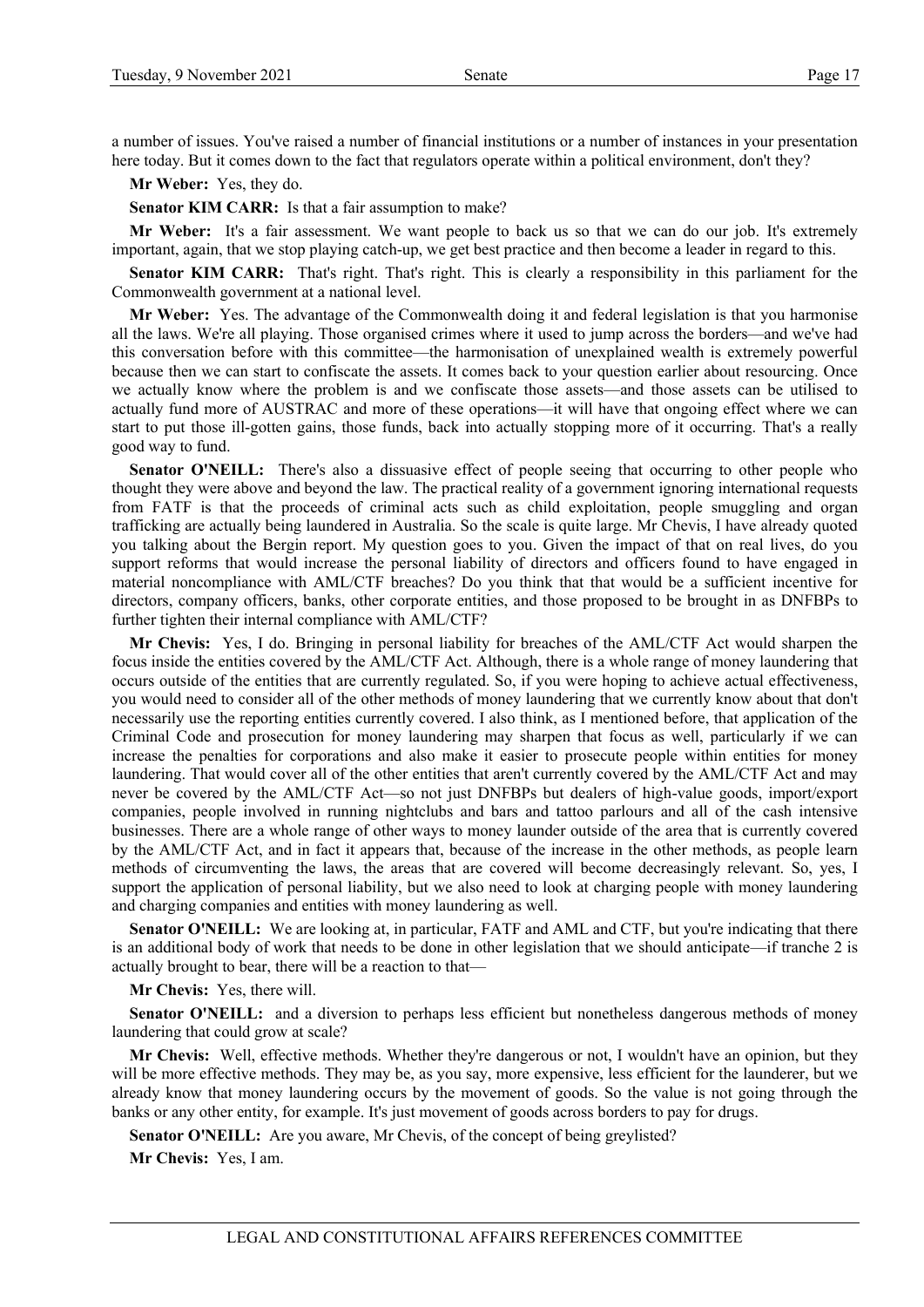**Senator O'NEILL:** Could you explain what the impact on the Australian economy, industry and business would be if Australia were placed on the Financial Action Task Force grey list. I understand that one of the consequences would be increased monitoring. What would that do to the cost of international business?

**Mr Chevis:** One of the impacts is supposed to be increased monitoring, but that monitoring would occur in other countries. To have an impact on the Australian economy, it would have to occur in our major trading partners and it would have to occur within the banks in those major trading partners. As we've seen across the world, banks can be swayed to ignore these sorts of directives. I have a suspicion that, if Australia were placed on the grey list—and I have a suspicion that it's highly unlikely that Australia is going to be placed on the grey list, based on the countries that have been placed on the grey list in the past—I'm not sure it would have much of an impact at all. I know that's contrary to many of the opinions you'll hear here, but it's because of my understanding of how banks typically engage in things like enhanced customer due diligence. Where you have, say, Rio Tinto or BHP exporting iron ore, the Chinese banks that are dealing with the payment are unlikely to apply enhanced due diligence to those sorts of large exports. I'm not sure it's going to have much of an impact at all, and I don't think it's very likely that Australia will be placed on the grey list.

**Senator O'NEILL:** Even if the government continues to do nothing about tranche 2?

**Mr Chevis:** Sadly.

**Senator O'NEILL:** We're years and years behind.

**Mr Chevis:** Yes, sadly, and that's because of the way that the FATF functions.

**Senator O'NEILL:** Interesting.

**Mr Chevis:** I could make further submissions on that, if you like.

Senator O'NEILL: Yes. I might have some questions on notice. A final question: what can Australia learn from the experience of other jurisdictions, such as the UK and New Zealand, in the implementation of tranche 2? And, if you have anything to say about Turkey and the grey listing there, that might be of interest too.

**Mr Chevis:** I don't have a lot to say on Turkey at all, except to note that its GDP is half of Australia's, and we're the 13th biggest economy in the world; the FATF doesn't really come near large economies. The prime examples of where the FATF hasn't done work is in all of the money laundering and tax havens. We've got Delaware, South Dakota, Florida, Luxembourg, Lichtenstein, Switzerland, Cayman Islands, Panama. Most of them have never been touched by the FATF, and this is the reason I suspect we're not going to get grey-listed.

**Senator O'NEILL:** I think Senator Carr was just indicating Papua New Guinea. What's the situation there?

**Mr Chevis:** I do quite a lot of work with Papua New Guinea and have done for many years.

**CHAIR:** Could you give us an indication of what you believe the current situation is with Papua New Guinea?

**Mr Chevis:** In relation to anti-money laundering?

**CHAIR:** Yes.

**Mr Chevis:** I think that, like many developing countries, they have significant challenges. Like many developing countries, they are required, in many ways, to apply a greater comparative level of resources to compliance with FATF recommendations than, say, Australia would have to, but they are moving ahead and they've done quite well. They were on the grey list and they enacted the laws and got themselves off the grey list. I think they're on a good track.

**CHAIR:** Thank you. Senator McKim, you've been waiting patiently. Do you have anything further to add?

**Senator McKIM:** I do. Thanks, Chair. Good morning, folks. Thanks for your attendance this morning. Mr Chevis, I will start with you, please. You've previously said, 'Everyone in the world who is involved with AML/CTF knows that lawyers, real estate agents and accountants are well used by people who have illicit wealth to transfer.' Do you stand by that statement?

**Mr Chevis:** Yes, I do. All of those methods are well known amongst the anti-money-laundering circles but also, I suspect, amongst people who have money to launder.

**Senator McKIM:** Thank you. Would you agree with the propositions we've heard from other witnesses this morning that a consequence of Australia's failure to legislate for the gatekeepers in tranche 2 in our AML/CTF laws is that we are more attractive for people who want to launder money on a global scale?

**Mr Chevis:** Certainly our failure to address money laundering through those areas has made us more attractive, but how we go about reducing the attractiveness of those areas, I think, should be up for considerable debate. If we don't bring in tranche 2, I think we need to look very carefully at the prosecution of those entities for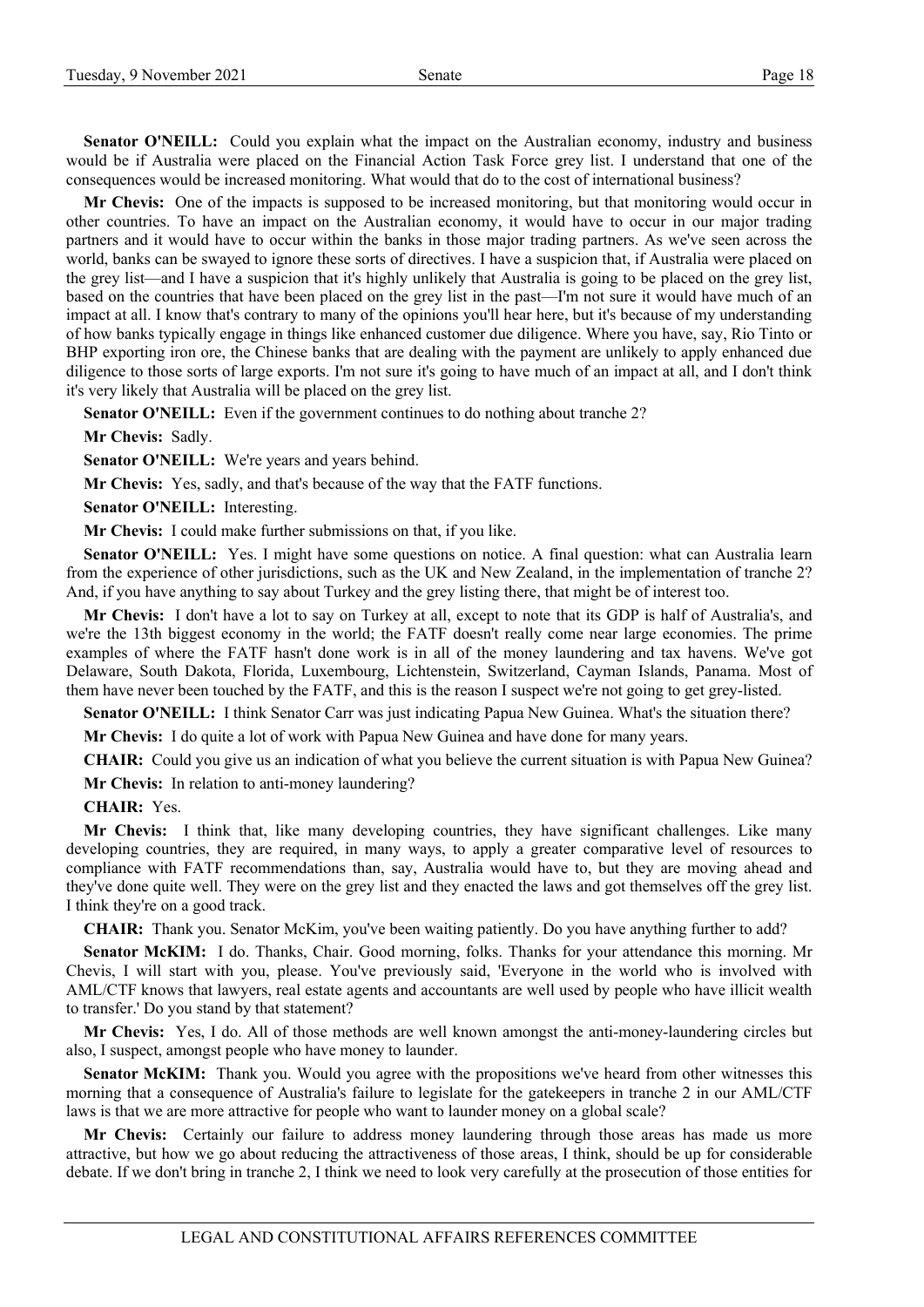money laundering, and also the prosecution of people within those entities for money laundering, in order to achieve, perhaps, a similar result or the same result as would be achieved if we brought tranche 2 in.

**Senator McKIM:** Thank you. I understand that. Just for clarity: in your view, would legislating for tranche 2 reduce Australia's attractiveness to money launderers?

**Mr Chevis:** On face value it would, but I think what should follow is a national risk assessment process or something similar and an evaluation of the effectiveness of the measures put in place.

**Senator McKIM:** And you would argue that that should happen subsequent to legislating for tranche 2? Is that right?

**Mr Chevis:** Ideally beforehand so we have a baseline of these sorts of money laundering seen through those areas and then a measure of the reduction, or at least an estimate of the reduction, achieved through whatever measures we put in place.

**Senator McKIM:** Thank you. AUSTRAC relatively recently released a money laundering and terrorism financing risk assessment in regard to major banks, and they found that one of the consequences of breaches of AML/CTF controls was 'widespread or concentrated real estate purchases with the proceeds of crime', which are 'driving property prices up and pricing legitimate buyers out of the market'. Would you agree with AUSTRAC?

**Mr Chevis:** I don't know that there's any effective way of measuring the impact on the price of real estate based on the laundering of proceeds. Certainly there's anecdotal evidence that that occurs, but there's no really hard and fast evidence of what level it occurs at and what impact that has on real estate pricing in Australia. But, on the face of it, it is very attractive to assume that, because real estate is a money-laundering methodology, it is pushing up the price. Certainly it would appear intuitively to be the case, but we don't necessarily have the evidence to really understand at what level the impact is.

**Senator McKIM:** Alright. Thanks. Based on your experience, could you explain the mechanics of how somebody might go about laundering money through real estate. What role would a lawyer or an accountant or a real estate agent play? How would money come into the country, if it was money from another jurisdiction that people were laundering, and how are the transactions disguised?

**Mr Chevis:** The methods and processes are probably too numerous to discuss in this sort of forum, but we know that there are a multitude of ways of getting illicit funds into Australia. You can move assets into Australia. You can move money through casino accounts. You can move it through real estate and law firm trust accounts. You can move it through hawala dealers and underground banking. The list goes on for how you get the money into Australia. Again, there are a multitude of ways that you can then go about purchasing property. One of the key ways that I saw not so long ago was the use of an Australian private company registered in a fake name to purchase property which would then not be linked to the offender. There are a multitude of ways that it can be achieved.

**Senator McKIM:** Is it pretty easy, if you've got the money behind you? Would you describe it as a relatively easy thing to do?

**Mr Chevis:** I have never tried it myself. Sorry, that was a bit flippant—

**CHAIR:** No room for humour here!

**Mr Chevis:** It would appear from the volume of real estate owned by politically exposed persons from foreign jurisdictions that it is too easy. I think that would be the underlying takeaway from that.

**Senator McKIM:** Would it be less easy or more difficult if tranche 2 were legislated?

**Mr Chevis:** One would hope so. But, again, without looking at what actually occurs within the entities that are being regulated, we won't really know. For example, they'll be asked to submit suspicious transaction reports or suspicious matter reports, as they're known in Australia. We know that law firms in particular and lawyers as individuals are rather reluctant to report suspicious matters across the world, and we can't know whether law firms, and even real estate agents and accounting firms, are going to react and start reporting suspicious matters as we perhaps would like them to. We also know from things like Westpac and the Commonwealth Bank that entities can sometimes be if not reluctant then not very good at reporting threshold transactions, so again we don't know whether they will report them. When it comes down to things like know your customer or customer due diligence, we don't know how well they'll do it, so we don't know whether we'll have an actual impact on crime or, in this case, an actual impact on money laundered into Australia from overseas.

**Senator McKIM:** Thanks, Mr Chevis, and thanks, Chair.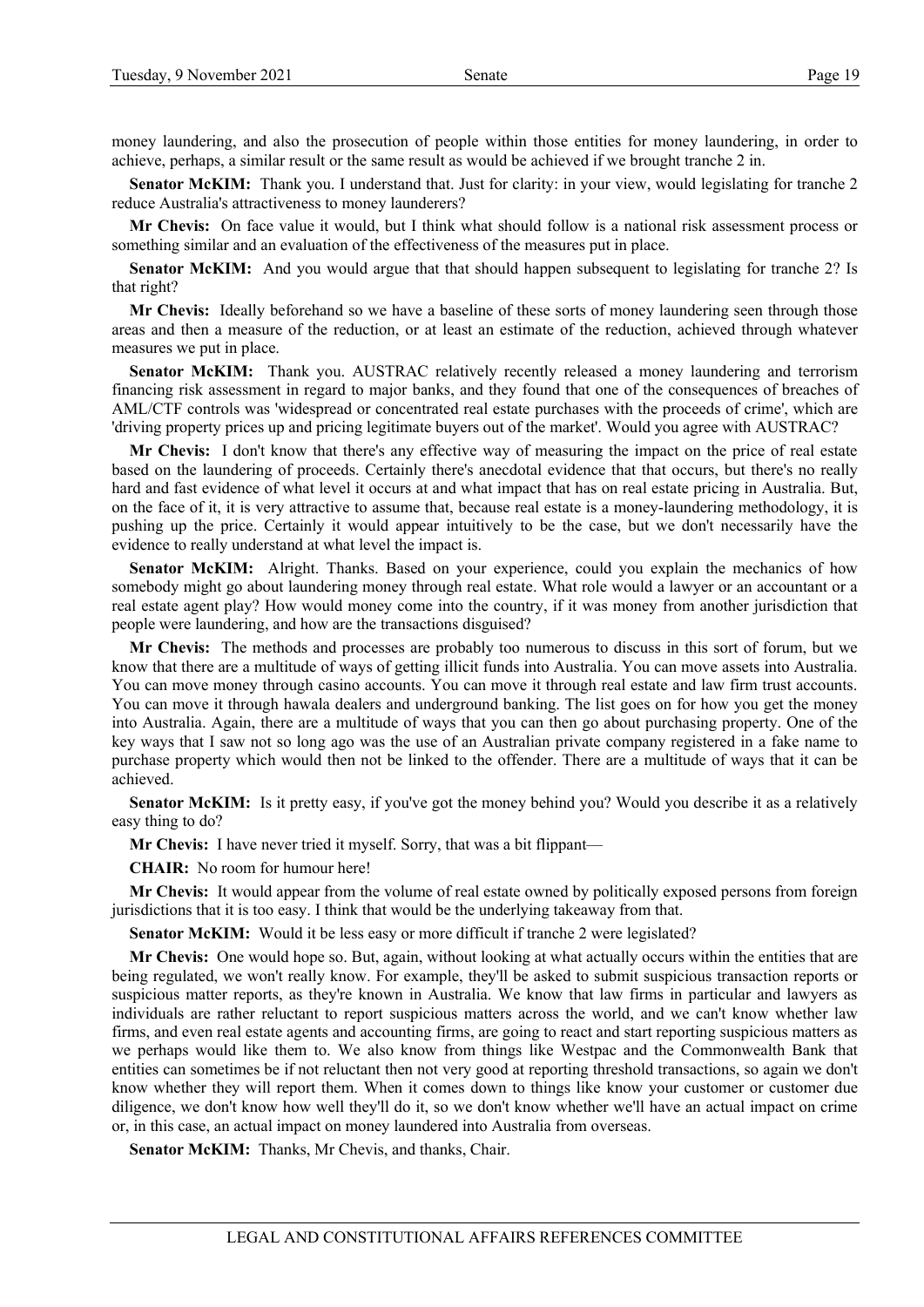**CHAIR:** I thank you both for your appearance today. I take it, before we depart, that there are no other questions. As there are none, thank you very much indeed. I think you have agreed to take some modest requests on notice. Thank you very much.

# **Proceedings suspended from 10:48 to 11:13**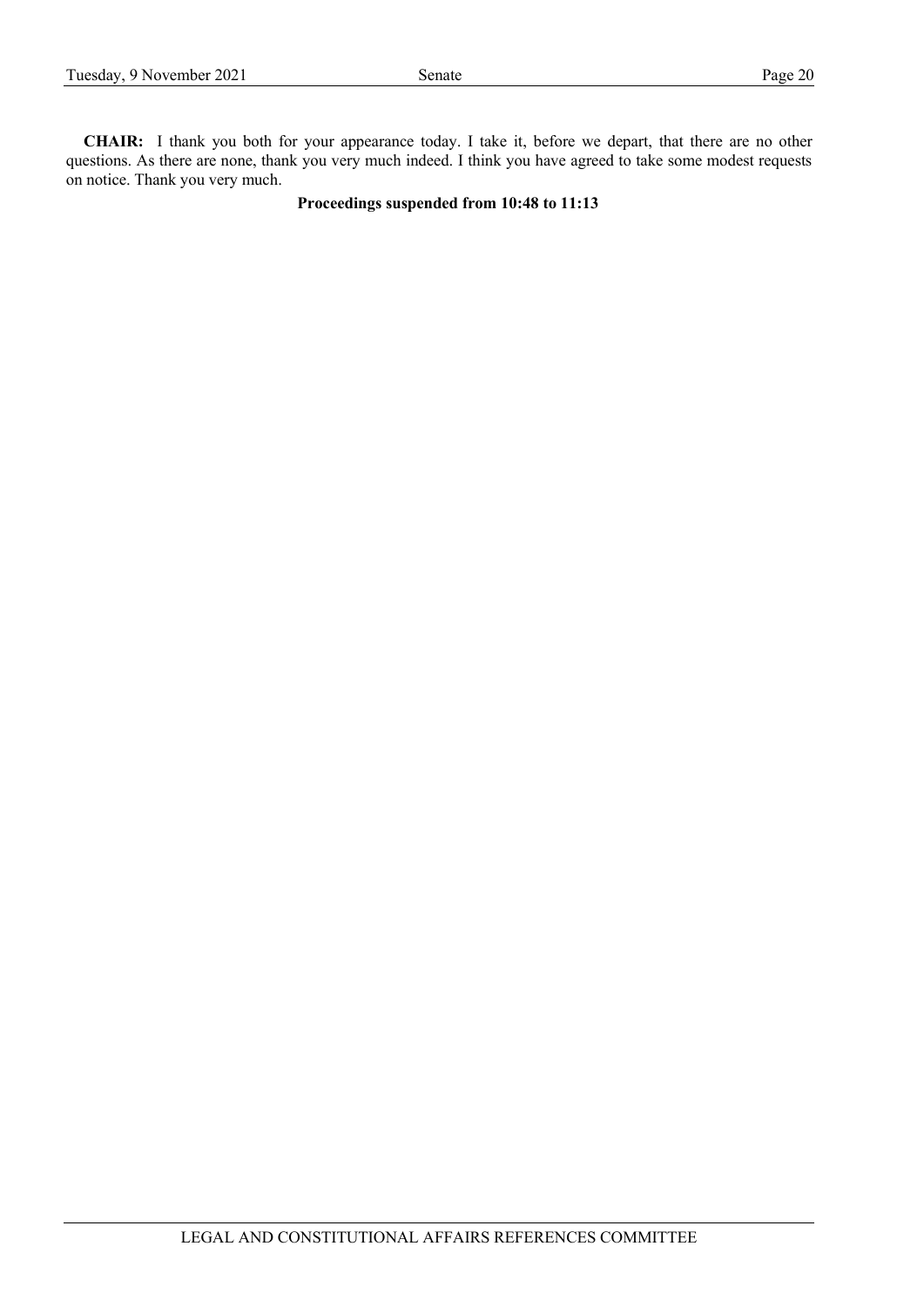# **COYNE, Dr John, Strategic Policing and Law Enforcement, Australian Strategic Policy Institute [by video link]**

**CHAIR:** Welcome, Dr Coyne. Thank you very much for taking the time to give evidence today. I take it that information on parliamentary privilege has been provided to you?

**Dr Coyne:** Yes, it has.

**CHAIR:** If you need any further information, it's available from the secretariat. The committee has received your submission as submission No. 10. Do you wish to make any corrections or any additions to your submission?

**Dr Coyne:** No, I do not, thanks.

**CHAIR:** Would you like to make a brief opening statement before we go to questions?

**Dr Coyne:** Yes, I would, if that's okay.

**CHAIR:** Yes, of course.

**Dr Coyne:** First and foremost, I want to acknowledge the hard work of Australia's law enforcement agencies and their personnel working on anti-money-laundering and counterterrorism financing, as well as their broader fight against transnational serious and organised crime. I recognise their commitments and achievements, both of which are commendable. With that in mind, I do want to provide you, Chair, with a brief overview.

The AML regime, as you well know, exists for three reasons. The first one is the focus on regulatory compliance and enforcement. The second is to attempt to support law enforcement through the collection of criminal intelligence and evidence. Finally, it's concerned with reducing Australia's vulnerability to transnational serious and organised crime. As I highlighted, my following comments are not a criticism of law enforcement; they're a criticism of the strategy. Earlier this year, a colleague of mine, Dr Teagan Westendorf, and I undertook a detailed study of the methamphetamine and heroin trade in Australia. Out of that report, to put it simply, some \$1.2 billion of value needs to be transferred from Australia out into the world to pay for just those two types of drugs. The figures that we got for that come from the Australian government's outstanding work in terms of wastewater analysis, which gives a really quite clear estimation of how much methamphetamine and heroin we consume in this country. So one can only draw the conclusion that, with over \$1.2 billion of money heading offshore at least to pay for those drugs and a total consumer market for just those two drug groups of some \$6.7 billion, the anti-money-laundering regime, in its current format, is not impacting significantly on money laundering in this country and from this country.

The second point I make is that quite often the counterargument here is, 'Things could always be worse. ' But I go back to the three points about why the AML regime exists, and none of those three points are really about preventing the situation from getting worse. So, with that in mind, I put it to you that there do need to be significant deliberations on updating and upgrading our AML regimes. If the committee were to take two points forward on that, I would say that the first one would be that we need to introduce the tranche 2 provisions—and they will be pivotal in dealing with this challenge—and the second is that we need to get far more innovative in this space and move away from a tendency of overregulating and towards a more innovative and agile approach to money laundering, counterterrorism financing and transnational organised crime in this country.

**CHAIR:** Thank you. You say we should be more innovative rather than overregulating. Perhaps you could give us an indication of what you mean by innovative rather than overregulating?

**Dr Coyne:** Let's take the finance sector. The focus on finance sector compliance with the AML provisions is really about compliance with the laws as they're written. For a financial institution to invest in more innovative approaches—the development of self-learning algorithms et cetera—that by no means accounts in any way to their compliance. So, in terms of the cost, it's an additional cost on top of compliance with the existing regulation. Secondly, whilst regulation and compliance are critical, the transfer of intelligence from the public to the private sector, especially in terms of the finance sector, is critical in proactively identifying cases of money laundering by this, I mean anything from modus operandi through to detailed algorithms on sets of behaviour to be able to identify money-laundering behaviours.

**CHAIR:** For my sins, I've been placed on a number of scrutiny committees in this parliament—in regard to regulations and the Scrutiny of Bills Committee. There are a number of principles that those committees do examine in terms of the way in which legislation is written, and there's reluctance amongst parliamentary draftspeople to write laws which don't provide clear guidance to regulators as to what they're enforcing. What I thought you were saying to us—and perhaps you can enlarge on this, in case I've misunderstood you—is that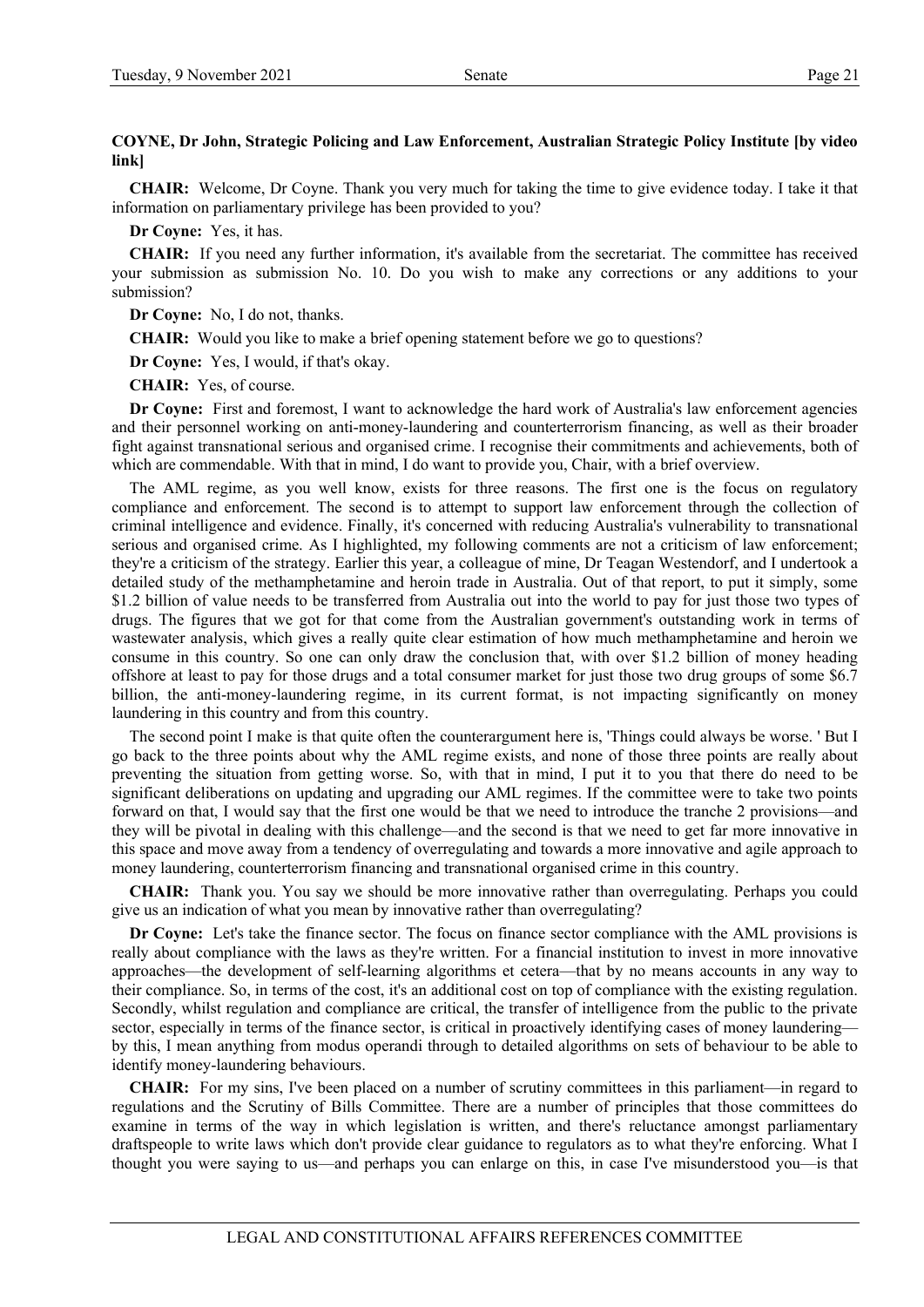there should be a broader scope for discretion in the way in which regulations are enforced to keep pace with changes and the like. I know the argument. But it does present, if that is the proposition you're putting to us—

**Dr Coyne:** That is the case, Chair.

**CHAIR:** It does present quite a serious problem in terms of the normal provision of concerns in regard to liberties that citizens have a right to expect in terms of any legal enforcement—to know what it is that the law says and for regulators to know what it is that they're being asked to enforce. What do you say to that proposition? How do we actually get that balance right between trying to keep pace with technological change, changing patterns or cultural change and the need for clear guidance as to what the law actually says and minimising the level of discretion, which, in the wrong hands, can be grossly abused?

**Dr Coyne:** Chair, I absolutely agree with you in terms of discretionary power—first off, in its potential for abuse. I'm on the public record on several occasions, writing of my concerns around law enforcement powers et cetera, and we see this play out in the current environment with extraordinary powers in relation to policing and COVID-19. By no means am I presenting you with a simplistic case that this is the answer and that there aren't significant problems and challenges with that. First off, what I am saying to you is: what are the alternatives? A strictly regulatory prescriptive approach is several steps behind in terms of being able to deal with the challenge of money laundering, as well as other criminal activities. The second thing is that this is an approach that has been taken in other areas where we've seen a far more—and the one area that comes to mind is in relation to the government's role in security, moving from a very prescriptive model in terms of protective security to a far more principle based model and how that can be operated. It is not without challenges, and, by no means am I trying to argue that it's an easy pace forward, but I'm not convinced there's any other way. Indeed, when you go back to those numbers from the last 12 months, just from the consumption of methamphetamine and heroin in this country, there's roughly \$5 billion floating around in our economy somewhere that comes from just that part of the criminal world. I take your point: I think that privacy is a critical component of this. I'm not asking for anything specifically to be prescribed. But, certainly, in applying modern technology and applying artificial intelligence, there are a great deal of ways that an individual's privacy will not be compromised, except when a case itself is examined.

**CHAIR:** The obvious comparison is to say: what is world's best practice? Internationally, how do we compare? The evidence put before the committee is that we are falling further and further behind. Leading countries in this field—and we've spoken of the United States and the United Kingdom, for instance, with which we like to compare ourselves on many other things—do have a reputation for the maintenance of a balanced approach in terms of civil liberties and protection of the public from organised crime. Would you agree?

**Dr Coyne:** I would agree with that, Chair, yes.

**CHAIR:** They would claim that. The American Civil Liberties Union may not share that view, but I'm saying that this is clearly the balance that we've got to find somewhere in this argument. Those jurisdictions don't rely, do they, on discretionary powers of regulators to pick and choose? You mentioned the security area. There are grave concerns about the misuse of security powers in regard to human rights and civil liberties emerging in that field.

**Dr Coyne:** I'm specifically speaking on the security side in regard to protective security or protective security requirements, and I don't think that would be a criticism of that. Where I'm talking about that is, for instance, if you were to look at the principle based approach that's applied to the security of public places, not necessarily security law in terms of surveillance. I think they're two very separate things and, I would be quick to add, again, I'm on the public record with regular publications around this about the dangers of overreach in terms of surveillance and those national security powers. Secondly, though, I still think that the issue here is it's not a binary discussion: do they have discretionary powers to go on fishing trips or do they have no powers? Do they have to specifically apply prescriptive law? What I'm saying here is, if a financial institution, a major bank, decided to apply a new technique for data mining its transactions and was willing to invest a significant amount of money in that to identify transactions that could be suspected of being involved in money laundering, should that be offset by the costs of other implementation or other compliance issues? That's what I'm looking at: would we have that sort of flexibility? That's where some of the flexibility needs to come in the system.

**CHAIR:** I come back to my specific point, though: when you compare us to the way in which the United States or the United Kingdom operates in this field, what would you say we could learn from them in that regard?

**Dr Coyne:** I think that we could learn from both the US and the UK in terms of the sharing of intelligence between the private and public sector and the flow of information in regard to criminal activity. That is particularly important, but we also need to look at it in context. I'm not so convinced that they have better practice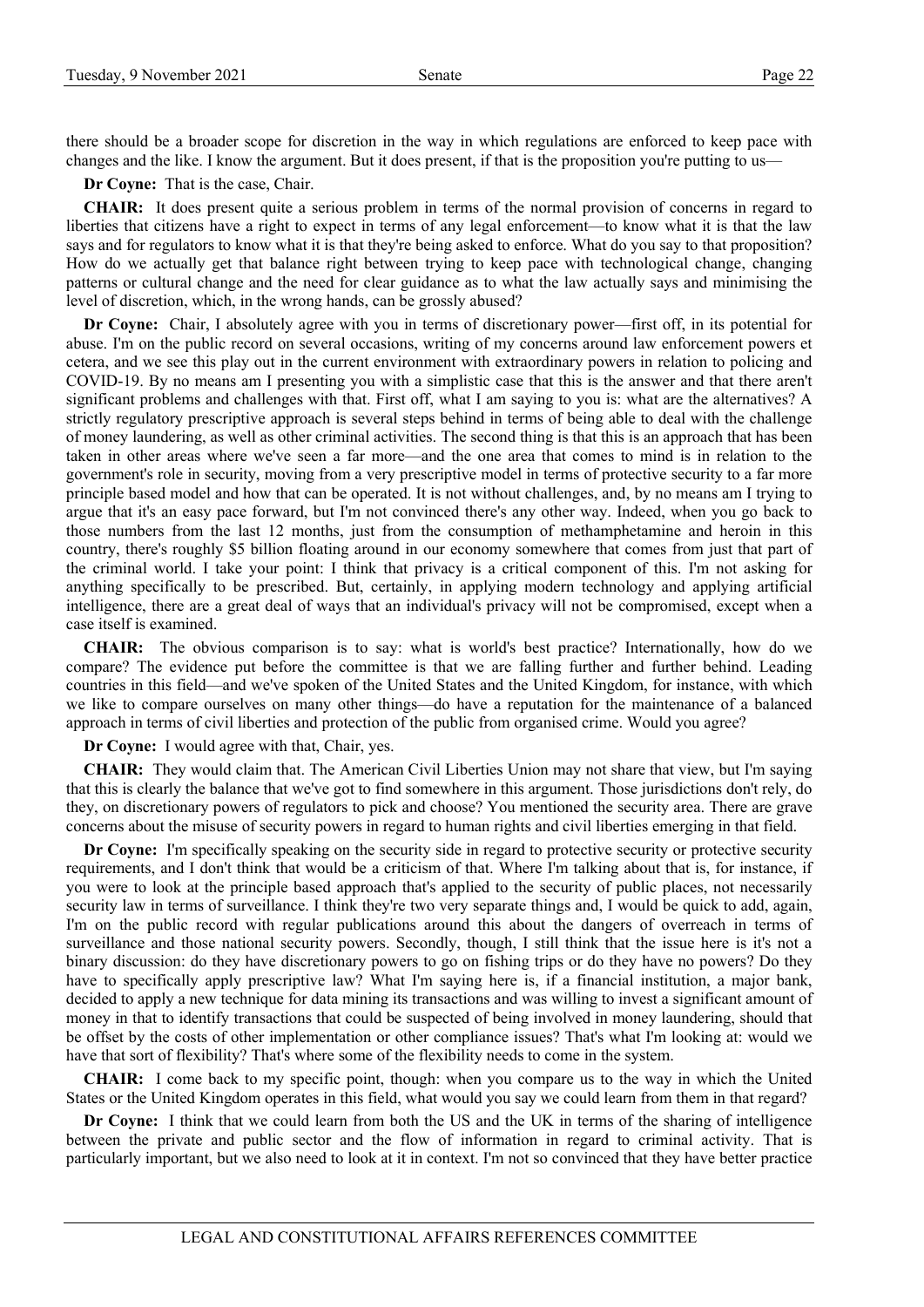than what we've possibly got. I'm not necessarily agreeing that we should be looking at them and imitating their approaches. I think a far more innovative approach needs to be taken in this country.

**CHAIR:** Thank you.

**Senator O'NEILL:** I want to pick up the threads of what you've been saying, Dr Coyne, and thank you for your work in this area. You're urging us to just do the job, get tranche 2; you say it's pivotal. There's certainly been delay. All the evidence this morning has been that Australia is really being recalcitrant in terms of international citizenship. Yet you're saying perhaps there is a silver lining in terms of technology shifts that have occurred in the interim that may allow Australia to implement an even more efficient and effective model of tranche 2, if we are able to access the benefits of private sector R and D.

**Dr Coyne:** To some extent I think that regardless tranche 2 needs to be implemented. I can't see how else we can move forward. It's not anecdotal evidence; it's clear quantitative and qualitative evidence to indicate that there are elements of those who would be covered by tranche 2 that are directly involved in money laundering and transnational serious organised crime. I think the evidence speaks for itself.

Senator O'NEILL: Can you name those sectors clearly for us, Dr Coyne?

**Dr Coyne:** I would say right from the start the top accountants, the legal profession and real estate, and I think that something needs to be done.

**Senator O'NEILL:** I always try to translate what happens here in the parliament to normal conversation that's happening in Australia. Australians hold accountants, the legal profession and perhaps a little bit less so real estate agents in considerably high esteem as professionals, with their degree of expertise, long training, ethical requirements and oversight bodies that look after them. Why should Australians care about whether the government implements tranche 2 or not? What's in it for Australians, if the government continued to not act or if the government did act?

**Dr Coyne:** In terms of two drug types alone it means more than \$1.2 billion moving offshore to pay off the wholesale-to-wholesale prices for illicit drugs. It means \$5 billion-plus floating around our economy. That money is being laundered somewhere within the system, and what we're talking about in tranche 2 is a positive step forward to dealing with that.

It is quite interesting that from a cultural phenomenon sense those professions have long been trusted, regardless of your comment today about real estate. As professions, they've been long trusted in our communities over multiple generations, and they have been entrusted to self-regulate for a range of reasons. I suspect that now we're seeing sufficient evidence globally and nationally to say that it needs to change. My other point is that we need to encourage a type of thinking within the finance sector that's not just about complying with the letter of the law but also going those extra steps and being far more proactive about dealing with money laundering. Some of those financial organisations within the finance sector are already doing so. We're seeing banks being very proactive about shutting down accounts, for example. There are some really positive examples there, but I want to try to supercharge that, or I would like to see the committee supercharge that proactivity and find a way to encourage that in terms of legislation.

**Senator O'NEILL:** I want to step through some practical things you might be able to put on the record that people don't know. You talk about the enormous profit of the illicit drug trade, and you've indicated that \$1.2 billion of a \$6.2 billion trade in methamphetamine and heroin is going offshore. From previous witnesses we've heard the scale per annum of this practice is sitting about \$47 billion to \$50 billion across the nation. How are profits being washed, and what is the proportion of profits being washed in Australia in comparison to other jurisdictions, even in the Asia-Pacific region?

**Dr Coyne:** It's incredibly hard. The figure you gave of \$47 billion is, I believe, an estimation of the total cost of transnational serious organised crime in this country, which is inclusive of law enforcement efforts and a range of other money that goes into that. Before giving evidence this morning I was having a conversation with a few colleagues from my previous employment, and I think it's very easy to want to draw binary statements around organised crime—that it's money being laundered through hard cash or through banks. What I suspect is that an incredible amount of money is laundered through trade-based money schemes, just from the volume of money we're talking about. Up until COVID came along, we were still seeing cash being moved via aircraft from the west coast to the east coast in terms of the drug trade. It's all of those things, and this is part of the challenge.

The other part for this committee to consider is that I would describe organised crime as amorphous. Since the 1960s, and through popular culture over the last two decades, we've seen this conception of organised crime as a hierarchical structure where there is a boss—a capo, a lieutenant, a captain—and then the structures underneath. Those structures do exist, but in reality, transnational serious organised crime has a tendency to be amorphous. It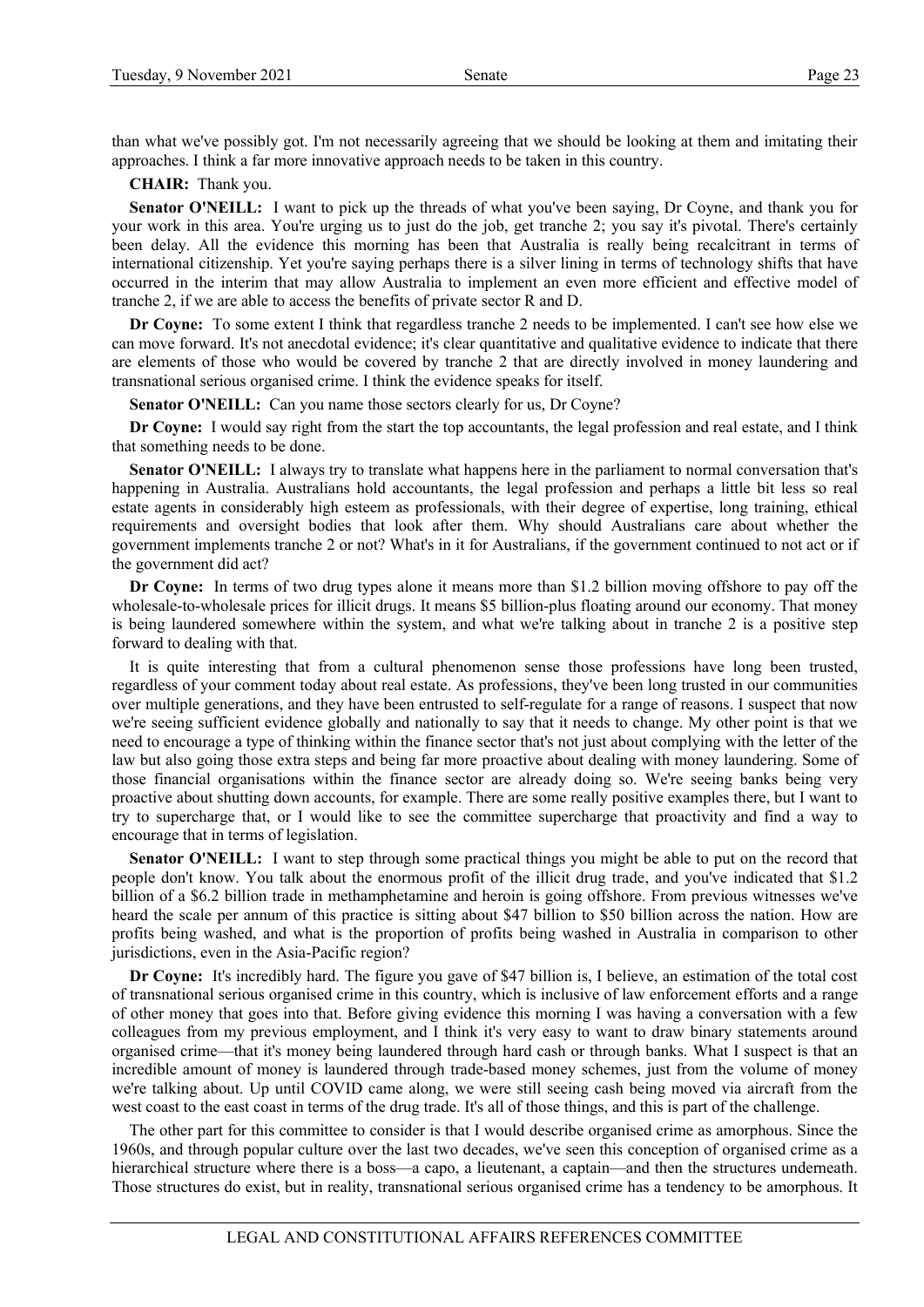fits and identifies opportunities and then rapidly exploits them. I'm not saying everything is used for money laundering—I wish I could give you a percentage saying 10 percent is done by this means or that means—what I am saying is that a significant amount of money laundering out of this country must be involved in trade-based money laundering because of the numbers involved.

Senator O'NEILL: For a non-literate person, what does trade-based money laundering look like? I've got a feeling this could be happening in everybody's backyard.

**Dr Coyne:** There are a variety of ways and structures to this, and there will be people appearing before you who are far more qualified to talk about the latest methods. This goes through transferring other products in kind—and in a legal sense we saw this a number of years ago with Mexican cartels moving cocaine to Hong Kong, swapping it for methamphetamine on a trades basis and then sending it back. So no money ever transferred hands. They were transferring drugs for drugs, as an example. It's value for value. If you think about it, there are things like international transfers in terms of purchasing goods that are never actually delivered, transfers between companies, the use of second- and third-party companies to transfer value for purchasing goods, the contamination of supply chains and those sorts of activities. It's a very broad church, but it's more than the average person in Australia just using a transfer in a bank account or an international transfer or a hard currency or an online credit card. It's far more complex and uses the complex nature of our supply chains and business structures to hide that activity.

**Senator O'NEILL:** We see that banks have been doing an awful lot of the heavy lifting in this area and they are making investments to make sure that they're complying, yet we've heard evidence this morning that there need to be civil penalties for CEOs and board members to really harness their focus on taking these AML/CTF laws seriously. What are your thoughts about civil penalties and corporations?

**Dr Coyne:** I'm in two minds about it. First off, I'm not convinced, in a general sense, that the stick is always the greatest motivator for people. Even if someone was going to do the wrong thing—I'll use the general issue of organised crime as an example—from all the offenders I've spoken to and when I speak to colleagues about their experience, no offender starts off in their life going, 'I think I'll get caught'. That's at the extreme end. I just don't think that it's as strong a motivator as people are inclined to believe—that the stick hanging over someone's shoulder is going to make them comply.

Secondly, I think that what we want here is that, if there's a degree of criminality or a general act of commission or omission that has led to an AML issue, they should be held accountable for that, but there are a lot of very grey zones in between that and not knowing. I also put it to you that, in terms of the AML legislation, I think that we're far better off getting the financial sector on board to be more proactive in terms of working together. We've seen the beginnings of this in AUSTRAC with the private and public sector working together. I would think that we would be far better off putting greater efforts into that collaboration than introducing more sticks and regulation.

**Senator O'NEILL:** In your special report into technology that you wrote in July 2018, you talked quite a bit about public law enforcement's lack of funding and investment re R&D in comparison to the private sector. Do you think that AUSTRAC has kept up with the increased use of technology by criminals?

**Dr Coyne:** I think it's struggling. I think you'll always find a gap between emerging technologies. Criminals have become really adept—as have our children, for that matter—at early adoption of new technologies. It takes organisations and bureaucracies a lot longer to develop them. Unfortunately, there are a couple of factors and strikes against organisations like AUSTRAC and the law enforcement space. First is the overarching demand for acting in the now. It's not like there's a whole heap of spare capacity within, say, the Australian Federal Police or AUSTRAC that's sitting there not being exercised right now or that could be focused on the future. The demands of the now are so intense. I always put it this way: the amount of reported crime—this goes for AML as well—far exceeds the capacity of law enforcement in this country to respond.

**Senator O'NEILL:** And that's before we bring in tranche 2.

**Dr Coyne:** That's correct. My point here is that it's very hard for them to be on the front foot there. Secondly, the nature of the bureaucracies is that we hold them to account. Successful organisations in R&D and technology, if we look at Google or Apple, are successful because of their failures, not in spite of them. When you're talking about R&D, in terms of our public institutions, of course we have very low tolerance for them failing in an initiative. As a result of that, being innovative and cutting edge and agile is incredibly difficult for our law enforcement agencies, so there is a gap between those. I would like to see that gap closed.

I note your comment about tranche 2. Regardless, I think there's some great value in low-hanging fruit in the early implementation of tranche 2, and it may require a readjustment of priorities within AUSTRAC as a result of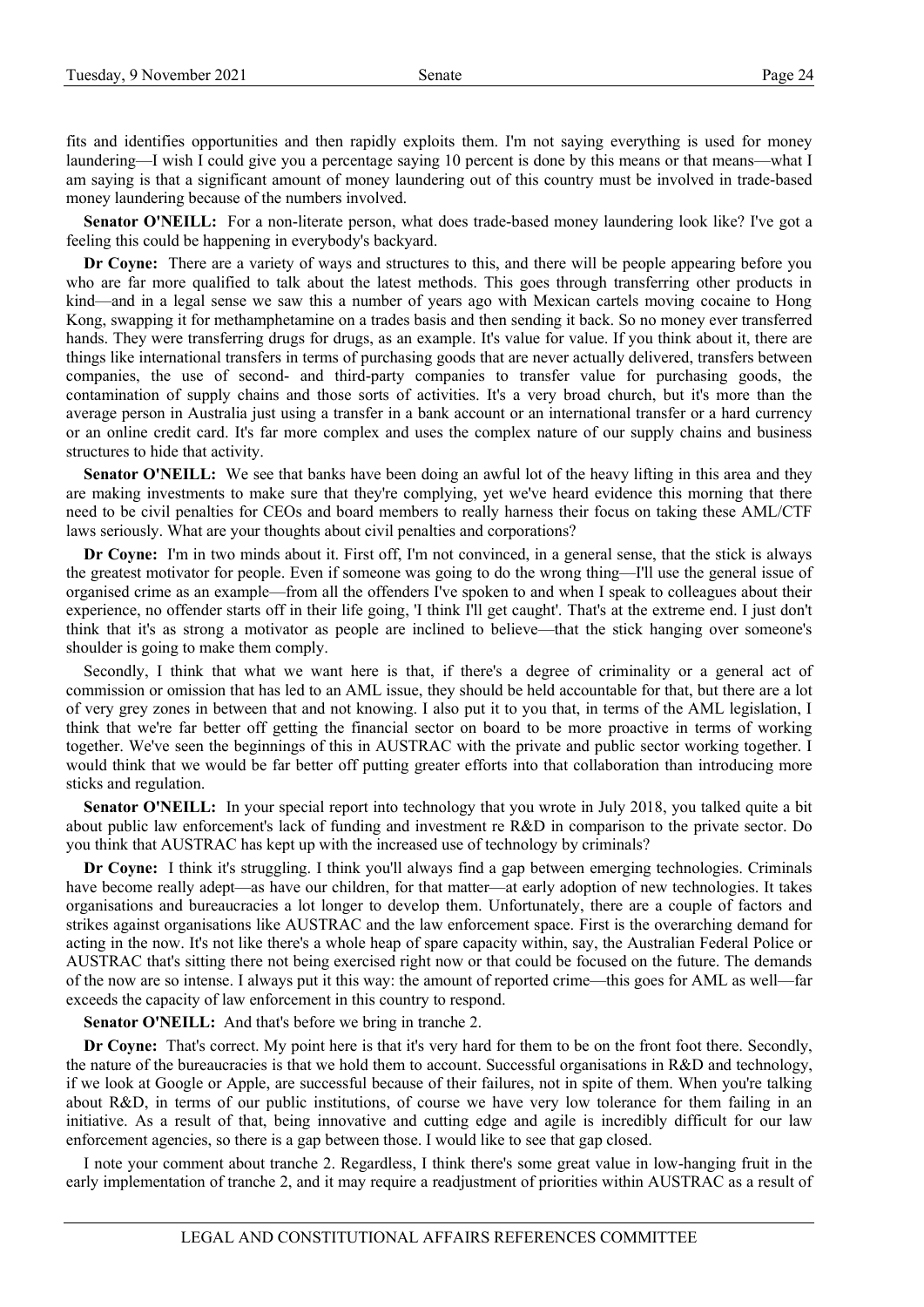its implementation. And it's the luxury of working in a think tank: 'They should be funded with more money,' and the challenge for you as a legislator and the people in bureaucracy is that there's no extra money sitting around. I am well aware of that as well.

**Senator O'NEILL:** There's a bit of extra money sitting out there that we're not looking at though: \$50 billion.

**Dr Coyne:** That could be the case.

**Senator O'NEILL:** In the same report I just referred to—*I can see clearly now!*—you recommend that AUSTRAC establish a regulatory sandbox to explore new policies of the kind you've been talking about and offsets for those companies that contribute to AML efforts. That's the innovative regulatory approach you were talking about earlier with Senator Carr. Has any progress been made with regard to that recommendation from you about a regulatory sandbox?

**Dr Coyne:** There's been some progress. There is a greater cooperation between AUSTRAC and the finance sector, and there's an incredible amount of goodwill. If you're asking the question directly, as you put it, I don't see evidence that that's the case, and I think we need to get smarter in that space.

**Senator O'NEILL:** Mr Scott Weber gave evidence earlier this morning about the impact of bringing in legal and real estate accountants. He cited property being sold through different real estate agents in the same market where there might be five per cent, and it looks like there are shady dealings, that would trigger a response where there were no reported shady dealings by another competitor, and that would help them get some surveillance over the sector. That's a practical way, that bringing this legislation forward in tranche 2 would operate, and it would give the police some capacity to interact with their international comrades about matters.

Could you respond to my concern that, in the absence of being able to gather intelligence, the AFP, AUSTRAC and regulatory bodies in Australia don't have information tradeability in the international context, and they're relying on incoming intel—for example, the cocaine that was being laundered. Intel came from overseas to AUSTRAC for that, didn't it? Can you talk about that ecosystem for me?

**Dr Coyne:** Sure. There are multiple parts. There's no point—when I was first trained in intelligence, almost three decades ago, it was said to me that intelligence isn't a self-licking ice-cream, in the sense that you don't just collect it for the purpose of collecting it. You collect it to do something with it. The first part of your question is in relation to—it would be great to have this additional intelligence, if you are able to process it, gain meaning from it and use it in a meaningful sense. That's the No. 1 problem. That will mean new capabilities are required. Whether that is new people or whether that is new analytical capability, in terms of artificial intelligence, that's two separate things.

## **Senator O'NEILL:** Or both.

**Dr Coyne:** Or both, that's right. Generally, it is both because both are required. I should have added that. The challenge we have—it goes, to some extent, to Senator Carr's comments earlier. I'm picking up on his concern again. It was always difficult. At one stage of my career, I was responsible for releasing intelligence for the Australian Federal Police. In doing so, I needed to sign off—generally, there were 20 or 30 different acts that prevented you from sharing certain intelligence with certain people. Say, an intelligence report that was written by a staff member who had access to AUSTRAC material could only be given to an intelligence agency or a law enforcement agency.

There are all these sorts of control mechanisms, so it's not a clear-cut process. It is very much a complex system, in terms of intelligence exchange. There are two formal exchanges internationally. The first one is what they call 'police to police', which is police exchanging information and intelligence but not in an evidentiary form. Then there's the exchange of evidentiary, under things like mutual assistance agreements et cetera.

So there is this great challenge in terms of, as Senator Carr said, offsetting the requirements and the rightful requirements of privacy, national security and community security. All of these need to be weighed up. It is an incredibly complex system, but, as I would often remind myself in the past, these protections are put in place to protect the very specific reasons. For instance, the Privacy Act isn't an impediment to law enforcement; it's a necessary protection in the activities of law enforcement and intelligence.

**Senator O'NEILL:** Could I ask two related questions? What do you think the impact on Australia's law enforcement reputation and collaboration would be if the government continued to fail to implement tranche 2? And, to compare and contrast that with nations similar to Australia that have successfully implemented tranche 2, what have the outcomes been?

**Dr Coyne:** There can be no doubt that there's goodwill in terms of police-to-police cooperation with our wider allies and partners—and, by that, I mean everyone from the Thai police to those of the UAE—and that police-to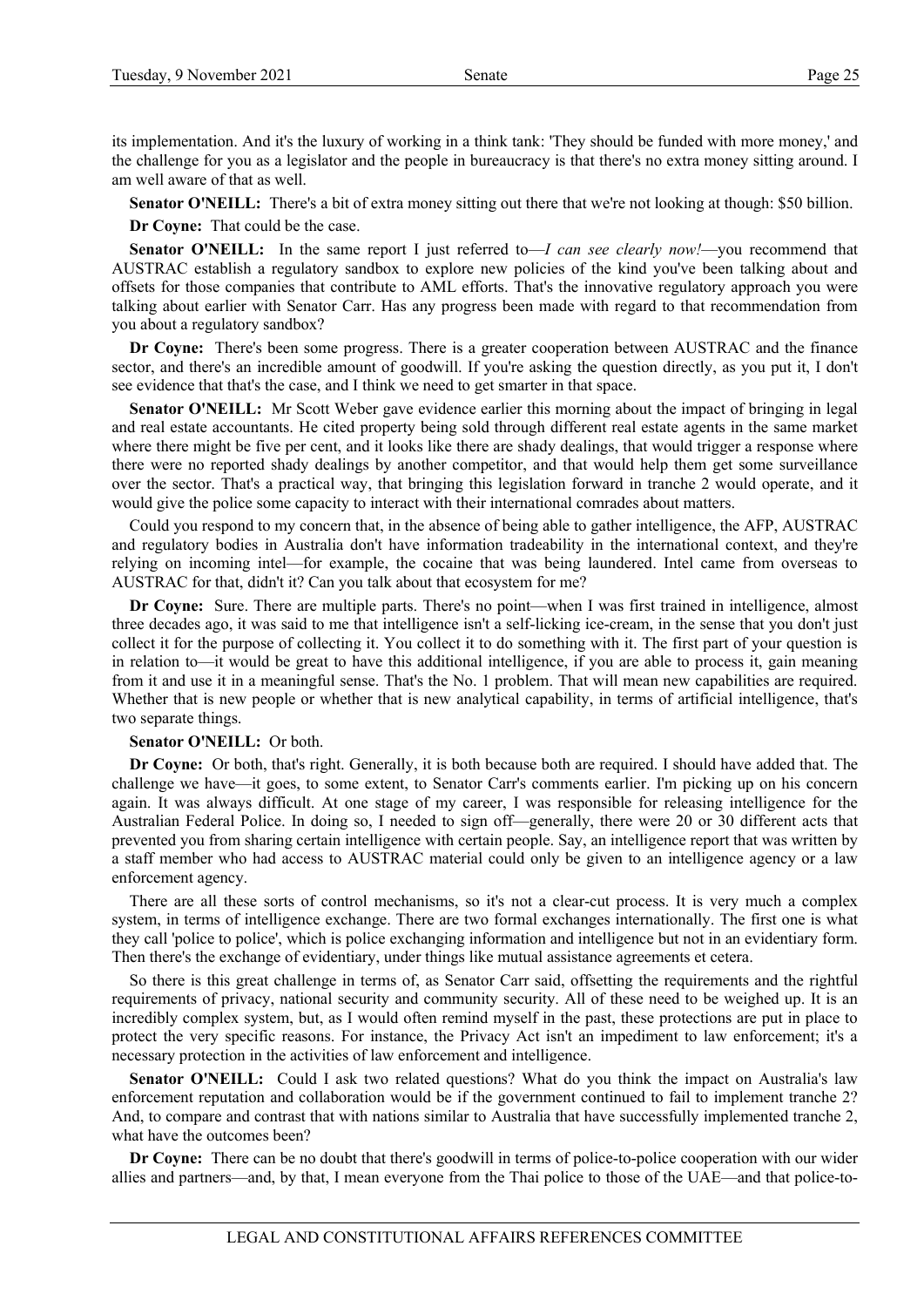police relations for the exchange of information and intelligence are strong and robust. The relationships in terms of our more formal agreements with AML are robust wherever they are in place, and there are many countries where they're not in place.

The other issue, though, is always a nagging thing. Earlier, I mentioned that transnational serious organised crime is amorphous. It tends to seek out where the vulnerabilities are, and it's incredibly difficult to address AML/CTF in a global regime if we are the weak link in that. I think that's the broader issue, and there is some frustration and some confusion within the AML community globally about why we won't implement tranche 2.

**Senator O'NEILL:** If you could go to the second part, I'll then come back to your comment there, but where this tranche—

**CHAIR:** Could I just follow that up?

**Senator O'NEILL:** Yes.

**CHAIR:** So, in your judgement, why is it that we won't implement stage 2?

**Dr Coyne:** I wouldn't hazard a guess at understanding legislators and policymakers. From my perspective, there is some concern—

**CHAIR:** It's pretty straightforward. We don't initiate legislation. As you know, I'm a Labor senator; we don't initiate legislation. So you have to be more specific when you talk about legislators in this regard.

**Dr Coyne:** Thank you, Chair. I think there's a general reluctance because of the complexity of the task at hand and its likely economic implications. The longer we've left it, the more complex it's seemed to be. I think that has concerned a number of those involved, and there's this hope that the existing regime will work.

**Senator O'NEILL:** The existing regime that other people have implemented, with us riding on the coattails—

**Dr Coyne:** Correct.

**Senator O'NEILL:** without doing the work ourselves? It makes us sound like a nation of bludgers. That's not a very good image, is it?

**CHAIR:** Given ASPI's approach to many other things, I'm just wondering whether or not that's consistent with the normal approach you'd take. I've cited this before, so you may have heard this evidence, but Professor Allan Fels made this observation on the ABC: 'Now, of course, behind every regulator's failure is a lack of backup from government. Typically, regulatory failure is not just a regulator not doing its job. Sometimes that happens, but usually the regulatory scheme is not that strong; there are other actions, signs and signals from government, and it implies, all around Australia, that they don't give them an adequate budget, proper powers to investigate or adequate sanctions. They're giving implicit signals to regulators not to go too hard.' Is that an explanation that you would concur with?

**Dr Coyne:** The first thing I'd say is that, as you well know, ASPI is an independent policy think tank. Secondly, we don't have a corporate position on anything. I'm engaged by the council here, and by the executive director, as a senior member of staff. As a result of that I'm engaged to provide my opinions. Certainly, there is no ASPI opinion on money laundering. There are very few in ASPI, other than me and my deputy, who would deal with that issue in any sense.

**CHAIR:** Do you think the quote by Professor Allan Fels I've given you is a reasonable explanation for regulatory failure?

**Dr Coyne:** At times, I think that's a reasonable expectation. Having said that, though, I think there's always a danger—it answers your own question—in presenting it as either one or the other. I think there are a range of factors here. For instance, I would say, as I did in my original evidence, there seems to be some confusion about the role of law enforcement. It isn't to ensure that things don't get worse; it's to have a marked improvement in our community safety. Arresting people, seizing drugs and seizing cash—those are KPIs. The actual aim, the strategic intent, is making our society safer and reducing the impacts of, for example, drugs on our community. So I do think at times that there are strategic policy issues that relate to regulators, and I think at times your reference is correct.

**Senator O'NEILL:** I'm sure you would be aware of the Prime Minister's recent visit to Europe and participation in the G20. There was a statement, item No. 59 in the declaration that was put out following that gathering, regarding AML/CTF and CPF:

We reaffirm our full support for the Financial Action Task Force (FATF) and the Global Network ... We confirm our support for strengthening the FATF recommendations to improve beneficial ownership transparency and call on countries to fight money laundering from environmental crime, particularly by acting on the findings of the FATF report.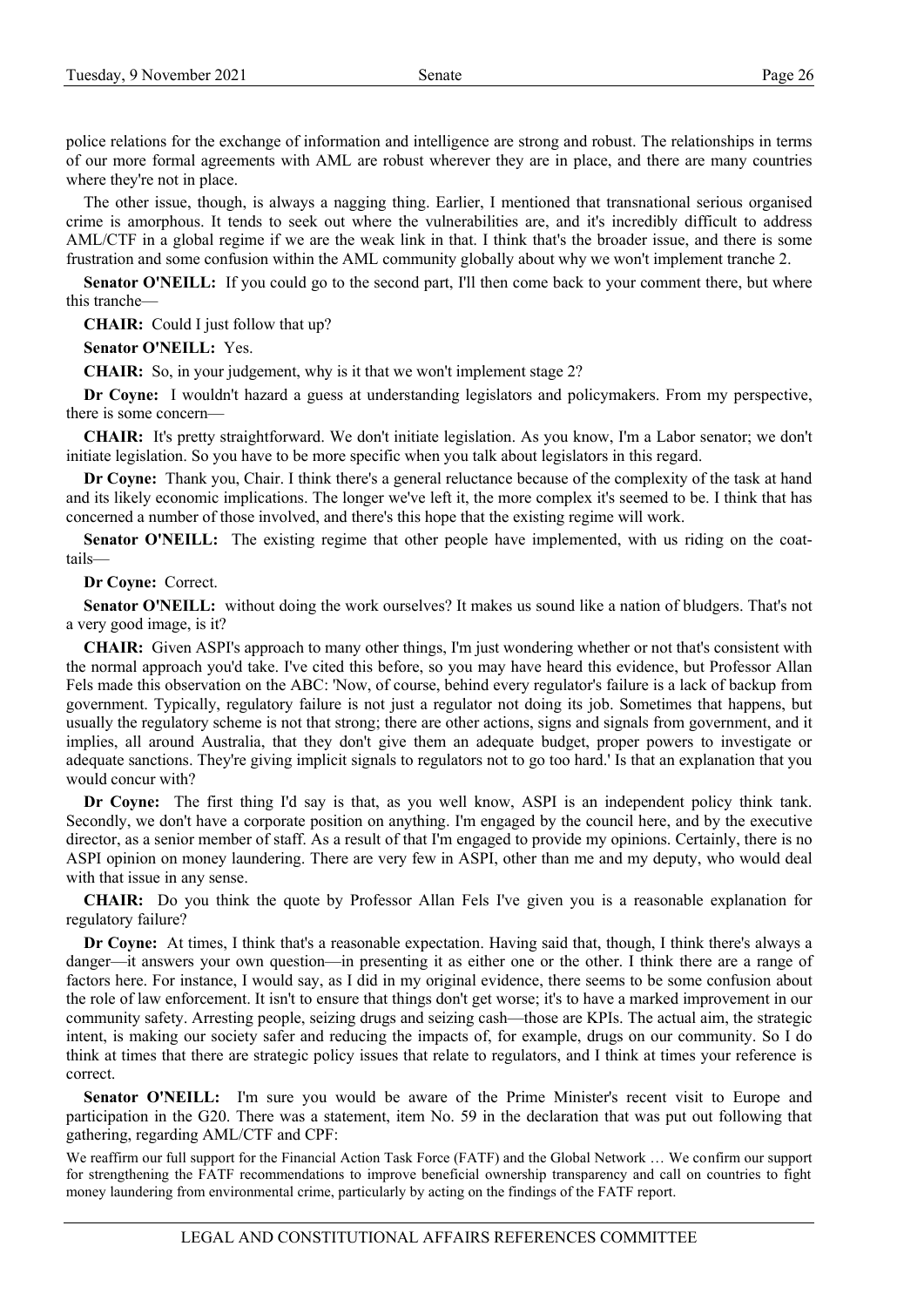How at odds is that statement, signed off out of Rome, with the reality in Australia today under the leadership of Mr Morrison?

**Dr Coyne:** I think the fact remains that we still haven't implemented tranche 2. Right to the beginning of my evidence, the situation isn't about stopping things from getting worse. The bottom line is the figure that you quoted to me: the cost of organised crime, the last time it was assessed, which I believe was three or four years ago, was \$47 billion. I suspect if that assessment were done today it would be significantly more, and that's the real test. To reiterate—and I think Senator Carr was touching on this before—I'm not criticising law enforcement. In fact, I led my evidence with a very clear statement about the efforts of law enforcement, and I commended them on that. I think, though, that more needs to be done.

**Senator O'NEILL:** But they can't do more if the government doesn't give them a legislative platform from which to operate, can they?

**Dr Coyne:** I think there's also an issue of resourcing in amongst this.

**Senator O'NEILL:** Can I go to that statement about beneficial ownership and transparency. We've talked about accountants, we've talked about the legal profession and we've had some evidence about that this morning. With regard to real estate in particular, beneficial ownership transparency is critical. How does Australia compare with other jurisdictions in our region with regard to beneficial ownership transparency?

**Dr Coyne:** From my perspective, we are far ahead in terms of the Indo-Pacific region. In law enforcement, that's a term I'm not necessarily particularly comfortable in using, but I think it adequately describes our broader region. There are a number of major challenges in terms of legislation in the Pacific. The same can be said of various locations across the near region in the Asia-Pacific, and certainly the same could be said of parts of North Asia.

**Senator O'NEILL:** By comparison to 'best in show'—the exemplars of FATF regulation around the world how transparent is the ownership of property in Australia?

**Dr Coyne:** I think that's a really broad question, and a tough one to give an accurate answer to in 20 words or less, but I would say that we've got a way to go in being able to prove beneficial ownership in comparison to, say, the US, the UK and parts of Europe.

**Senator O'NEILL:** What will be the impact of bringing real estate in under tranche 2 on transparency around ownership in Australia?

**Dr Coyne:** It depends. Again, this depends on the legislation that's pushed through, but I would suggest that it will have some impact. This is one of the concerns of Senator Carr: this would enable, with the right legislation, law enforcement to access that kind of information to undertake more detailed analysis. It certainly addresses some of the pervasive feelings of some law enforcement figures over the last two or three decades around, for instance, the use of home ownership and apartments and other things like that. I do think there's some benefit in there. There is also a requirement to put protections within that legislation.

**Senator O'NEILL:** In terms of government announcements about FATF, there's a big gap between what they've said they're going to do, even up to as recently as the G20 on the international stage, and what's actually happened. We are way, way behind the government's own time line that was set out of 2016. I note that we have had multiple ministers across multiple administrations under the Liberal-National government leadership. All of this impacts on how our dollar is actually valued and traded. The Australian dollar is actually one of the most traded in the world. What does failure to comply with FATF and bringing in tranche 2 mean for the Australian economy?

**Dr Coyne:** I'm not an economist, but I will make a broad comment about it. It's about trust in our economy and about ongoing trust in our economy. There's no doubt. It's a long time since I did my MBA, but there is a range of reasons why the Australian dollar performs the way it has over the last three decades. We can draw the conclusion that the trust in our economy, the trust in our brand, the trust in our dollar, is critical to the future economic success of the nation and that AML/CTF provisions are an important component of that trust.

**Senator O'NEILL:** Thank you very much, Dr Coyne.

**CHAIR:** Dr Coyne, we have to conclude at this point. Thank you very much for your appearance today. We do appreciate the time you have given us. If there are any other questions, perhaps we can put them to you on notice. Would you mind that?

**Dr Coyne:** No worries at all, Chair.

# **Proceedings suspended from 11:57 to 13:45**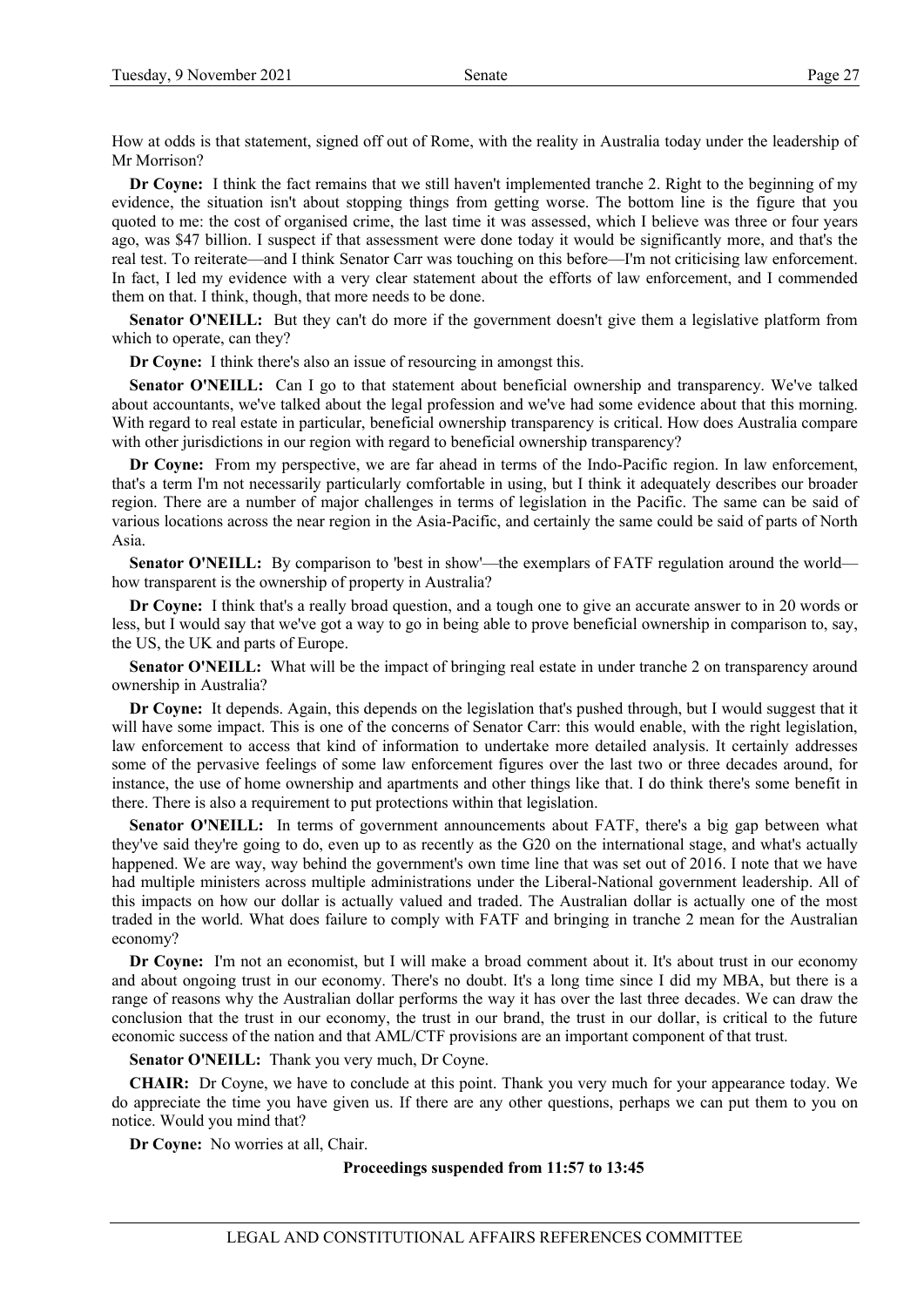# **LILLYWHITE, Ms Serena, Chief Executive Officer, Transparency International Australia [by video link]**

#### **WILSON, Mr Russell, Non-Executive Director, Transparency International Australia**

**CHAIR:** I welcome representatives from Transparency International Australia, both in person and on videoconference. Thank you for taking the time to give evidence today. Information about parliamentary privilege has been provided to you, I trust. If you need further information then it's available through the secretariat.

The committee has received your submission, No. 17. Do you wish to make any corrections or additions to your submission?

**Mr Wilson:** We don't wish to make any corrections. I understand that we have had an addition provided.

**CHAIR:** Thank you, we'll take that as read. Ms Lillywhite, can you hear me? No? We'll fix that. Mr Wilson, would you like to make an opening statement while we try to fix our audio?

**Mr Wilson:** I would love to, but Ms Lillywhite is the one who was going to make the opening statement!

**CHAIR:** I see. Can you hear me now, Ms Lillywhite?

**Ms Lillywhite:** Yes, I can hear you now.

**CHAIR:** There we are, all sorted! Would you like to make a brief opening statement before we go to questions?

**Ms Lillywhite:** Thank you, I would like to do that.

Transparency International Australia thanks the committee for the opportunity to appear today. As we have made clear in our submission, Australia is currently exposed to money laundering and the flow of dirty money. FATF has confirmed that Australia has become a destination of choice for illicit financial flows, particularly corruption related proceeds, which too often end up in the property market. It's our view that our weak AML regime, flaws in our corporate registry and the lack of a public register of beneficial ownership are allowing that to happen. Indeed, AUSTRAC agrees. In their 2015 report, AUSTRAC stated that the laundering of illicit funds through real estate was an established money-laundering method in Australia.

By way of further evidence, today we are tabling an annexe to our submission which provides 10 well-reported examples of money laundering through the real estate sector; we've sent that through to you, and my colleague can also table it. These examples show that money laundering into Australia's property market is coming from countries far and wide—from Sudan, China, Malaysia, PNG and Russia, among others. It also shows that money laundering is linked to a variety of people—Sudanese generals, Malaysian bankers, PNG's political elite and Chinese high rollers through casinos and property.

Money laundering is not a faceless crime, and I request the committee give this consideration. It has devastating impacts both in Australia and overseas, and it can reasonably be argued it is driving up property prices in Australia and locking many Australians out of owning their own home. Since making our submission in August, we've seen the release of the Pandora Papers, which laid bare the need for much greater scrutiny of offshore corporate structures and the flaws in Australia's own corporate registry system and anti-moneylaundering regime. Since then, we've had the Victorian royal commission into the Crown casino in Melbourne; that has concluded, and Commissioner Finkelstein's report found Crown's behaviour was 'illegal, dishonest, unethical and exploitative'. He found Crown links to criminal gangs and repeated breaches of money laundering laws. But, despite that, he recommended the casino be allowed to keep its licence, albeit under a two-year grace period. I think the headline question for this committee to consider is: how much evidence of money laundering in Australia will it take before the law is changed and enforcement is ramped up?

We understand that some lawyers, accountants and real estate agents are opposed to being covered by the AML/CTF Act on the grounds of a compliance burden, but we believe there are avenues open to prevent or at least ease this burden. There are good working examples on our doorstep, such as New Zealand. We also think that the financial services sector, banks in particular, would welcome a fairer sharing of the responsibility to bear the brunt of scrutinising customers and their transactions for potential money laundering. In short, we need a broader approach to tackling money laundering so the compliance burden isn't solely shouldered by financial institutions.

In closing, our submission makes clear what needs to be done, not only complying with FATF recommendations but other strategies, such as: putting in place a national risk assessment of money laundering risks; the establishment of a public register of beneficial ownership; and strengthened capacity for AUSTRAC to both detect noncompliance among entities it currently regulates and broaden its mandate to other entities that are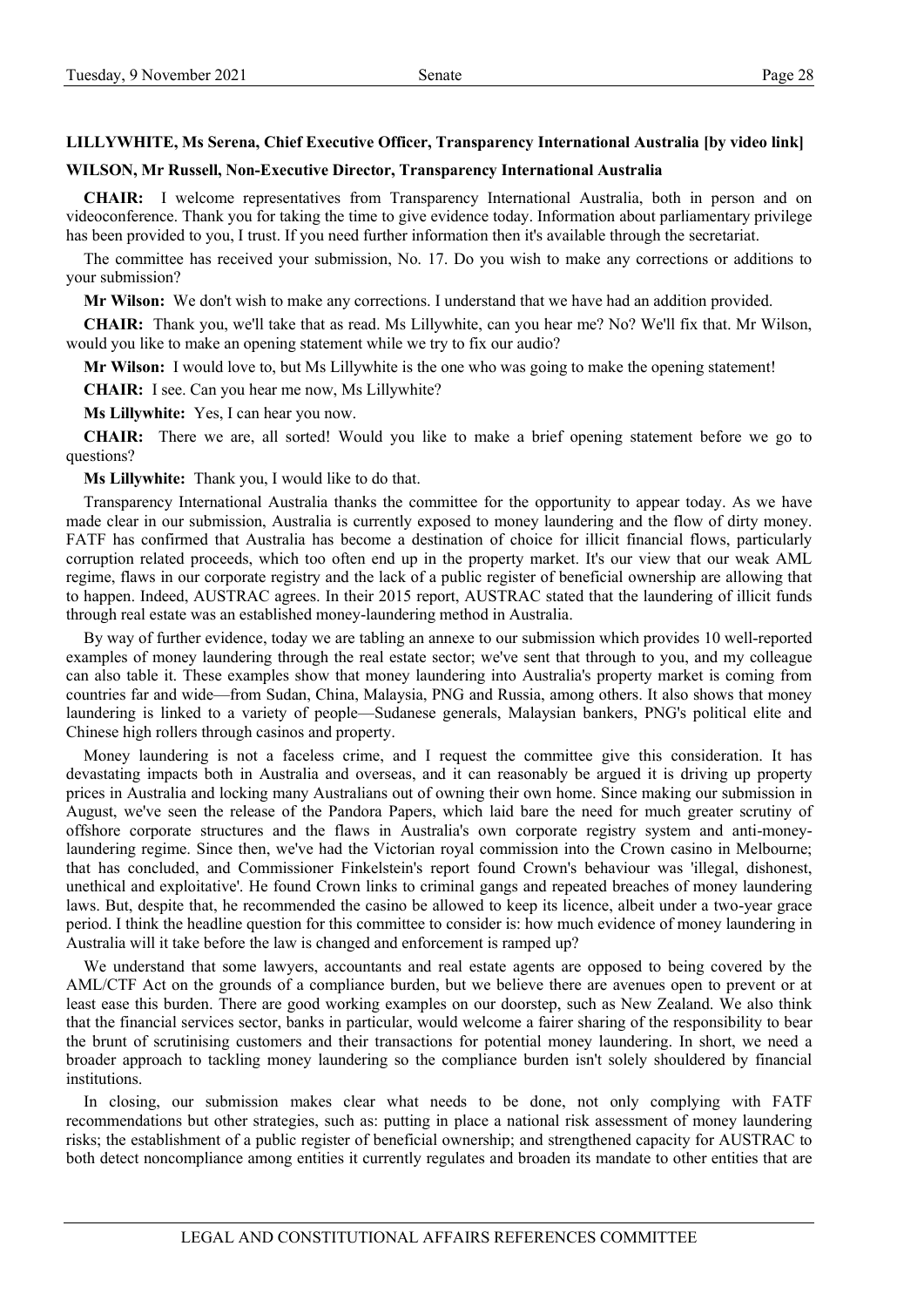being used to commit and enable money laundering. It's important to remember that criminality finds opportunity, and the flaws and weaknesses in Australia's AML regime are providing that opportunity.

**CHAIR:** Thank you.

**Senator SCARR:** Thank you, Transparency International Australia, for appearing before us today. I lived and worked in Papua New Guinea for a time, and I was also company secretary of a company with two operations in Laos. I found, in terms of discharging my obligations, that a lot of the work Transparency International Australia did was extremely important, so I have a high regard for the organisation.

I would like to deal with some of the practical issues, in particular in terms of the class order referred to as 'politically exposed persons'. I've just had a chance to have a quick look at the supplementary submission you presented today, and I think some of the people listed in that submission potentially fall within that category of politically exposed persons. I'm assuming, as I ask these questions, that the vast majority of lawyers, accountants and real estate agents try and do the right thing the vast majority of the time; people might disagree with me but that's my starting premise. What do I do, practically, if I'm running a small conveyancing business, and maybe I'm doing other things as a lawyer—I've got a conveyancing clerk and a receptionist—and someone approaches me and says they want me to act as a lawyer for them in a conveyance? Typically, that would be a service that might cost \$600 or something; it's been a while since I've been involved in it! What can I do practically to check and verify whether or not the person who approaches me is either a politically exposed person or a relative of or in some way connected with a politically exposed person? How do we make this practical, especially for the small businesses who are out there trying to do the right thing?

**Ms Lillywhite:** Thank you for that question. There is no doubt that, for the small businesses, there is a learning curve that needs to take place. There needs to be training delivered for those small-business operators you mentioned, so that they have the skills and capacity to understand what suspicious transactions look like and have a better understanding about what meaningful due diligence looks like. There are a number of different ways they can do that. If, for example, we had a public register of beneficial ownership, that would provide a basis from which they could have the skills to do 'know your customer' in a more effective way. Similarly, in reforming our AML system there are opportunities to link it to a broader ecosystem of reform that is needed. It could be linked to our sanctions listing, so these small-business operators know where to look for information; are there potential clients listed on any sanctions list, for example?

If our corporate register was more robust than it currently is now, including, for example, the corporate register that ASIC has oversight of—currently it's almost impossible to have confidence that the data is held in that asset corporate register, because there is no verification of any of the data listed in that corporate register. For those small-business entities, it is very difficult for them to know where to go to get accurate information. That's why we would suggest that, ideally, when we bring on tranche 2 and expand the scope to include other entities that are currently not regulated, there needs to be a period of grace and that there is scope for professional industry associations to assist in the training. It will be necessary to have a better understanding about exactly what a politically exposed person is and whether or not that information includes information as to members of their family and the wealth they may have accumulated which is not consistent with the salary they earn, for example. I completely agree with you that there is work to be done, but this is not insurmountable.

**Senator SCARR:** There is work to be done. I hear what you say about beneficial ownership, in terms of our corporate registers et cetera; I appreciate that point. One of the points you make in your submission—if I go to page 7—is:

There is also the risk given the reliance on commercial databases by reporting entities to identify high-risk customers, as these databases can often have missing or incorrect data. The FATF have said commercial databases are "not necessarily comprehensive or reliable as they generally draw solely from information that is publicly available and thus the subscribing financial institutions or DNFBPs have no way of verifying the accuracy, comprehensiveness and/or quality of the information contained in the database". We recommend that the AUSTRAC should either develop a database for reporting entities funded from fees charged on reporting entities—or should at least audit the commercial databases.

From my perspective, it's one thing to ask my hypothetical small conveyancing law firm that's dealing with 100 conveyancers, trying to keep the lights on and pay the rent et cetera, to engage in trawling through databases and working out if someone's related to someone who was a general in some particular sensitive environment. It's another thing—and I think it's a far more reasonable thing—to expect a small business to access a government database to check and verify whether or not a red flag has been raised with respect to an individual. Would you agree with that statement?

**Ms Lillywhite:** In principle, yes, I would. I'll also suggest that my colleague Russell contribute to this response. The point you make is a very good one. If we had a reliable, accurate database which—I note that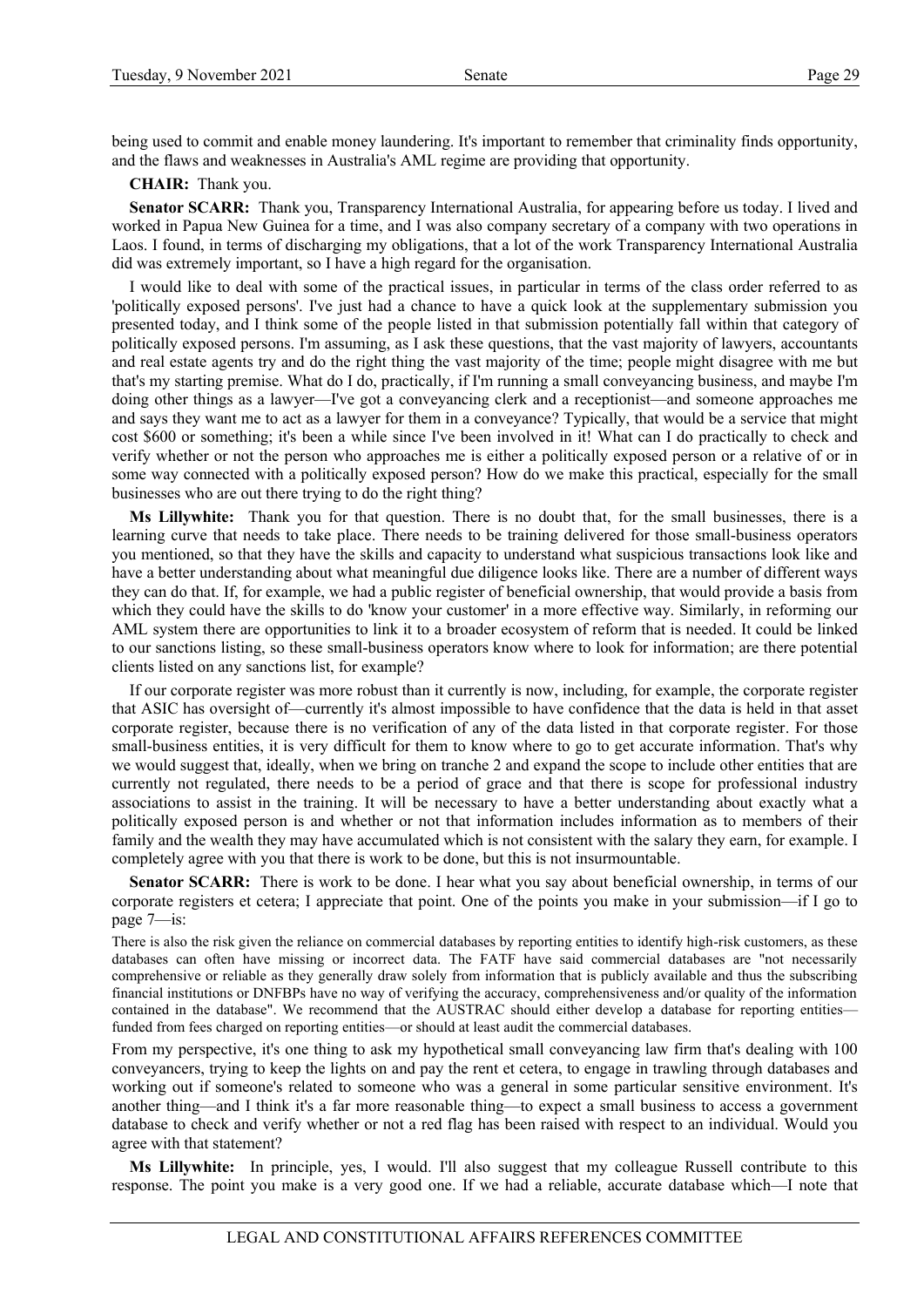Treasury currently has the Modernising Business Registers program underway, which is a welcome step. They are attempting to consolidate what are currently 31 different corporate registers in Australia into one corporate register, and they are planning to introduce a director identification number, which is also a very welcome development, because many people can register companies and there can be inconsistencies in the way their names are spelt—that could be done intentionally or otherwise. We welcome the introduction of a director identification number.

But the initiatives that have been put in place do not go far enough. They don't address the issue of ultimate beneficial ownership disclosure, and what is proposed does not address the issue of the use of trusts and nominee directors, both of which can be used as a veil of secrecy with intended opaqueness—as a vehicle, effectively, to give a form of legitimacy, if a company is registered in Australia, and which can, in some circumstances, be used for the purposes of money laundering.

I agree in principle that, if there were one centralised, accurate, reliable database that had information that joined the dots around issues around politically exposed persons and sanctions lists—that linked to sanctions lists held by DFAT, the World Bank and others—this would greatly assist small business operators to address that issue to be better placed to know their customer and to have confidence in the system. My colleague Russell is an expert on AUSTRAC and these things as well, so perhaps he has a follow-up response.

**Mr Wilson:** I'd just say a couple of things. One is in regard to the first issue that you raised, which was about what a conveyancing lawyer can practically do to identify a politically exposed person. It's as simple as doing an internet search. That should throw up whether there are any issues associated with that individual and whether that individual satisfies the definition of being a politically exposed person. A further step is to consult the sanctions list available on the department of foreign affairs website as to whether there are any issues in respect of sanctions with regard to that particular person.

Certainly there have been calls, for many years, in regard to the last issue about a properly validated database of persons who are directors of companies, for example, rather than simply the collection of information, which is unverified, that currently appears on the ASIC website. The argument has largely been that the existence of such a database would diminish the compliance costs of the other institutions which are regulated by AUSTRAC and that they could then just simply rely on that database for the purposes of performing their KYC checks et cetera. Obviously there are issues associated with resourcing the creation of that database and risks associated with being the sole source of truth, if I can put it that way.

**Senator SCARR:** So you're actually advocating that my mythical conveyancing lawyer should just google the name of a potential client. I think the professional standards require this anyway, to be frank, in terms of understanding who they're getting instructions from and what those instructions are. So, someone approaches me. I put their name into a search engin If there's some sort of indirect relationship with someone who is, potentially, doing something untoward in Myanmar, for example, or they've got some background in Russia, most internet searches that I conduct as your local conveyancing lawyer are just not going to pick it up, are they, really? My concern is that there's a concrete, practical procedure that your small-business owner can follow in terms of where to go and what to do. And that almost creates a safe harbour for them in the event that it turns out that the person they're dealing with is a cousin of a Sudanese general who somehow came into ungotten means. That's the concern I have in terms of how we make it practical.

I note your reference to the internet search. But, when I go to the submission from Transparency International, it actually talks about the risk of using commercial databases being that you might not get all of the information. I think both points are right. The first thing I would do is an internet search. That's probably the obvious thing to do. Do you have any further thoughts in terms of how we make this practical for that small business, in particular, so they're not overly exposed? We do have relationships with quite a few of our neighbours, and some of those neighbours, as Transparency International know, are high-corruption-risk countries. How do we make it, practically, as easy as possible for those organisations to deal with this change when it comes?

**Mr Wilson:** The reference to my connection with AUSTRAC is the fact that I spent 10 years as AUSTRAC's first general counsel. I therefore really helped AUSTRAC implement the current legislation and also put into place a lot of practices and procedures to do with administering the legislation. One of the things which AUSTRAC did, and continues to do, is to issue a lot of practical guidance in terms of how to comply with the various requirements.

I'm reasonably confident there is already stuff available on its website with regard to what a politically exposed person is, for example, and how you might go about identifying a politically exposed person. I agree that it's a bit more problematic to have a list, as such, which is regularly updated which sets out not just the prime individual, let's say, but all of their relatives and so on as well. That's a difficult proposition and that's where I think the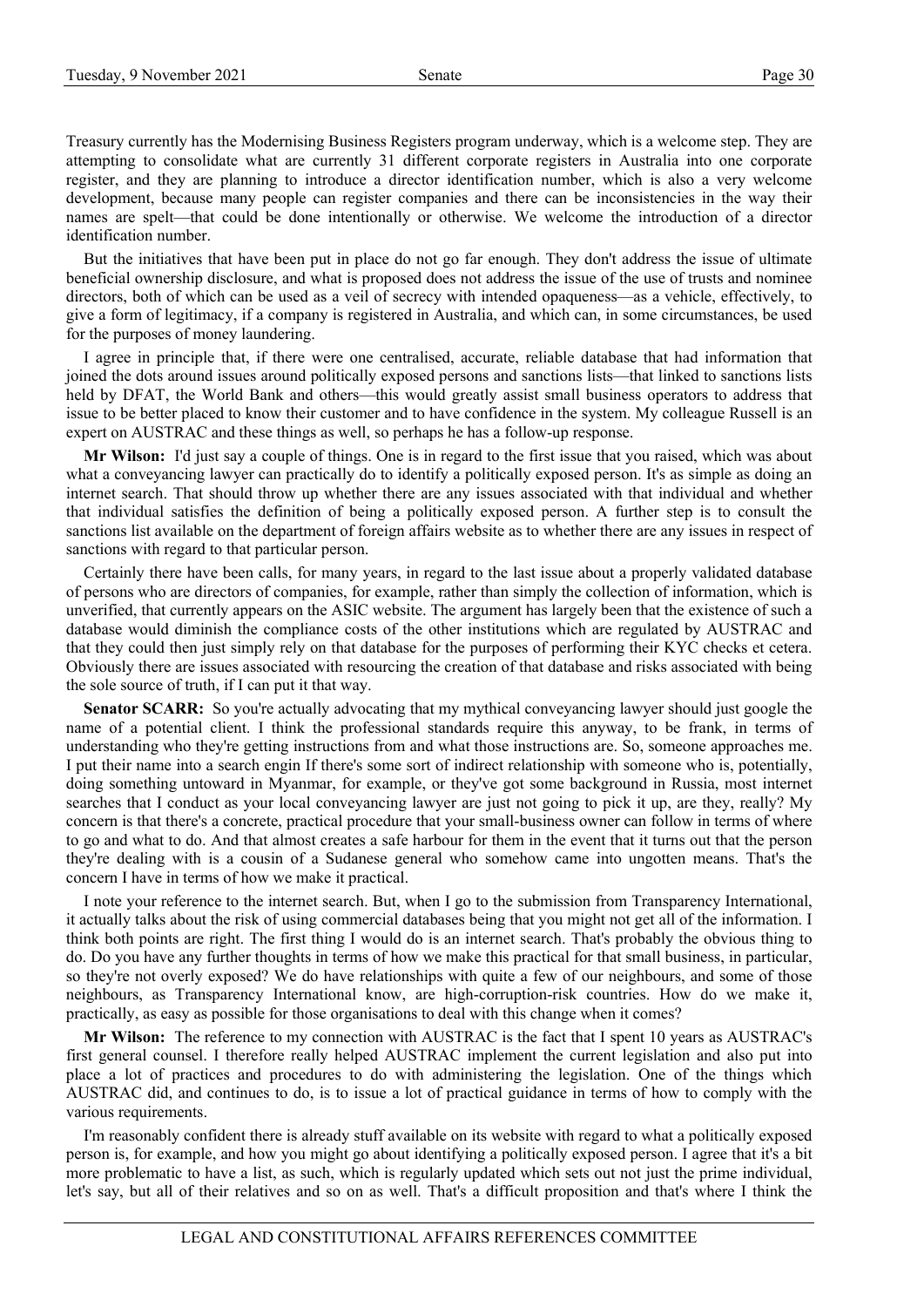problem lies in having either a government or a commercial database in terms of the maintenance of it for that purpose. But the issue probably goes back to: what has the conveyancing lawyer done to try to satisfy themselves that this person is either a politically exposed person or not, or on a sanctions list or not? If they can show that what they did was reasonable in the circumstances then that might well be sufficient. Guidance from AUSTRAC may assist with that.

**Senator SCARR:** Okay. That was very useful.

**CHAIR:** Senator O'Neill.

**Senator O'NEILL:** I'm pleased that Senator Scarr has got that practical assistance there, because there has been some static on the line for some time, Ms Lillywhite and Mr Wilson, from the government about implementing this, despite claims in international fora and publicly in Australia about implementation. They have failed to act and there have been a litany of reasons advanced as to why it is too difficult to do, despite the evidence we received this morning that more than 195 countries have gone ahead and got their house in order with tranche 2 while Australia's been twiddling its thumbs.

Regarding the statement that you've made that Australia is an attractive destination for foreign proceeds, particularly corruption related proceeds, are you able to detail the kinds of criminals—I think you've provided us with supplementary evidence this afternoon—and how they are washing their money? How does the practical reality work in the examples that you've provided to the committee this afternoon?

**Ms Lillywhite:** I guess there are a number of ways in which that can practically be done and the way in which dirty money is flowing into Australia. I think John Chevis this morning indicated that there are many and varied ways that money is coming into Australia, and we've provided today, as you said, a number of examples of the extent of that and how that's being done. Certainly there are examples of it being done through casinos. There are numerous examples through the purchase and sale and, indeed, renovation and upvaluing of property in the real estate sector but also, of course, the purchase and sale of high-end luxury goods such as cars, yachts, art and jewellery. There are other common ways of effectively trade based money laundering that exist. Then, of course, it happens through a series of cash based entities, such as tattoo parlours and nail parlours. There are many cash based entities that exist that all provide for money laundering to get here.

But the point I want to touch on relates to the fact that effectively what we are seeing is the proliferation of professional service firms whose business model is actually to assist foreign individuals or entities to secure a nominee director, whom in some cases they advertise as having an Australian-sounding name, and to assist with the registration of companies in Australia that can then be used as a vehicle for money laundering. Similarly, there are also some law firms that promote their services as providing a back door to ASX listing. So I think it's necessary that we look at, as I said, this broader ecosystem of some of the other professional service firms and the way they're operating and how they're assisting those who want to operate in Australia under a veil of secrecy through the use of either nominee directors or trusts. That's why we would also recommend that, in addition to a public register of beneficial ownership disclosure, that include trust disclosure and a requirement for nominee directors to disclose who they're acting on behalf of. Russell, I'll let you continue.

**Senator O'NEILL:** Just before we go to Mr Wilson, just so I'm clear on what you've just said to me, we're not just talking about the prevention of money laundering. You're now indicating that there are indeed some law firms and other companies that provide professional services that basically say to criminals, 'Come on in; we'll facilitate your money laundering,' and that is going on under the noses of AUSTRAC and other policing agencies?

#### **Ms Lillywhite:** That's right.

**Senator O'NEILL:** That's quite shocking, isn't it?

**Ms Lillywhite:** As we've made clear in our submission, the misuse of legal persons and arrangements for money laundering remains very attractive for criminals. There are current loopholes in our system that allow for non-licensed third-party providers to actually sell nominee director or shareholder services, and that effectively hides the real identities and the ultimate beneficiaries and allows for these sorts of opaque business structures to flourish. We included in our submission an example of a Gold Coast based company that actually advertises that it provides resident director services allowing international companies to purchase nominee directors, and its website says that for a cheap price you can ensure 'a cost-effective and seamless solution' to overcome the 'major hurdle' that the director residency rule can be for overseas businesses wishing to establish in Australia. This is just one of many nominee service providers that are available in Australia and actually have a business model that is based on promoting confidentiality of services. In our submission, we also included an example of a law firm that provides this back-door ASX listing service.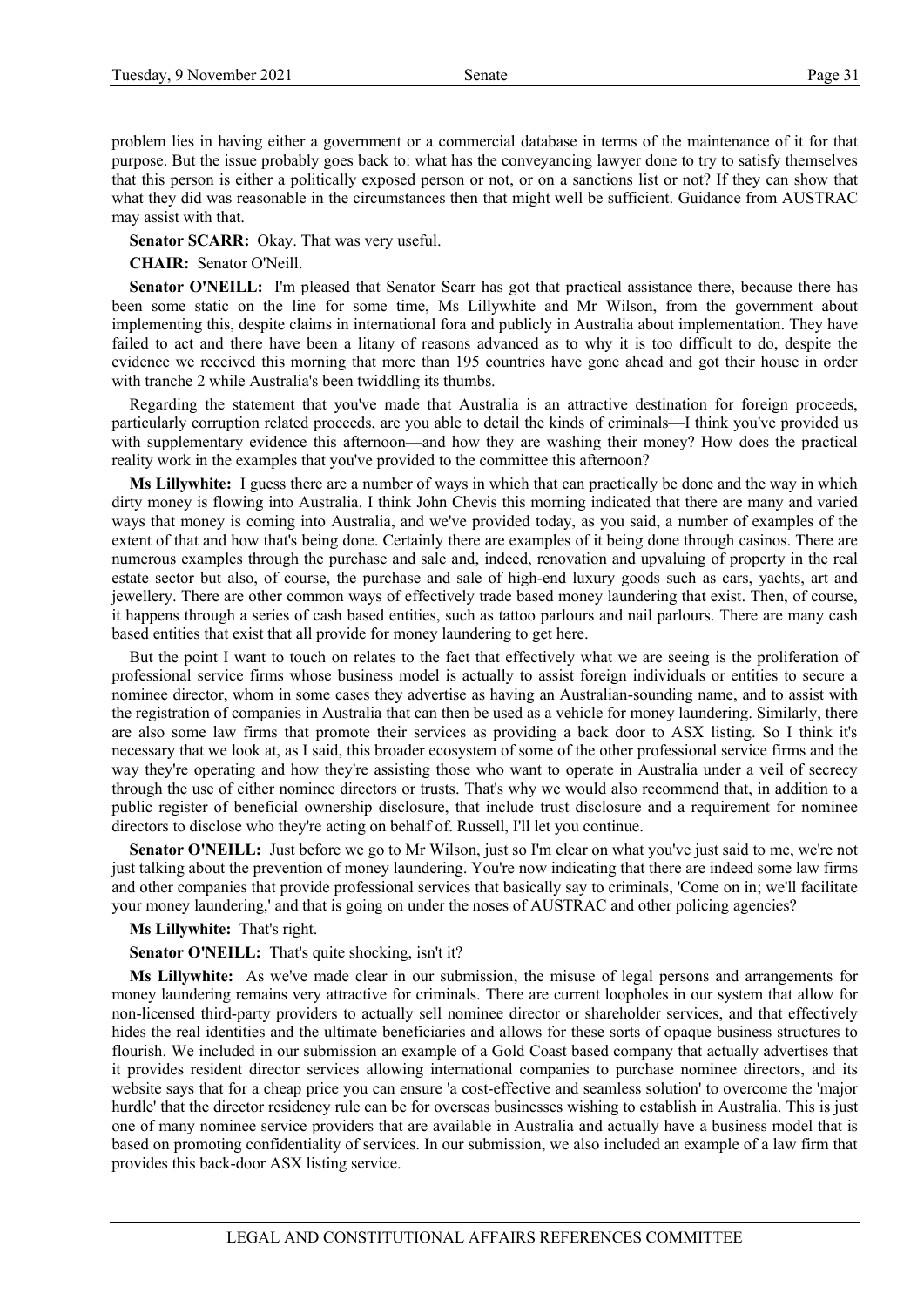**Senator O'NEILL:** That reality is very important for us in terms of our understanding of the resistance from within the sector. I'm not saying that all law firms or all real estate agents, nor all accountants, hold such low standards and display such a lack of professionalism, but criminals will flow like water to the lowest point, if there's a weakness there and an opportunity for somebody to make a quick buck in the way that you've just described. Australia is allowing them to do that, so they're doing that without fear of being caught up in the law, by the sounds of things.

Before I move off that, you've talked a number of times now about the public register of beneficial ownership. You've also added that there needs to be trust disclosure and nominee director disclosure. This corruption is not just related to overseas entities. I've got a transcript here of Geoffrey Watson SC, counsel assisting the New South Wales Independent Commission against Corruption from 2011 to 2015, talking about land purchase on the Mid North Coast of New South Wales in the Hawks Nest area. It says: 'The Obeids operation is simple, straightforward, and it's used over and over and over again. You have their involvement disguised or concealed by a \$2 company with directors who are associates of the Obeids, but with a different surname. They love a little trustee, a discretionary trust in which these people who are cooperative agree to hold benefits on trust for the Obeid family.' Is that the sort of practice that is possible for Australian businesses to conduct, which is basically a licence to launder money in Australia?

**Ms Lillywhite:** It's an example of the deficiencies within our current corporate register system that I've mentioned. It's an example of the fact that we don't have a register of trusts. It's an example of the fact that it is not necessary for nominee directors to disclose who they're acting on behalf of. It's an example of the fact that we don't have a public register of beneficial ownership, which contributes to the first set of questions that were put to us as to how we go about assessing and determining—undertaking the necessary due diligence—to determine whether a person or an individual is fit and proper to conduct business in Australia. The examples that you just made reference to are certainly replicated in the current gaps within our anti-money-laundering regime, noting that it's not just our AML/CTF legislation; it is the ecosystem that I mentioned. We need to fix other things alongside implementing tranche 2.

**Mr Wilson:** There's no issue about these structures currently being legally legitimate—they are—and there's not necessarily an issue that they cease to be legitimate structures that can be used. The issue is more of beneficial ownership and the use of them—particularly nominee directors, for example—to hide the actual beneficial owner who is, in your example, purchasing the land. That's the problem. It's not uncommon to see this kind of layering happening to seek to hide the ultimate beneficial owner as well, as in companies, trusts et cetera.

**Senator O'NEILL:** It sounds like AC/DC might have had it right. It sound like you can do dirty deeds very cheaply in Australia at the moment. A \$2 company and off you go, and no-one will know what's going on. Thank you. I'll come back.

**CHAIR:** Thank you very much. Senator McKim.

Senator McKIM: Good afternoon, folks, and thank you for your very comprehensive submission and your appearance today. Ms Lillywhite, you've recently been quoted as calling Australia a go-to destination for dirty money and you've made some similar comments to that today. Just to be clear, is it your view that Australia is a go-to destination for dirty money at least in part because of a lack to legislate trance 2 into the AML/CTF legislation and also because of a lack of an ultimate beneficial ownership register in Australia?

**Ms Lillywhite:** I think the short answer is yes. The fact that Australia is lagging behind international developments with regard to disclosure of beneficial ownership, the fact that Australia has not implemented tranche 2—all of this is creating an attractive destination. It's not just Transparency International that has this view; the Financial Action Task Force has confirmed that Australia is an attractive destination for dirty money from particularly the Asia-Pacific region, but of course we've given examples of money coming from as far afield as Africa. When you have gaps and weaknesses in an anti-money laundering regime, that does make it an attractive destination. Similarly, we also have other enabling factors, which I'm not suggesting are a problem, but we have a relatively stable and robust banking system, we have a relatively strong rule of law, and we have a very buoyant, at the moment, real estate sector, and then we also have sectors that are known as entities that are used for money laundering that are not currently covered.

**Senator McKIM:** In your opening remarks, you said that—I'll just paraphrase you, and please tell me if I'm being unfair here—it could be reasonably argued that some of the lack of rigor in our frameworks in Australia is driving property prices up and locking Australians out from owning their own home. I note that AUSTRAC has made some similar comments in a recent report, which it released a few months ago—one of its money laundering and counter-terrorism fining risk assessments for major banks. Can you explain how you can come to that view and how that argument would run?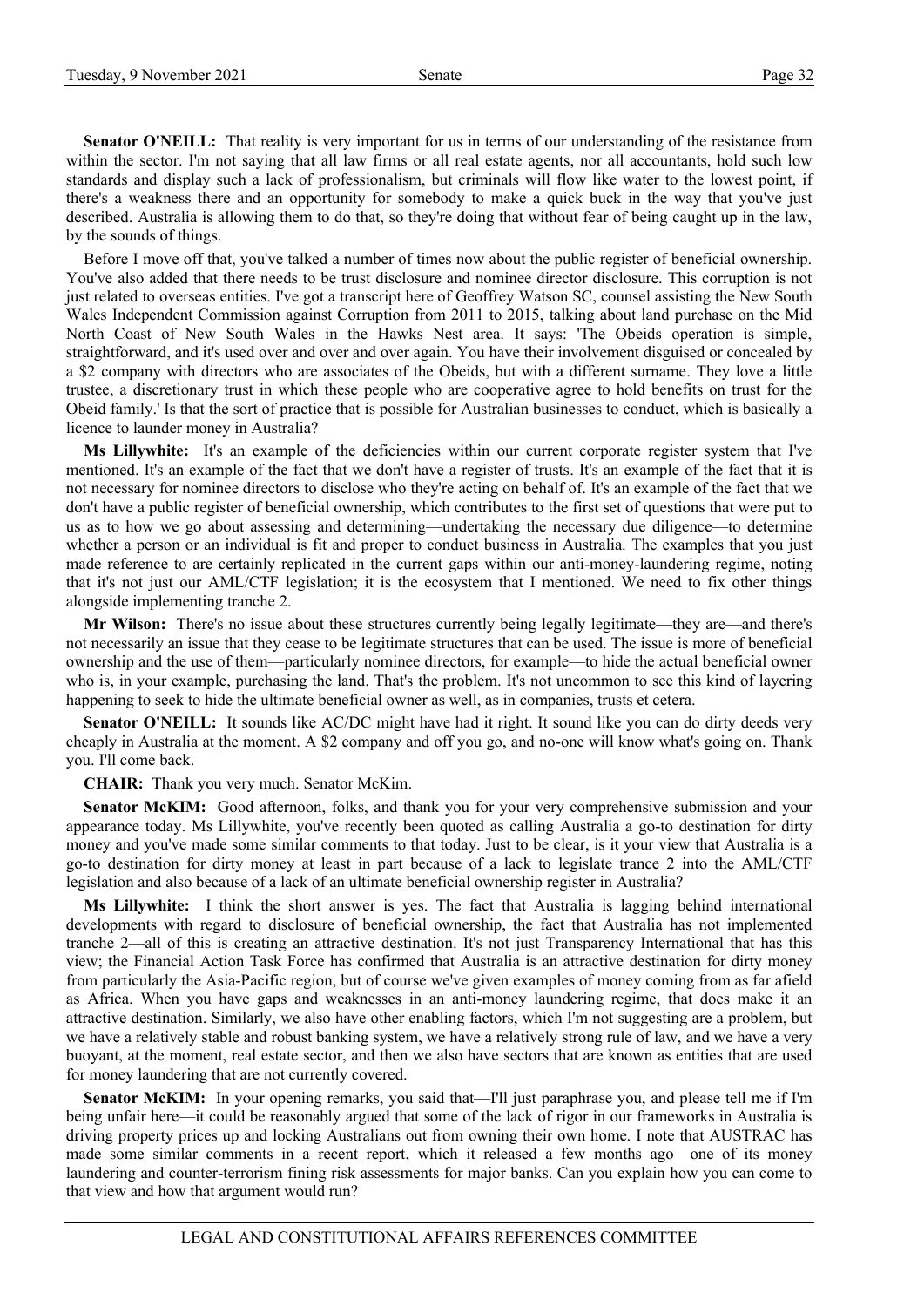**Ms Lillywhite:** To start off with it is actually really, really difficult to find solid evidence to actually hang your hat on, if you like, and confirm that money laundering in real estate has definitely driven up the price of property in Australia, but I do think there is enough anecdotal evidence to suggest that that's not an unreasonable position to hold, and I think also the fact that we have this gaping hole in our law does mean that Australia is a more attractive destination than others. Of course, the whole kind of model of this is based on secrecy and opaqueness. Money launderers don't tend to publicly get themselves out there, so it is an area that is difficult to find concrete evidence of, but I believe that the anecdotal evidence and the gaps in the law make it not an unreasonable position.

**Senator McKIM:** In terms of a mechanism for this to happen, you're basically, as I understand it, arguing that people who want to launder money through real estate would effectively be competing at auction or competing in the marketplace with ordinary Australians who want to buy a home, and that increase in demand, if you like, would be one of the things that would be driving prices up?

**Ms Lillywhite:** I think it's a contributing factor, and I think it's also worth noting again that there are professional service firms who will act on behalf of others to purchase property in Australia. I happen to be in the situation where I'm selling my own family home this weekend at auction and was surprised to learn that there was an expression of interest in our family home from a professional service firm based in Sydney that has advised our real estate agent that it is acting on behalf of a high net worth individual based overseas. You can imagine what I thought when I heard that.

#### **Senator McKIM:** Again—

**Senator O'NEILL:** You probably thought a lot more and knew a lot more about it than most people who are putting their property in the hands of a real estate agent. That's part of the concern really, isn't it, that a lot of people are doing this and they have no idea what's going on because they think the government is looking after it? Sorry, Senator McKim. Some of this evidence is quite shocking.

**Senator McKIM:** It's not shocking to me that companies have seen a business opportunity in this space and are taking advantage of it. It's been going on in many years in this country and it's one of the reasons that the Greens have been campaigning strongly for tranche 2. I want to ask, Ms Lillywhite, about an ultimate beneficial ownership register. Can you explain in really broad terms to the committee how introducing such a register would help to detect money laundering and terrorism financing and how it would work? Who would be captured, who would host the register, how would people get access to information on the register?

**Ms Lillywhite:** There are lots of different models around the world. As an opening comment I'd say that this is the trend. The introduction of a beneficial ownership register is the global trend. FATF itself is reviewing its own recommendation with regard to beneficial ownership disclosure. There's a recent consultation that they've conducted and they're looking at potentially making stronger provisions around that. The EU, for example, has introduced its own directive which requires EU countries to put in place a beneficial ownership disclosure register. It's one reason why, for example, the UK has one of the more sophisticated systems. It's not perfect, but it's a lot better than what we've got. Encouragingly, Canada recently announced that they would be putting in place a public register of beneficial ownership with a significant budget allocation to do so. There currently isn't a one-size-fits-all, and different countries have made different progress if you like. There are some countries that have beneficial ownership disclosure laws. There are others that have a beneficial ownership register, such as the UK, EU countries, Slovakia, for example. Then there are countries such as Australia, Mongolia and Sierra Leone that have said, 'Well, we might think about introducing one.' They made commitments at the UK anti-bribery summit in 2016 and they made commitments—different governments, I might add, not just our current government—at the G20 through the anti-corruption working group and through the UN Convention against Corruption. Even our own Open Government Partnership commitments were made to introduce a beneficial ownership register, and yet it just hasn't happened.

To go back to what Russell said on this point: the purpose of a beneficial ownership register is to try to give some visibility as to who's actually pulling the strings, who's in the driving seat, who's going to benefit either from a business transaction or through having a company registered in Australia. It also provides greater visibility of whether or not, if you know who the ultimate beneficiary is, that person is in fact a politically exposed person or the son or daughter of a high-ranking general in a particular country.

As to how it will operate: undoubtedly, there is work to be done on determining that. As I said, there are many different models that can be used. I think the critical point, though, is that it needs to be a public register. In Australia to date there has been some talk about introducing a beneficial ownership register which is only available to certain government departments—for example, to the ATO, for the purposes of trying to identify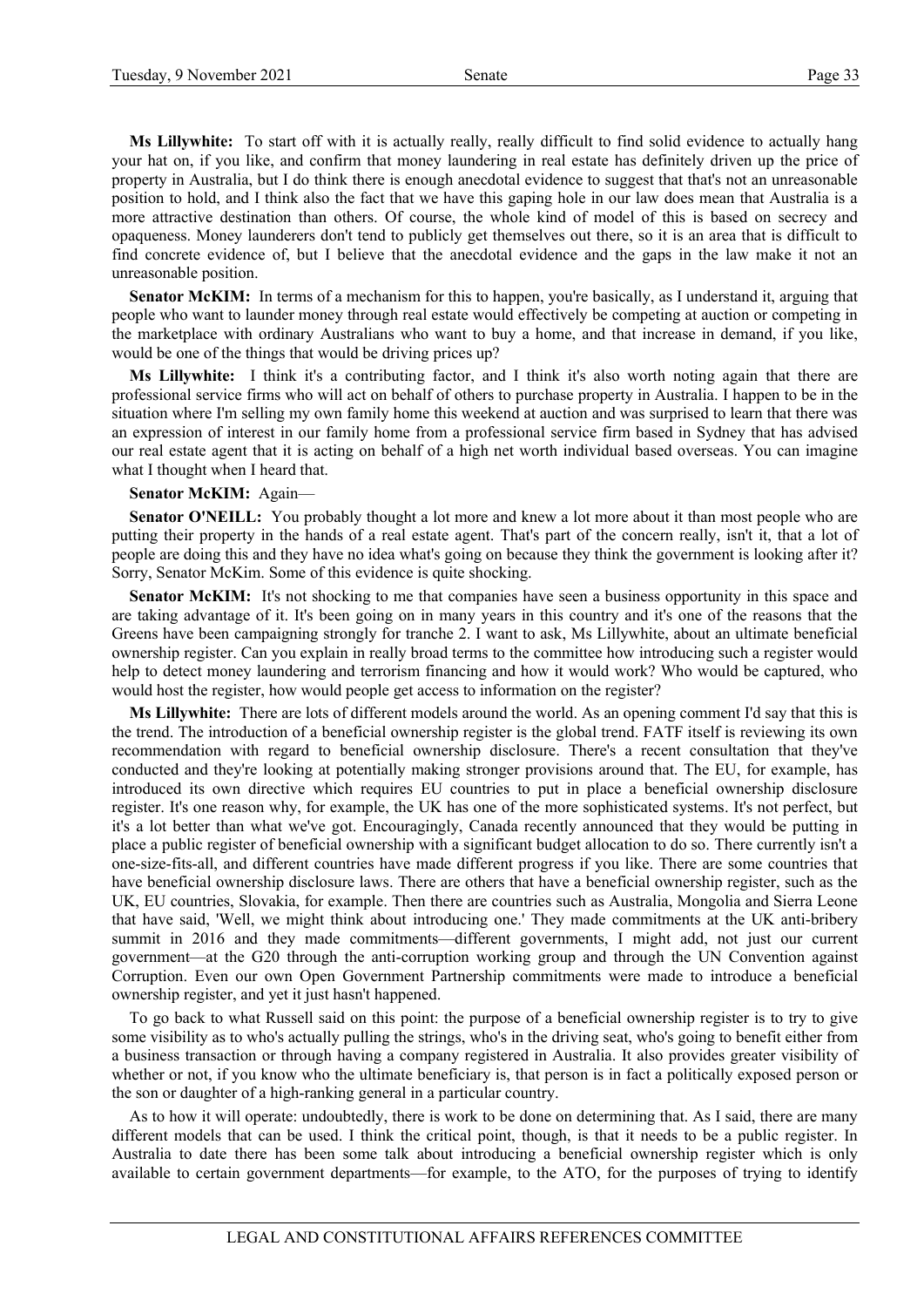phoenixing or tax evasion. But that's not enough; we actually need to know who will ultimately benefit from these transactions. Perhaps Russell has something to add to that.

**CHAIR:** It will need to be very brief, Mr Wilson, because we're out of time, I'm afraid.

**Mr Wilson:** I have nothing really to add with regard to that, but may I just add this—and the committee may well be aware of it: corruption and dealing with the proceeds of corruption have actually been made national security issues recently by the Biden administration. I think that's a relevant point because now it's not just financial integrity or sustainable development but about far bigger and broader issues as well.

**CHAIR:** Thank you very much.

**Senator O'NEILL:** Chair, may I just indicate that I'll have some questions about AUSTRAC? You made a number of comments about AUSTRAC and your concern about their inability to notice systemic and large-scale breaches, so there are questions on notice to come.

**CHAIR:** No problems. You don't mind taking questions on notice about that?

**Mr Wilson:** That's fine.

**CHAIR:** Do the best you can to answer them—that would be terrific. Thank you very much for your appearance today and for giving us your time.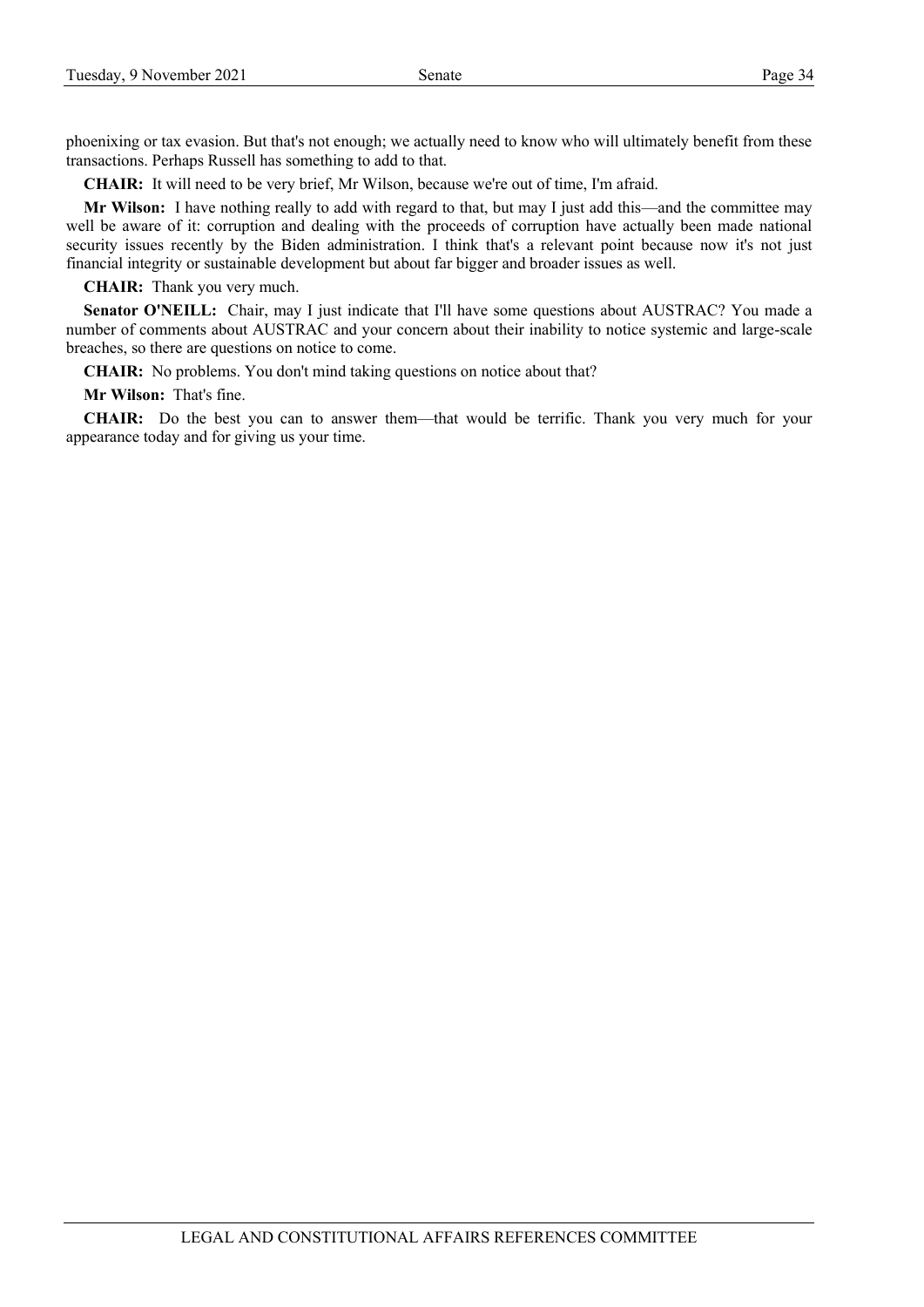# **O'SHAUGHNESSY, Mr Aidan, Executive Director, Policy, Australian Banking Association [by video link]**

[14:32]

**CHAIR:** I welcome the representative from the Australian Banking Association by videoconference. I thank you for taking the time to give us evidence today. I trust that information on parliamentary privilege has been provided to you—is that the case?

**Mr O'Shaughnessy:** Yes.

**CHAIR:** The committee has received your submission, No. 22. Do you wish to make any corrections or make further additions?

**Mr O'Shaughnessy:** I have a short opening statement.

**CHAIR:** Would you like to proceed with your brief opening statement?

**Mr O'Shaughnessy:** Thank you. The Australian Banking Association thanks the committee for this opportunity to appear and welcomes the committee's considered approach in examining how Australia's AML/CTF regulatory arrangements can be streamlined, modernised and strengthened.

The ABA has six recommendations to enhance the effectiveness of the Anti-Money Laundering and Counter-Terrorism Financing Act, which I'm happy to talk to you about today. These include, firstly, to simplify the AML/CTF act and rules, which remain largely unchanged from when they were first enacted in 2006, almost 15 years ago. In particular, the requirements relating to customary due diligence are overly complicated. Simplification and modernisation of know-your-customer obligations is one area where this would have the greatest regulatory impact.

Secondly, make both the rules and the act technology agnostic. The third recommendation is that, concurrently with the simplification and modernisation of the act and rules, Australia adopts the FATF recommendations 22, 23 and 28, which relate to designated non-financial businesses and professions. The fourth recommendations is that Australia adopt the FATF guidance of permitting simplified due diligence in certain situations. The ABA would also like to see Australia aligning the Australian domestic AML regime with the Wolfsberg Anti-Money Laundering Principles for Correspondent Banking. Finally, the ABA would welcome Australia updating and modernising the Australian international fund transfer instruction reporting obligations, also known as IFTIs. In addition to simplification and modification of the legislation, the provision of more advice and guidance by AUSTRAC for its regulated population would provide greater certainty on how reporting entities can best comply with AML obligations. An expansion of AUSTRAC guidance would also assist in reducing regulatory costs for new and existing reporting entities.

The ABA consulted on the scope of this inquiry with its member banks before making a submission. The committee's terms of reference focus on matters of AML/CTF policy and adherence to international standards, as well as matters that relate to non-financial businesses and professions and the detection and prevention of moneylaundering outside the banking sector. It is the role of parliament to review policy, the performance of AUSTRAC and Australia's AML/CTF laws as they relate to other jurisdictions. It is not for individual banks to have a view on these matters, and that is why the Australian Banking Association made a submission and will give evidence on behalf of our members today. I'm happy to take your questions.

**CHAIR:** Thank you very much, Mr O'Shaughnessy. Senator McKim, would you like to kick off for the committee please.

**Senator McKIM:** Thanks, Chair; and thanks, Mr O'Shaughnessy, for your appearance today. AUSTRAC said in a recent risk assessment of banks that they expect banks to report any suspicions of professional facilitators or enabling parties to illicit activity. Are you aware of that expectation from AUSTRAC?

**Mr O'Shaughnessy:** All of the provisions in the AML/CTF Act apply to tranche 1, which is the financial institutions and casinos. My understanding is that those obligations are naturally something banks would report to AUSTRAC through a suspicious matter report. Last year, AUSTRAC received over 300,000 suspicious matter reports, so that is something I think would happen on a daily basis.

**Senator McKIM:** When I asked AUSTRAC about this at a recent Senate committee hearing, they basically said they are relying on banks to tell them when lawyers, accountants and real estate agents might be facilitating money laundering because lawyers, accountants and real estate agents are actually not covered under the act, as you know and as you've submitted in tranche 2. How confident are you that banks can actually identify suspicious activity by lawyers, accountants and real estate agents, and would you agree that it would be preferable for the reporting requirements to be placed on those professions rather than using banks as the de facto reporters?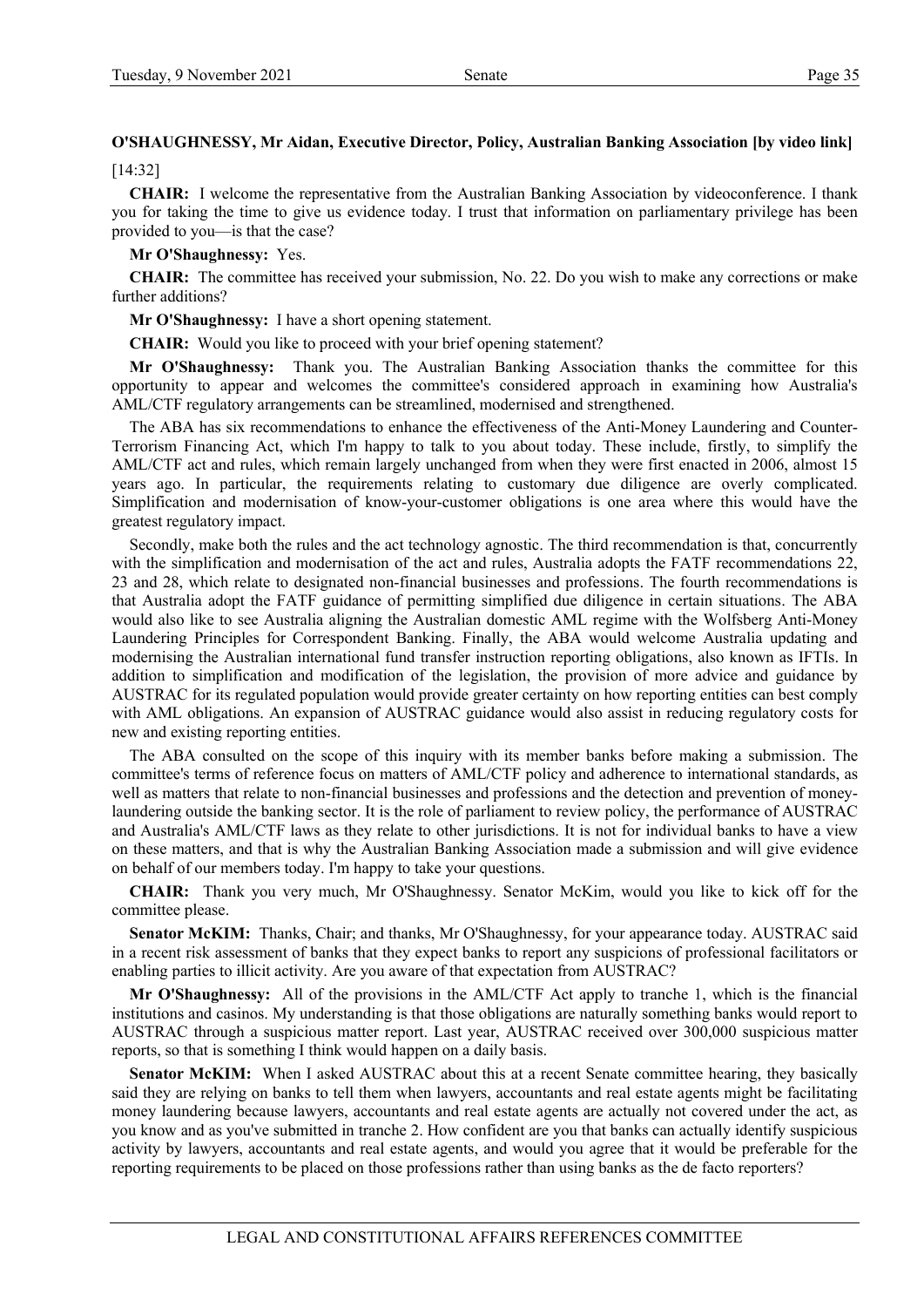**Mr O'Shaughnessy:** I think they take their obligations under the AML/CTF Act incredibly seriously, so when they form a view or a suspicion about a particular transaction or customer they will report it regardless of what profession that customer is. In taking these obligations seriously, it has been the industry's view that implementing tranche 2 would be good for Australia because it would make us compliant with the FATF standards.

**Senator McKIM:** Given what AUSTRAC have said, do you think it would it reduce the regulatory burden on banks if banks didn't have to concern themselves with reporting on lawyers, accountants and real estates, the gatekeeper professions caught in tranche 2, because those professions were required to report themselves rather than the banks having to report?

**Mr O'Shaughnessy:** I think it goes to my first recommendation. The customer due diligence requirements and obligations under the act are 15 years old. In that time, the legislation hasn't changed much but technology has come ahead in leaps and bounds. If this committee was minded to recommend that both the act and the rules were simplified, particularly the customer due diligence rules, that would reduce the regulatory burden not just for banks but also for the 14,000 existing reporting entities and any new reporting entities that would come on board. I heard this morning from a number of consultants in the industry about the different technologies that are being used already in Australia and overseas, and they have had a significant impact in reducing the costs of complying with the legislation.

**Senator McKIM:** If tranche 2 were included in the AML/CTF Act, and the gatekeepers were brought within the scope of that legislation, would that reduce the risks to Australian banks? Specifically, would it reduce the risks of Australian banks inadvertently assisting money laundering and terrorism financing?

**Mr O'Shaughnessy:** Australian banks, as we stand today, take our obligations incredibly seriously. We're trying to meet not only the AUSTRAC standards but also the FATF standards—and we also try to exceed those. As we look at the legislation as it stands today, strengthening it, simplifying it and modernising it will go to meeting the objective of the AML/CTF regime.

**Senator O'NEILL:** I am disappointed that we aren't hearing from some of your members. I had hoped that we would have heard from the big four because they have insights into how this is being managed that are not available for people who are from the DNFBP sector. I'm keen to understand how that's being implemented, what the costs have been and what new technologies are being employed as the banking sector comes to take it seriously. I have a few questions that you might need to take on notice. Firstly, could you find out how much the banks have invested per annum since 2013 as a lump sum in meeting the FATF requirements?

**Mr O'Shaughnessy:** I'm happy to do so.

Senator O'NEILL: Could you do that for that period—and per annum, so we can see if there's been an escalation. I suspect there was quite a significant investment post the AUSTRAC cases regarding Westpac and the National Australia Bank, and technology changes will have led to different opportunities. I'm keen to understand those figures per annum, particularly by institution, for Westpac, Commonwealth, ANZ, NAB, Macquarie and St George—because they're the biggest ones—to get a sense of the scale, the cost and the degree of activity that's happening.

**Mr O'Shaughnessy:** I'm happy to do so.

**Senator O'NEILL:** That was my reason for wanting the banks to be here. I want to acknowledge that, in the absence of government action to implement tranche 2, the banks really are the thin blue line and are providing the heavy lifting in terms of any action on money laundering and counterterrorism financing.

Other witnesses have given evidence discussing the effectiveness and the long-term sustainability of selfreporting processes. What has been the experience of the banking sector of the effectiveness of self-reporting and the regulatory burden that places on your business? Is that really your role? What should AUSTRAC be doing in terms of detecting?

**Mr O'Shaughnessy:** There are two points here: one is my first recommendation and the second is how AUSTRAC uses information. On the first point, for self-reporting, I think banks appreciate and understand the objectives of the legislation and want to meet those objectives. My first recommendation is that the legislation is 15 years old and needs to be simplified in areas around allowing not just banks but the 14,000 reporting entities to use new technologies to report information in a more efficient manner and do customer due diligence.

The second point is that self-reporting to AUSTRAC from the 14,000 reporting entities builds the full picture for AUSTRAC and law enforcement. It is unlikely that one bank will have the whole picture, and multiple entities feeding information into AUSTRAC and other law enforcement entities allows those enforcement agencies to build the whole picture.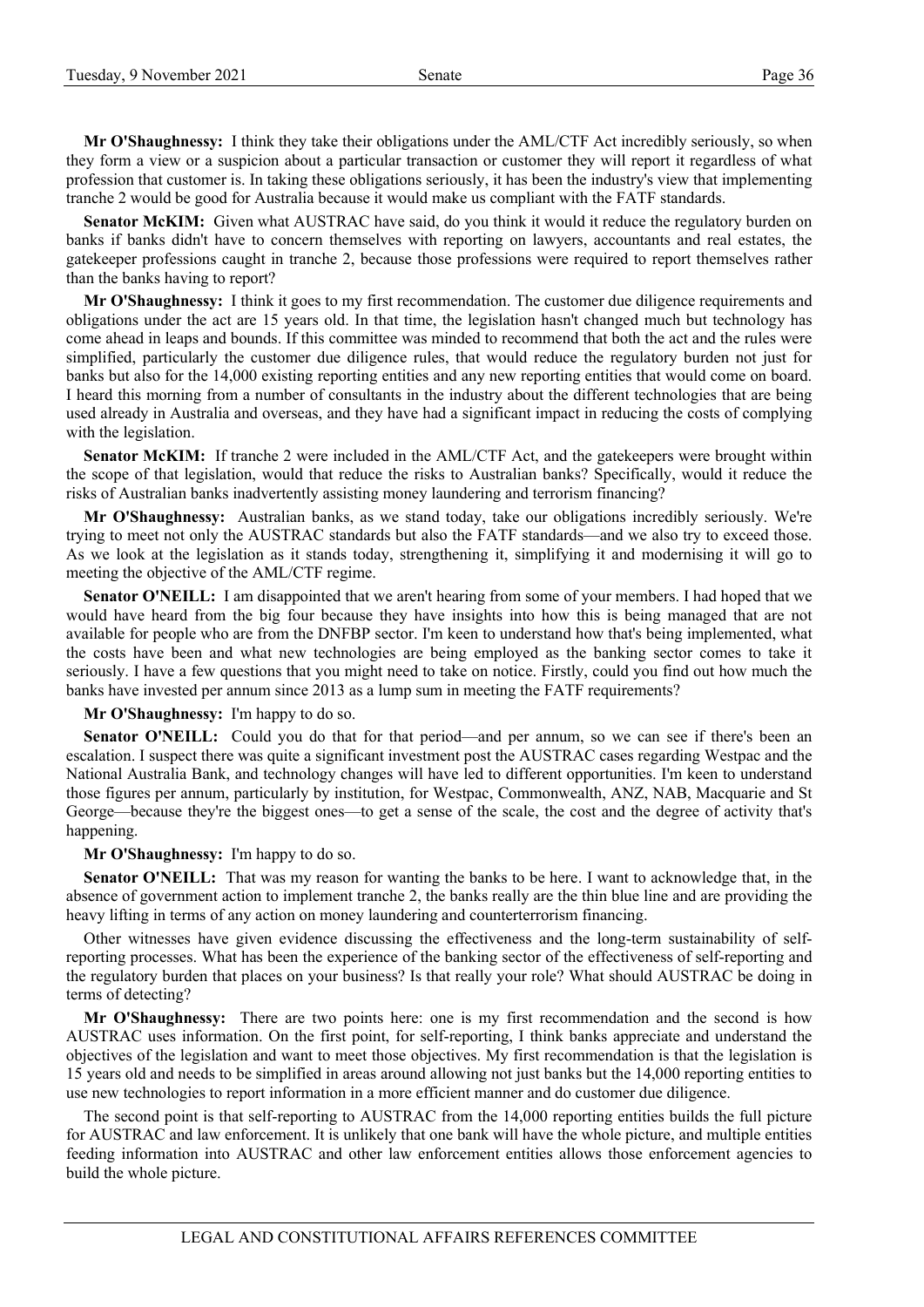**Senator O'NEILL:** How much, in your view, would the whole process in Australia be improved if tranche 2 had already been implemented? What would the impact on banks be with the implementation of tranche 2?

**Mr O'Shaughnessy:** It is an interesting question because I am not quite sure much would change with banks. There is a culture of positive compliance with international standards in the banking sector because we are reliant on overseas markets, so when it comes to capital and liquidity, we try and adhere to or exceed the requirements of capital and liquidity. When it comes to international accounting standards, we adopt the international standards into the Australian rules. When it comes to AML/CTF obligations, we try to meet and exceed the FATF standards. When we go overseas and say, 'We seek the funds that Australians need to buy their home or purchase their car,' the overseas investors always have a checklist of all these different obligations that are imposed on banks, and we try to demonstrate how we comply with those. I recognise that FATF have rated us non-compliant in certain areas. Where that is the case, our members provide further information to overseas investors so that those overseas investors are satisfied that Australia's banking system is secure, robust, well capitalised and takes its obligations seriously.

**Senator O'NEILL:** So there is a regulatory compliance burden placed on Australian entities, the 14,000 already captured, because of doubt about our transparency and our compliance with FATF. Is that correct?

**Mr O'Shaughnessy:** Having the FATF rating on certain recommendations change from non-compliant to compliant would certainly be more efficient for banks as they seek funds overseas. But right now, we're meeting those obligations through our own efforts to work with our investors in overseas markets to show how we comply with both the letter of the law and the objectives of the money laundering legislation.

**Senator O'NEILL:** I don't want a verbal you but I want to be clear here. Because Australia has so many elements that are non-compliant, it requires workarounds by the banks to be able to access international capital and comply?

**Mr O'Shaughnessy:** I would not say 'workaround'. It would be for the Australian banks demonstrating to overseas markets the steps that banks here take to ensure that we meet both the spirit and the objectives of the legislation. I would call it more 'paperwork' than anything else.

**Senator O'NEILL:** So it is inefficient and it definitely doesn't meet your test of simplification, which you said was the priority that should occur?

**Mr O'Shaughnessy:** The preference would be we will continue to meet our obligations but it might become a bit more efficient if FATF gave us a compliant rating.

Senator O'NEILL: If time allows, I will get to the 2016 plan of work from the government. I think 49 of the 84 recommendations are ongoing or outstanding. That leads to a concern about Australia's capacity to stay out of the grey-listing zone with FATF. What does grey listing mean? What impact would that have on the efficiency of business for Australia, if we end up on a grey list?

**Mr O'Shaughnessy:** I was listening to some of the witnesses this morning, who described that a grey listing might require increased monitoring of Australia by overseas jurisdictions. When it comes to the banking sector, as I said, we take AML/CTF obligations quite seriously. Year on year, as we seek the funds to provide credit to Australians, we demonstrate to overseas investors how we comply with banking capital and liquidity requirements, accounting requirements and financial stability board reporting requirements and AML/CTF obligations. So we are already doing the work there.

Senator O'NEILL: You are doing the work but there is a tranche that has not yet been advanced. It will put the whole ecosystem at risk, if the government doesn't push on with tranche 2. Given that we have acknowledged there has been significant investment by banks made in recent years into AML and CTF compliance and the reliance of AUSTRAC on banking SMRs and other intelligence, does the ABA or your membership believe that criminals will instead target non-regulated sectors and move their money beyond the banking sector? If so, do you have any evidence of this taking place?

**Mr O'Shaughnessy:** I would not have any evidence of that taking place, sorry.

**Senator O'NEILL:** Do you have a view about the likelihood of money starting to move away from you more regulated, more oversighted flows of money into the less observed and less reported sectors of the economy?

**Mr O'Shaughnessy:** Listening to the law enforcement agencies this morning, that would be a logical assumption.

**Senator O'NEILL:** The ABA submission states that the sector supports the implementation of tranche 2 as a priority, as have most of the witnesses today. What benefits do you see for Australia as a destination for clean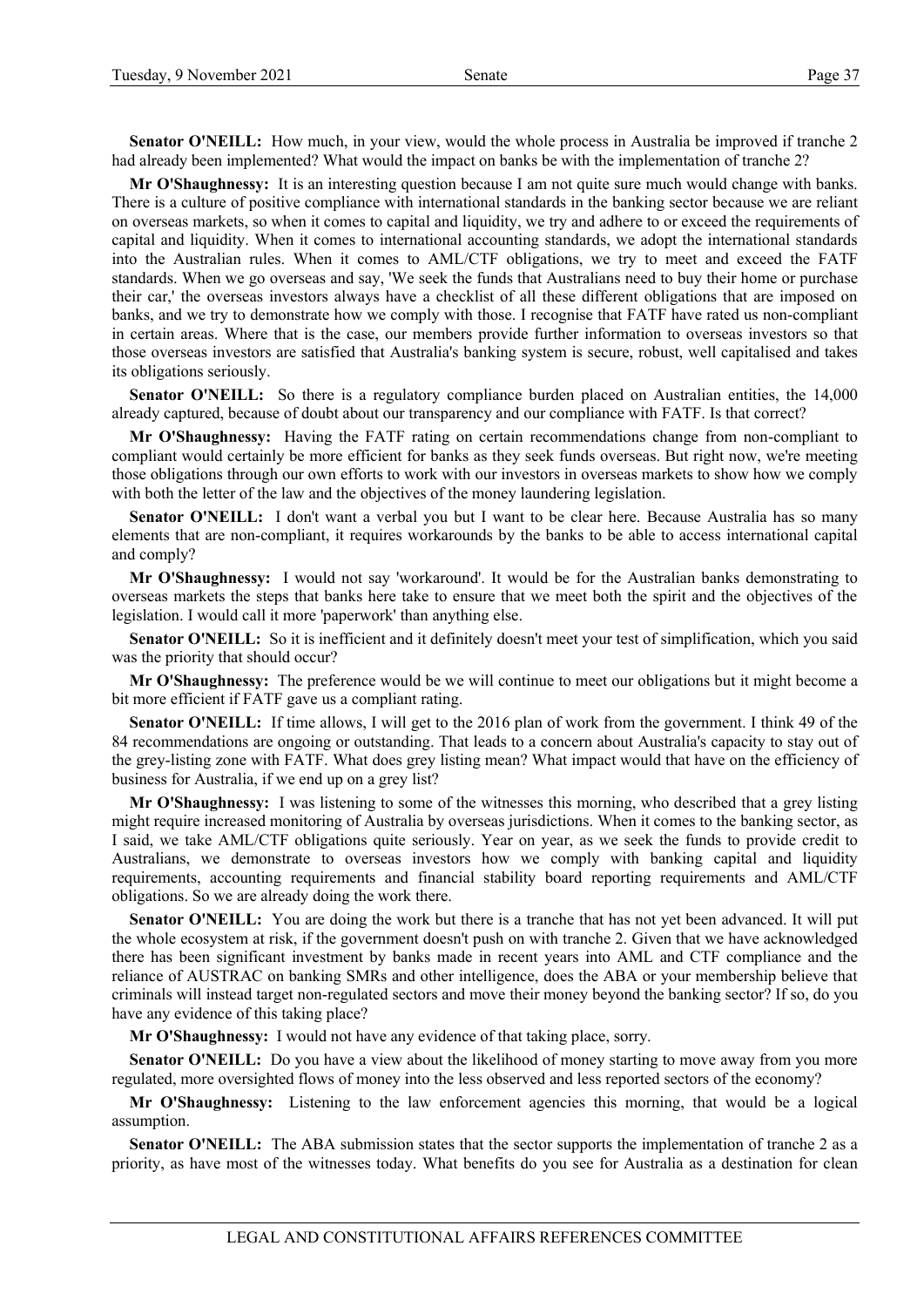international capital if these reforms are passed? Could you also reflect on that in terms of Australia's positioning in Asia and the Asia-Pacific region as a significant financial services hub?

**Mr O'Shaughnessy:** Australia's position in Asia, in the sphere of AML/CTF, there is credit to AUSTRAC. Its financial intelligence unit is recognised as being possibly one of the best in the world. We've observed over the last few years the amount of work it has done with our neighbours in Asia, which not only lifts standards here in Australia but has lifted standards with our neighbours as well. Right now, when Australian banks go to overseas funders to seek the funds we need to serve Australians, we are seen as a strong and solid banking system. We have gone through the GFC and we have just gone through a global pandemic, and both of those have demonstrated not just here at home but overseas that we have a banking system that is able to solid and stable. Throughout that time, part of that process of demonstrating we are solid and stable has been banks doing individual work with their overseas investors to demonstrate how they comply with capital, liquidity, accounting and AML obligations.

**Senator O'NEILL:** Your submission supports that complete implementation of the recommendations from the 2016 statutory review of the Anti‑Money Laundering and Counter‑Terrorism Financing Act 2006. You indicated at items 22, 23 and 28 in your opening statement were critical recommendations that remain outstanding from that review. Do you want to speak to that and give us a sense the impact of the failure to regulate?

**Mr O'Shaughnessy:** Recommendations 22 and 23 relate to designated non-financial businesses and professions. Recommendation 22 is obviously the customary due diligence obligation, and recommendation 23 is the reporting of a suspicious matter to AUSTRAC. Recommendation 28 goes more to the supervision model applied. I actually think right now is almost the perfect time. We have all been conscious in Australia about putting red tape and regulatory costs on small business. There are 14,000 entities already reporting to AUSTRAC, so they suffer that the cost of the regulatory burden there, hence the recommendation we made to simplify the customer due diligence rules, which will actually remove much of the red tape because you can use technology to solve the problem for these small businesses. If I look at the other jurisdictions Australia is best to compared to, like the United Kingdom, the European Union and our trading partners in Singapore, they have implemented tranche 2. We can learn from all of those jurisdictions, New Zealand included, on how they have used technology to actually make it a much simpler implementation and not a very expensive one so that the benefits of implementing it now using technology far outweigh the costs. I listened to some of the experts this morning estimating the cost to New Zealand. It was always a concern that it would be a regulatory impost, and a significant one, on these professions, but I think, given the advancement of technologies, used not just by banks today but across the economy, the cost is significantly lower and the benefit remains.

**Senator O'NEILL:** Given the importance of detection and given evidence we've had today about how important it is to have CEOs and board members cognisant of responsibilities, even being personally responsible for making sure that AML/CTF requirements are adhered to, I want to point to an article by Charlotte Grieve in the *Sydney Morning Herald* on 27 August this year which talked about incentives to cut corners when the employment of contractors becomes a financial risk. I recall evidence that we received during the auditor's enquiry that banks were sometimes actually just bringing in staff from an auditing company, with the auditing company making claims that they had high-level counterterrorism finance analysis skills, which were found to be somewhat lacking. Is it important to have staff within the bank carefully monitored, perhaps even with KPIs, to make sure that they are doing their work properly, rather than leaving it to chance and external contractors coming in?

**Mr O'Shaughnessy:** I'm not aware of that article. I'm afraid I can't comment without reading it.

Senator O'NEILL: We might send that one to you on notice, Mr O'Shaughnessy, just to get your view.

**Mr O'Shaughnessy:** No problem.

**Senator O'NEILL:** With regard to AUSTRAC, I have a couple of quick questions. One of the things I noticed when I looked at the enforceable undertakings was that there weren't very many of them on the AUSTRAC website. There was one about a pub in Bradbury that was quite old. Bradbury is a suburb of outer western Sydney in New South Wales. It was George Thomas Hotels. It went to the level of training and vetting to make sure that people understand their responsibilities. I want to go to the level of vetting that banks undertake to ensure their own staff are not involved in using the bank's systems for money laundering. How common is it that banks have to report their own staff to law enforcement for breaches?

**Mr O'Shaughnessy:** I can assure you the banks take their anti-money-laundering counterterrorism financing obligations very seriously. We have a tough regulator who's willing to take action. We've seen that in recent years. There has never been greater focus and attention on this. A lot of banks are risk managers. Whether it is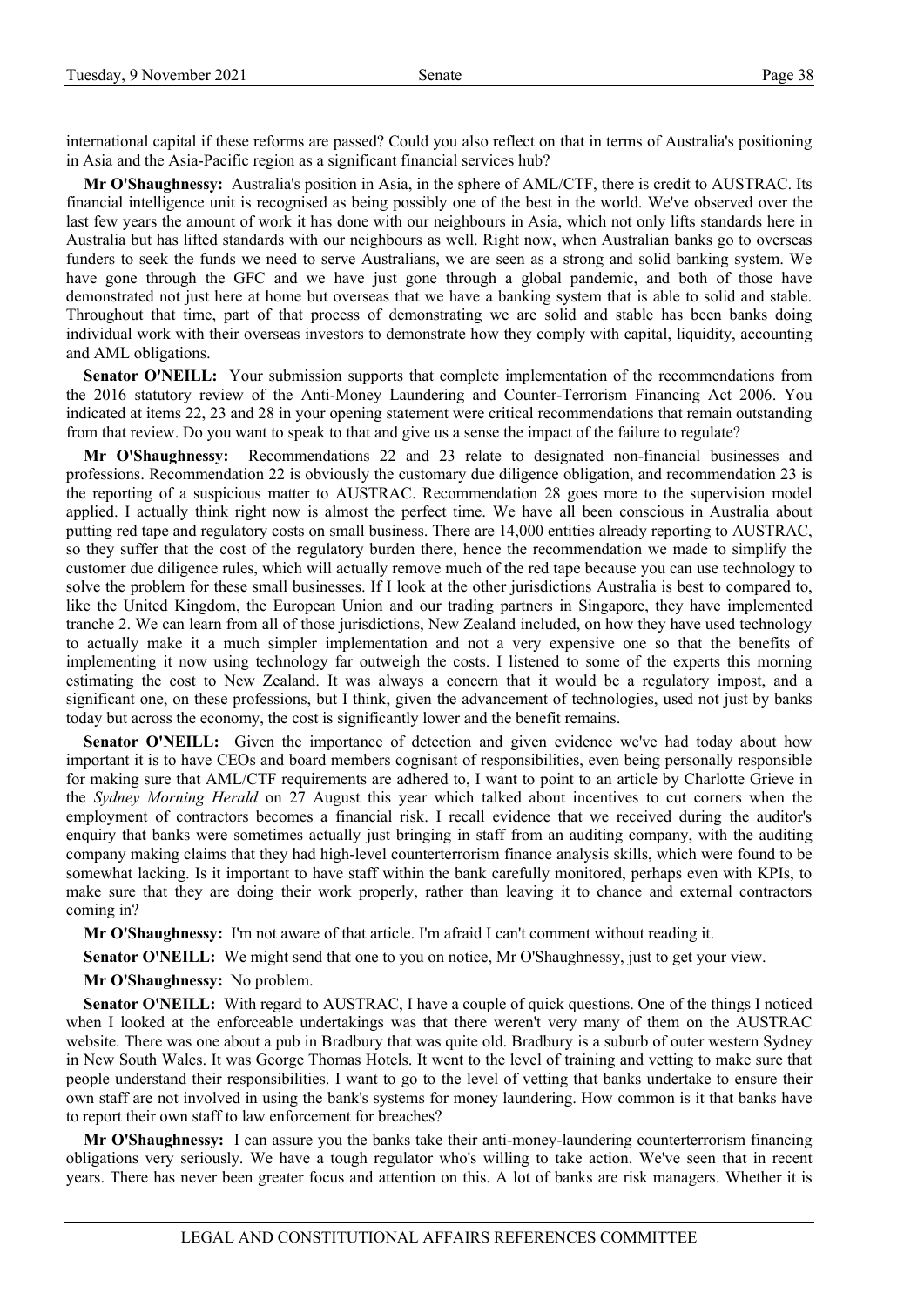money-laundering risk or operational risk or credit risk, they are risk managers, so every process, policy and procedure in a bank is about making sure that the right steps are followed. It's not just trusting your stuff; it's also verifying that trust. You trust your staff to take steps in accordance with the policy, but there is verifying as well, through processes like internal audit and elsewhere. If there was ever a matter where an issue was found, you would expect banks would take the appropriate action and report it to either law enforcement or AUSTRAC, or both.

**Senator O'NEILL:** So we're not seeing in-house management of issues where staff have done the wrong thing. Would they always be reported, or would it be treated quietly as an in-house manner? What happens if there's whistleblowing? We are seeing a concern about the culture of whistleblowing being dissuaded.

**Mr O'Shaughnessy:** I don't know that I would agree with that view. In recent years, the Australian Banking Association, as part of our Better Banking program, introduced whistleblowing protection within the industry, and that has been bedded down over recent times. I think that's actually working well and there is actually a culture of speaking up in the industry. We have just come out of a royal commission, and I think we fully appreciating what was revealed during that royal commission and we have learned the lesson that, if you see something, you should speak up.

**Senator O'NEILL:** Mr O'Shaughnessy, I appreciate the fact that the policies are in place, but I still hear from whistleblowers who are concerned about being shut down right across the financial services sector, not just in banking, so I don't know that all is well with the world there just ye I want to go to the level of collaboration between the major banks' cybersecurity and anti-money-laundering teams. What's the level of that, and is the ABA concerned about Australian bank accounts being sold on the dark web?

**Mr O'Shaughnessy:** This year Home Affairs introduced quite a large piece of legislation called critical infrastructure legislation, which looks at the topic of cybersecurity. Included in that, they're looking at different sectors across the economy. Looking at those critical sectors that need to be addressed first it isn't banks because, in the engagement with the banking regulators and banks themselves, it is recognised that banks take cybersecurity incredibly seriously. It is one of the topics, including AML, that dominates the conversation of board members in all of our banks because it is a clear and present risk. In interviews with CEOs, when they're talking about this, they will talk about a huge number of phishing attacks on banks' software and hardware and services, so it is front and centre for all banks. They take it incredibly seriously.

It's good that Home Affairs is actually introducing this legislation. We need to get it right, but it is critical that the banking sector and other sectors cooperate with the Cyber Security Centre, ReportCyber and others to make sure that these types of risks are managed. I'll go back to an earlier point that banks are risk managers—so managing cyber-risk, AML risk, [inaudible] risk and credit risk is the culture within banks. So they don't shy away from these dangers. They actually say, 'How do we mitigate this risk or prevent this risk from happening?'

**Senator O'NEILL:** The bank accounts that are being sold on the dark web, what's the scale of that? Is that a new place that money laundering is occurring?

**Mr O'Shaughnessy:** I understand the question, but I'm not sure quite what you're referring to. Are you referring to an article or a paper?

Senator O'NEILL: No, nothing in particular, but I understand that there are reports of Australian bank accounts being sold on the dark web.

**Mr O'Shaughnessy:** I'm not aware of that report. I'm happy to take that on notice and have a look at that for you.

**Senator O'NEILL:** Thank you. It would be good if you could do that and find out a little detail about how that is detected and what has been going on with that, and whether there's a threshold for reporting customer accounts on the dark web to the privacy commission or the Australian Information Commissioner.

I want to also go to the issue of money laundering through cryptocurrencies and some changing interactions between different parts of your membership in relation to engaging with cryptocurrencies. I know that some cryptocurrencies have just been cut off and shut down. The CBA look like they have taken significant steps lately to engage with that, allegedly to engage with the youth market. What's the risk of cryptocurrency with regard to money laundering?

**Mr O'Shaughnessy:** It's a fantastic piece of technology and a concept that I think everybody across the finance centre is looking at—cryptocurrencies, blockchain, and the benefits they can offer. The simplest issue with cryptocurrencies is its anonymity. A basic tenet or a core obligation of the AML/CTF Act is: know where the money's coming from, know where the money's going to. And because certain types of virtual assets have a level of anonymity, or can be traded on exchanges with a level of anonymity, it does not allow traditional players in the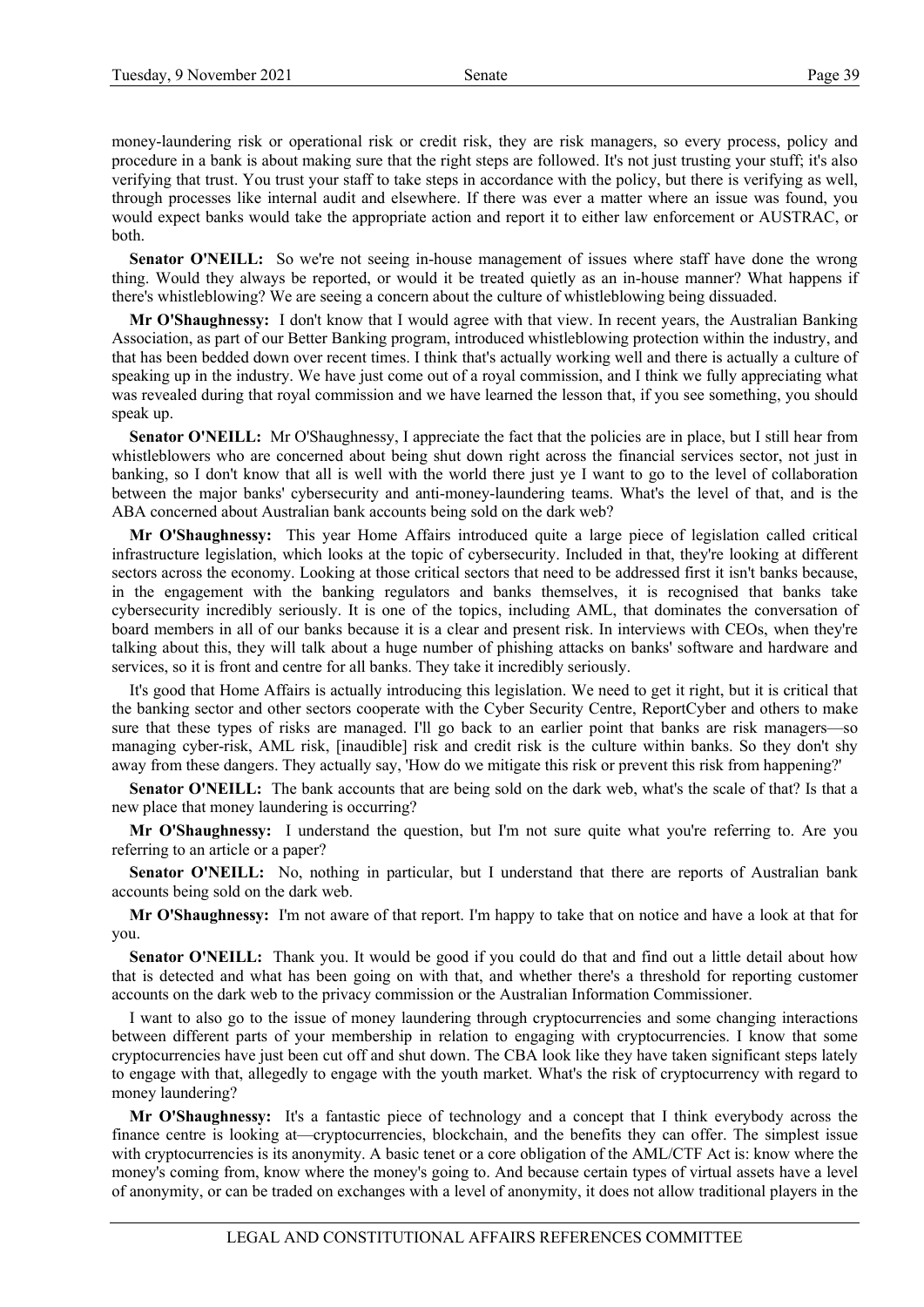finance sector to report, with confidence, that they know where the money has come from and they know where the money is going to. That's the problem the entire industry, not just in Australia but around the world, is grappling with.

I do note that in the last two months the FATF have finalised or updated their guidance on virtual asset service providers. That is something I'm hoping that Australia will look at and adopt in the coming years. I think there is a desire on the part of certain operators within the digital assets and digital currency space to be brought into the regulatory sphere. I think that will help us grow that environment once we can together figure out how best to ensure that Australia remains protected but also embrace what these technologies can offer us.

**Senator O'NEILL:** That's a question on notice, then, probably for the Commonwealth Bank, and any other banks that are members of your association and are adapting their businesses to engage with cryptocurrencies: how are they overcoming that threshold issue of the identity of that money and its movement through cryptocurrencies?

**Mr O'Shaughnessy:** I can probably answer that right now. The CBA initiative is in pilot stage, and it is working in close cooperation with regulators. In that pilot are 10 digital assets, and they are traded within that safe environment. There's another bank, called Revolut, which is applying for a banking licence in Australia. They have what they call the garden wall; their customers are within the garden as well. So there is not actually an answer to these problems yet, but I think it's just sitting down in real-life scenarios with real-life customers and figuring out: 'Well, if we were to recommend something in Australia, what could it look like?'

**Senator O'NEILL:** Is that actually a regulatory sandbox approach? I asked questions about that earlier today. Is that, by default, a regulatory sandbox approach that's being undertaken by the private sector in the absence of government action?

**Mr O'Shaughnessy:** I think you could call it something similar to that, yes. It is a pilot that is looking at saying: 'It is in a controlled environment. How best do we ensure that it's a good service for customers but also meet our obligations and, as problems arise, engage with those outside the sandbox, like the regulators, to say, 'Here's a scenario; how should we treat this?"'

**Senator O'NEILL:** That's very helpful. Thank you very much.

**Senator SCARR:** Thank you, Mr O'Shaughnessy, for attending today. There are three areas I'd like to cover with you. The first relates to debanking and derisking. In conjunction with the introduction of AML procedures, a phenomenon has arisen where customers in particular sectors which the banking industry might see as more highrisk have suffered debanking. Is the Australian Banking Association looking at whether or not it's getting the balance right between meeting its obligations with respect to AML requirements and making sure that legitimate businesses and legitimate customers aren't being prejudiced by overzealous debanking processes?

**Mr O'Shaughnessy:** I note the release from AUSTRAC last week, which called debanking a complex and global problem. The issue pretty much rests with anybody who reports to AUSTRAC. The banks that report to AUSTRAC must be able to tell AUSTRAC and other law enforcement bodies where the money has come from and where it is going. When you have a bank which has a direct relationship with the customer, that is relatively easy: you can identify who the customer is, the source of wealth and where it's going. It becomes more complex for certain parts of the economy where a bank's customer has customers. They might be—I'll give the example we've just discussed—trading virtual currencies. So it has become very difficult for a bank or another reporting entity to say with confidence, 'With that customer, who's trading with other customers that we can't see, we know where the money has come from and where it is going.'

So it becomes very hard, with these particular sectors, to balance adhering to the AML/CTF legislation. I'll go back to my earlier point: the legislation is 15 years old. We would love to see it simplified and modernised to see if we can address some of these issues in debanking. This is not the case in every sector. Some sectors are probably too high-risk for banks, because they have a certain risk appetite. Some of our banks have obligations imposed on them by their overseas partners in correspondent banking. For some sectors, satisfying legislative requirements like sanctions or AML/CTF may be impossible given the anonymity of certain products and services used in those sectors.

**Senator SCARR:** One of the examples we heard at a Senate select committee looking at the fintech regtech industry was that a lady entrepreneur had set up bitcoin business and a bank had made a decision to debank her business, but, after that decision was made, she had tremendous difficulty in her personal capacity. She had been a director and owner of the bitcoin business. She then had issues in her personal capacity opening a bank account with anyone. Obviously, that raised issues in terms of her just getting things as simple as utilities connected or renting premises. Are you aware of those sorts of issues that are in the system, and how do we address those?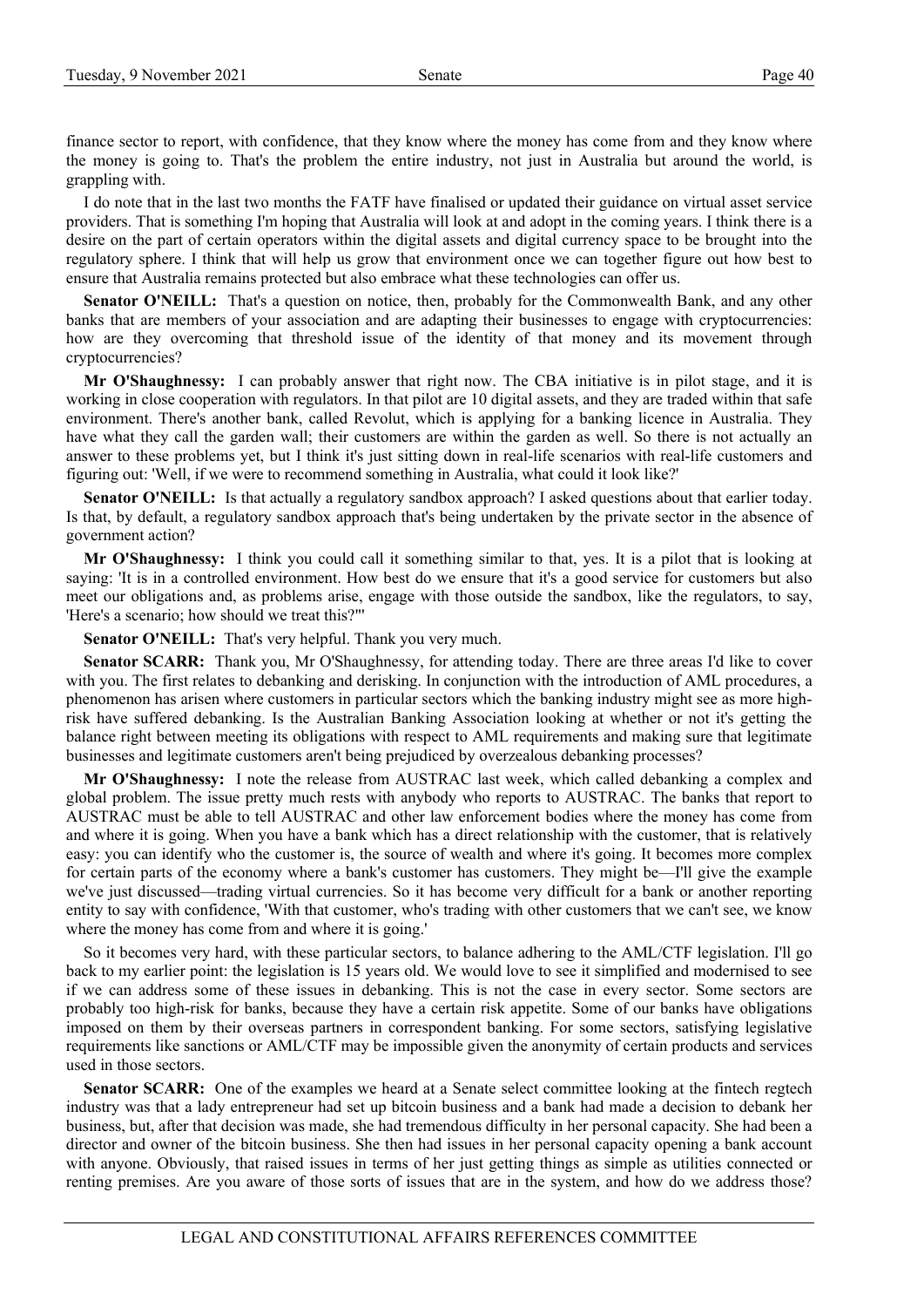From my perspective, hearing the testimony from that person—she was absolutely beside herself and no-one would tell her why they wouldn't open a bank account with her. She thought that it was because she previously had her own bitcoin business that had been debanked, for some of those reasons you probably just outlined, but it was then impacting her as an individual. There was no evidence before the committee she'd been involved in anything untoward, but she was suffering from this phenomenon of debanking.

**Mr O'Shaughnessy:** There are a number of things. I get how some customers might be frustrated if a bank they've been with says, 'We can no longer offer you services.' There's a section of the AML/CTF Act, section 123, which is the tipping-off provision. So, once a bank or any reporting entity forms a suspicion and reports that suspicion to AUSTRAC, they must not tip off the company or the individual on which that suspicion has been formed. The purpose of that is the report goes to AUSTRAC and AUSTRAC shares it with law enforcement, and law enforcement will then make the choice and contact the bank and say, 'Let the activity continue, because we want to see whether money goes.' So there's this obligation if the bank forms a suspicion and reports it to AUSTRAC they cannot tell the individual about the suspicion being formed. If they do, they breach the act. I think it is actually a criminal offence if an individual in the bank does it, so the consequences of a bank doing it are severe. But I do fully appreciate, at the other end, the customer is told nothing and has no visibility of why their account has been closed. That's one of the areas. There are other examples of why a bank account would be closed.

**Senator SCARR:** I've two more areas I want to touch upon. In your submission from the ABA, 27 August 2021, there's a paragraph, which I'll quote for the benefit of everyone:

Should the above reforms progress, the current AUSTRAC industry contribution model will also need updating, such that it is representative of the AUSTRAC regulated population—

You didn't cover that in your opening statement, Mr O'Shaughnessy. I'm wondering what would you propose as part of that? What's the ABA actually proposing in practice in terms of who bears what cost? From my perspective, obviously the banks have economies of scale and the expertise. At the other end of the spectrum, which I continue to refer to in the course of these proceedings, is the single law practitioner who's running a little conveyancing business and he's trying to grapple with the regulatory burden and do everything else they have to do. Where should the cost of this fall in a fair and equitable way?

**Mr O'Shaughnessy:** A good question. Banks do have economies of scales, but I would probably argue that when it comes to the AML/CTF legislation it needs to modernise so that all reporting entities can use new technologies to adhere to their obligations. So we may have economies of scale, but the cost of administering and adhering to the obligations under the act are significant. If, in that review of the AML/CTF Act, the role and regulated population of AUSTRAC gets expanded, the ask is simply that the government adheres to their cost recovery guidelines, that those that generate the cost of regulation bear the cost of regulation. Right now—I keep repeating this figure—AUSTRAC has over 14,000 reporting entities reporting to AUSTRAC. Of those, only 500 actually pay the AUSTRAC levy. So 500 entities out of 14,000 fund AUSTRAC in its entirety, and that is an issue—that, if AUSTRAC changes its role or expands its role, it has to be a much more equitable model on how it's funded. I do note that in the last decade, AUSTRAC, due to the work of banks and other reporting entities, has allowed the tax office to issue notices for an extra \$2.9 billion in tax, which I think has been recovered. That would be one suggestion that, rather than having industry fund AUSTRAC, the recoveries, the industry and the reporting entities facilitate, in partnership with AUSTRAC, can be used to fund AUSTRAC and then fight further financial crime.

**Senator SCARR:** This is my last question. This has been a consistent theme through your evidence in terms of the need to modernise and simplify procedures under our existing AML legislation. To the extent that we look at rolling out the legislation, the tranche 2, is it your evidence that we should undertake that modernisation and simplification process in conjunction with rolling it out to tranche 2 to make sure that the process is as efficient as possible as we extend it across to thousands and thousands of additional businesses?

**Mr O'Shaughnessy:** Absolutely, Senator. And not just that; it would also benefit the existing 14,000 reporting entities. Modernising the legislation will benefit existing and new reporting entities. So, absolutely, yes.

**CHAIR:** Thank you very much, Mr O'Shaughnessy.

**Proceedings suspended from 15:17 to 15:25**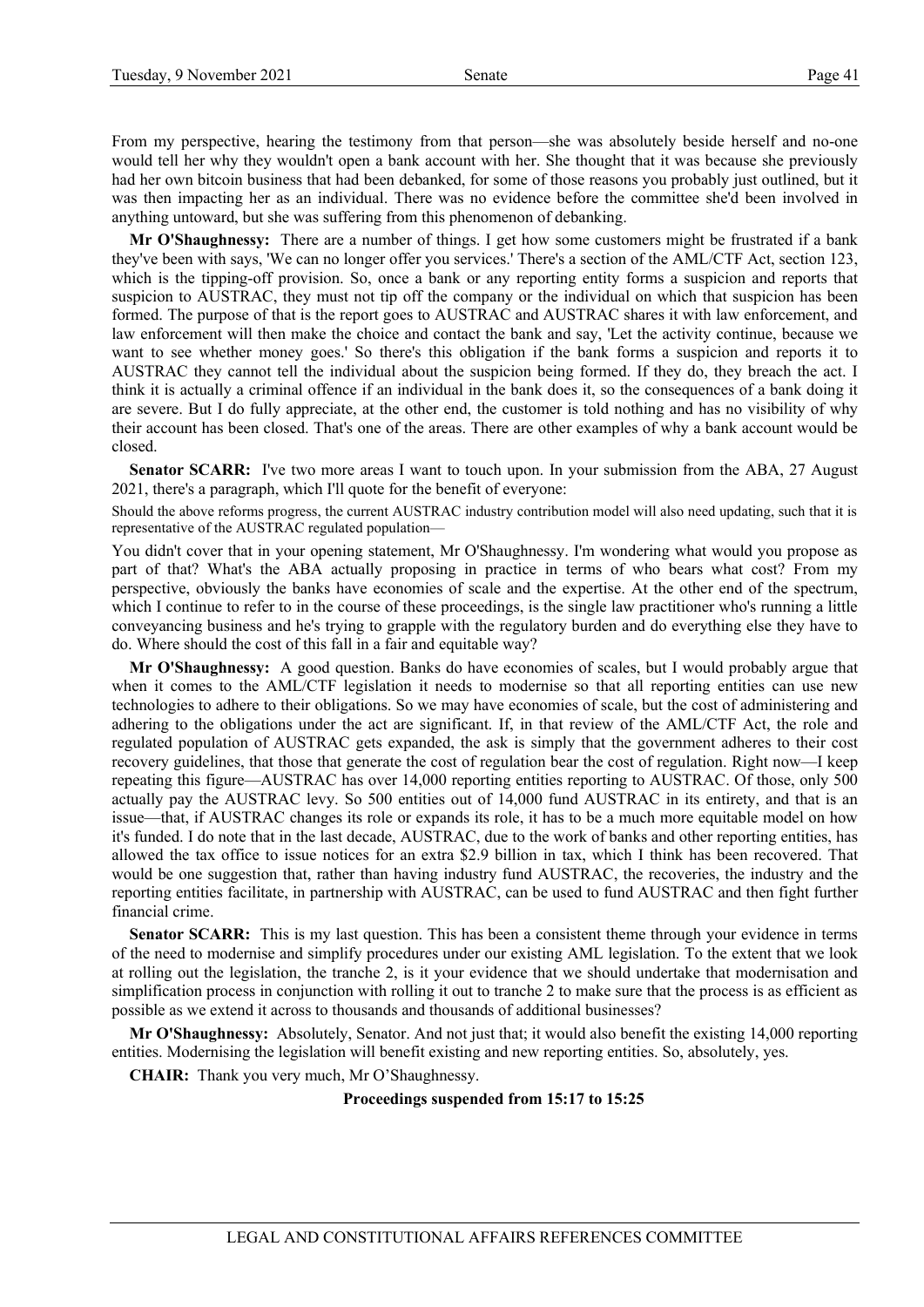## **MARSHAN, Mr Benjamin, Head of Policy, Financial Planning Association of Australia [by video link]**

# **McWILLIAMS, Mrs Karen, Business Reform Leader, Chartered Accountants Australia and New Zealand [by video link]**

#### **STYLIANOU, Ms Vicki, Group Executive, Advocacy and Policy, Institute of Public Accountants**

## **WALLER, Mrs Keddie, Head of Public Practice and SME, CPA Australia [by video link]**

**CHAIR:** Welcome. I thank you all for giving us your time today. I trust that parliamentary privilege information has been provided to you; there's additional material available if you require it. We have here submission Nos 5, 9, 11 and 37. Are there any additions or corrections to those submissions? Would anyone like to make any changes? All good? Okay. Would each or any of you like to make an opening statement?

**Ms Stylianou:** Thank you, Chair. I will start and then pass on to my colleagues. Thank you for the invitation to present to the committee today. Firstly, I would like to acknowledge the traditional custodians of the lands of Australia and their continued connection with the land, waterways and communities and pay our respects to their elders past, present and emerging. Chartered Accountants Australia and New Zealand, CPA Australia, Financial Planning Association of Australia and Institute of Public Accountants together represent over 350,000 finance professionals in Australia, New Zealand and around the world. Through our combined membership, we represent over 80 per cent of financial planners who have actively been involved in the regime for over 10 years.

We welcome moves to strengthen regulations that fight money laundering and terrorism financing. Money laundering and terrorism financing are illegal practices that severely damage our financial system. We support the global initiatives to combat this activity and recognise the importance of Australia meeting its obligations as a member of the Financial Action Task Force. As professional associations for accountants and financial planners, we are committed to acting in the public interest and contributing to a robust system that prevents criminals from using Australia for illegal activities. Our members work across a wide range of sectors, including in practice, from large firms to sole practitioners, large financial services providers to self-licensed advice businesses; in business, from major multinationals to SMEs; the public sector; not-for-profits; and academia. We hold our members to high professional and ethical standards, including the requirement to undertake a degree of customer due diligence, to meet recordkeeping requirements and to undertake screening for and be aware of suspicious behaviour by new and existing clients.

Lastly, I refer to the IPA's office in the UK, which is an authorised supervisor for AML purposes and supervises approximately 2,000 member firms. We know from their experience that a proportionate, risk based approach is essential and that an overly complex system, such as in the UK, has resulted in significant compliance costs in order to meet the AML/CTF obligations. I now hand over to Keddie Waller from CPA Australia.

**CHAIR:** Thank you.

**Mrs Waller:** In our submissions, we have aimed to assist with shaping the future design and implementation of the expansion of the regime to include the accounting profession, balancing regulation with risk and strengthening our members' contribution to detecting and recording potential money laundering and terrorism financing. We note the importance of undertaking an analysis of the AML/CTF risks compared to the cost of compliance for businesses that would be captured, including if applicable any industry contribution levy. It is important to be cognisant that money laundering and terrorism financing risk is proportionate to the size of a business; the number, nature and location of clients; and the value of transactions, so policy responses should therefore be pragmatic.

For example, we are supportive of imposing the obligation to undertake customer due diligence, or CDD, obligations on all providers of accounting services. Not only should such an obligation reduce the risk of money laundering and terrorism financing but it is also good practice for firms to verify their customers' identities. However, the ATO and the Tax Practitioners Board recently released client verification guidelines that align with the AML/CTF CDD requirements, meaning that tax practitioners are now performing these checks. Furthermore, professional accountants have additional obligations under their code of ethics which require that they must respond when they become aware of noncompliance or suspected noncompliance with laws and regulations. This includes money laundering, terrorism financing and proceeds of crime. It is therefore evident that some of the AML/CTF requirements and obligations significantly overlap with or emulate existing professional requirements imposed on the members of the accounting profession by their respective professional bodies. Importantly, these obligations only apply to qualified accountants, as opposed to those who may call themselves accountants but who are not members of a professional accounting body. I would now like to hand to Karen McWilliams from Chartered Accountants Australia and New Zealand.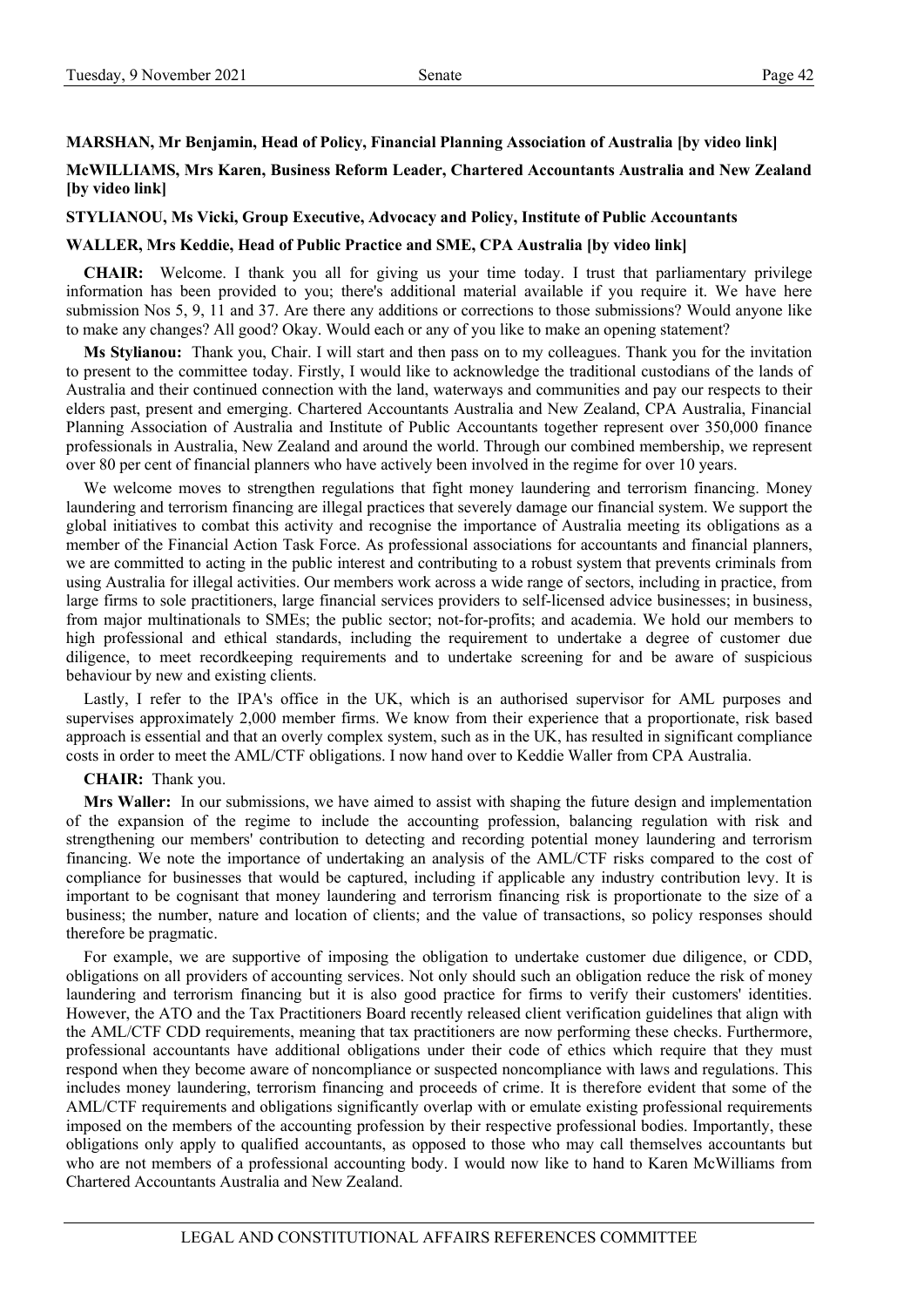**Mrs McWilliams:** In developing our responses to the committee, we engaged with our respective memberships within Australia and overseas, particularly in New Zealand, where our members are already subject to requirements under New Zealand's AML/CFT legislation. From their experience, there are some critical factors that we consider will assist with achieving the greatest benefit from tranche 2. Firstly, an assessment should be undertaken on which existing mechanisms have led to the successful identification of money laundering and terrorism financing activity. Such an assessment should then be used as a basis to determine any future requirements and obligations for accountants.

Secondly, as Vicki and Keddie have highlighted, our members are already subject to a wide range of existing professional ethical standards. The inclusion of accountants should take into consideration existing regulatory obligations and industry oversight that could be effectively leveraged. The duplication of existing compliance obligations on accountants would exacerbate any compliance burden and associated cost, particularly for our small-practice members. An unintended consequence could be higher costs to small businesses and consumers for accounting services as small practices seek to pass on their increased costs. Further, small practices may cease to offer designated services if compliance obligations are excessive, which may in turn inadvertently displace the risk of money laundering and terrorism financing to service providers that are not members of a professional body or are outside the regime. We recommend a cost-benefit analysis of the regulatory options for accountants is undertaken, including if applicable any industry contribution levy.

Thirdly, there should be extensive consultation with a broad range of stakeholders throughout the process, including raising awareness with consumers. This will contribute to a more effective and efficient regime and establish a collaborative approach to increasing the resilience of Australia's financial system to criminal threats. Critically, the design must recognise accountants are inherently different from financial institutions and will require specific amendments to the regime, rather than simply being captured under the current regime. I'd now like to hand over to Ben, representing the Financial Planning Association.

**Mr Marshan:** From the perspective of Financial Planning Association members, financial planners have been subject to part B programs for over 10 years, and have been outsourced professionals for the part A programs of financial service product issuers. Our members have benefited greatly from the willingness of product issuers to develop and adopt an industry standard ID verification form through collaboration between the Financial Services Council and the FPA. Unfortunately, not all issuers have adopted the industry standards—superannuation funds in particular—and though the government has added financial planners to the statutory declaration's approved witness list not all issuers will accept financial planners ID verifying their clients, despite the professional relationship they have with their clients.

An emerging issue we would like to see supported by the government and AUSTRAC is a technology-first ID verification process used by part A entities to support the know-your-client obligations. Despite significant advances in ID verification services over the past 10 years, virtually no product providers will accept a technology enabled ID verification service, and they would prefer to still receive a certified photocopy and a wet signature on a form. While this is generally frustrating, the current pandemic has shown the issue with this approach when trying to support Australian consumers to manage their financial affairs.

In conclusion, while Australia has comprehensive and tough anti-money-laundering and proceeds-of-crime laws in place, further efforts to prevent financial crime are a good thing. As professional bodies, we stand ready to assist with this challenge, and we welcome the chance to discuss our submissions and these issues with you here today.

**Senator SCARR:** I thank you all for attending today. I think you're the first witnesses we've had during the course of the day who are representing people who form tranche 2 and who will actually be impacted by the rolling out of the tranche 2 reforms. I think your evidence is going to be important—as has been all the evidence we have heard during the course of today.

Does there need to be a simplification and a modernisation of the know-your-client and customer due diligence requirements under the legislation prior to rolling it out to tranche 2? As part of that modernisation process, does consideration need to be given to the specific circumstances of each of the professional bodies that you represent to make it fit for purpose for each profession?

**Mrs McWilliams:** I think I'm probably best to respond to the second part of your question, which is around whether it requires a tailored response. As I indicated, accountants will need to have a tailored response to this. They're not the same as financial institutions in that their interactions with their clients are different. They are already subject to a wide range of obligations under existing ethical and professional standards, and as Keddie indicated, they're already under the ATO as tax practitioners. All of those things need to be taken into account. I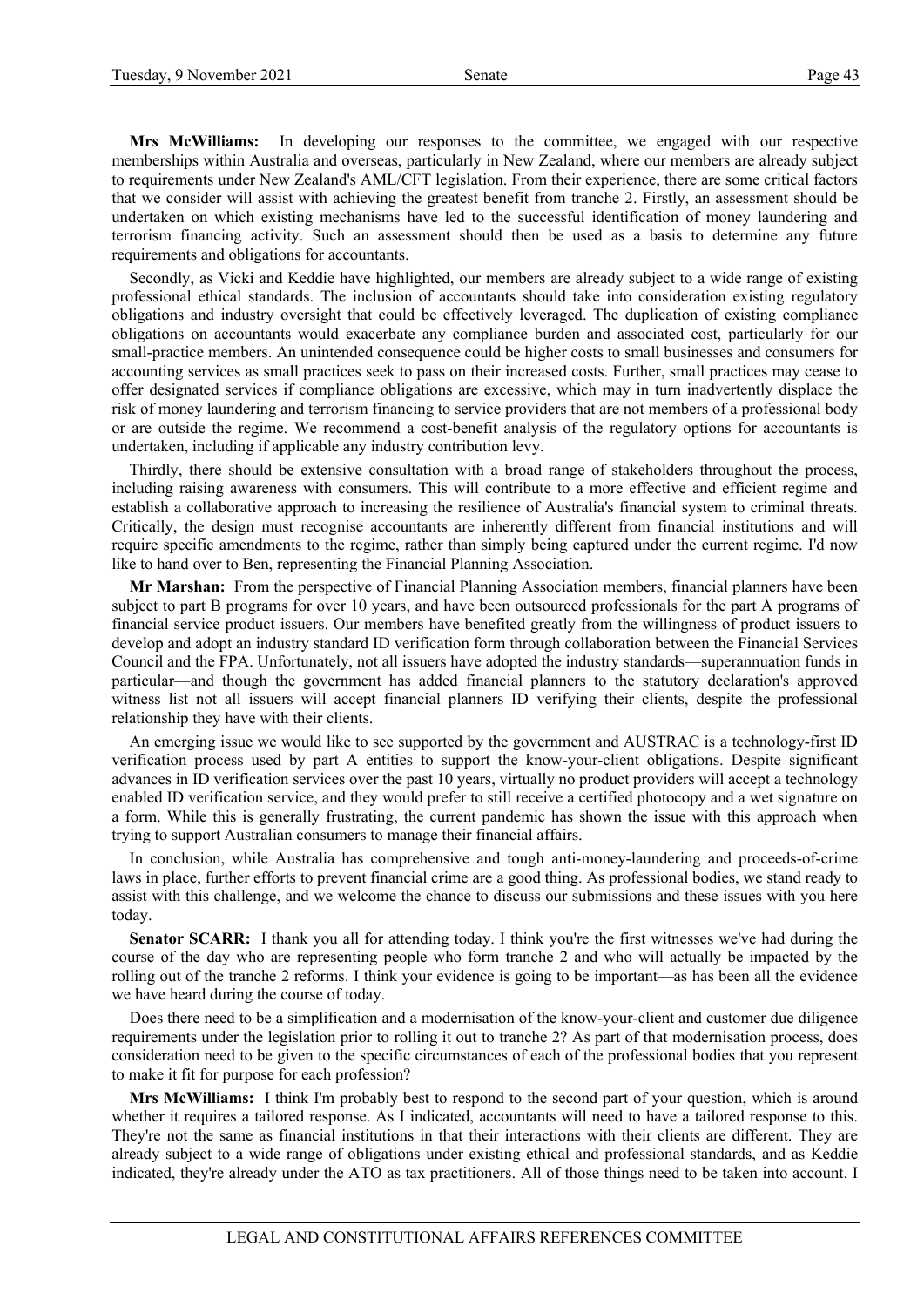suspect Ben is best placed to specifically comment on the know-your-client CDD and how that should perhaps be modernised before rolling out.

**Mr Marshan:** As I noted in my opening, financial planners have been subject to part B obligations under the AML/CTF Act, and have been doing the know-your-client requirements on behalf of product issuers for over 10 years. I'll probably take a slightly contradictory view to my colleagues in that financial planners are under so much regulatory change at the moment. The know-your-client obligations, the ID verification obligations, and the forms we've developed with the Financial Services Council are fairly well embedded and have been for 10 years. Any changes to the process or the obligations around that are just another change and another cost that financial planners are going to have to bear. So, from our perspective, the FPA is quite comfortable with the item 54 reporting obligations that financial planning licensees have, and we wouldn't really want to see a change in the know-your-client obligations at this point.

I guess the main point would be that, when you have a professional relationship with a client, it's quite easy to know who your client is from a financial planning perspective because you're generally dealing with an individual. It's much more complicated, I think, in accounting because you have a lot of different business structures and trust structures and organisational structures, and knowing your client and providing the right kinds of documentation in that framework is a lot more challenging than it is for financial planners.

**Senator SCARR:** Okay. The Institute of Public Accountants?

**Ms Stylianou:** I might just add to what my colleagues have said. I think it's important to also look at the client and document verification requirements that are flowing through the ATO and the Tax Practitioners Board at the moment. We're looking at having a consistent standard and at developing minimum standards. I think in time we'll see how the implementation goes, what needs to be changed and how it can be tweaked. I might also add that there are also a lot of other regulatory reforms that are flowing through: there are the director ID requirements and the Modernising Business Registers changes that are taking place. So I think it's also important and useful to have a look at the cumulative effects of these and other regulatory reforms and to see how they're implemented and how practically they're going to work in the future.

**Senator SCARR:** Is it fair to say that we shouldn't be looking just at what's under the AML legislation but we also need to consider the professional standards and the ethical requirements of those who are members of your relevant organisations and also what's happening in the taxation space in terms of director identification? We need to consider all of that globally and then, once we've done that, come up with the most user-friendly, efficient and effective process which is suitable for each profession—is that a fair comment?

**Ms Stylianou:** Yes, I would agree with that. I think it's critical to take a holistic approach rather than just focusing on the AML requirements, which obviously are critical and are core to this. However, it's not just the FATF recommendations and requirements and the AML legislation; it's so many other things that are happening across the board, including technological advances, which are going to be a big part of compliance with all of these requirements. As my colleagues have said, the accounting professional and ethical standards are also a critical part of this. There's a whole regime that surrounds those. So I think, yes, it is critical to take all of these things into consideration, along with the overall impact on reducing ML and TF.

**Senator SCARR:** We received some evidence with respect to the modernisation of processes and the use of technology which is bringing down compliance costs, which is quite favourable to all the participants in this process. There was some evidence provided with respect to cost of compliance. I'm interested in what is the latest information coming out of jurisdictions like the United Kingdom and New Zealand with respect to cost of compliance, especially for smaller service providers. Australia is a country with vast areas and regions, and many of the members of the profession will be providing support to small regional centres. I'm alive to what impact the imposition of additional compliance will have on those small accounting practices and the service they provide to their communities, so I'm interested in any further information you have on cost of compliance in jurisdictions like the United Kingdom or New Zealand.

**Mrs Waller:** I'm happy to start from a New Zealand perspective if you like. We've had a lot of feedback from our small and sole practitioners based in New Zealand that the cost of compliance is quite excessive and not really in a risk-reward balance when you're looking at the benefit that it's actually giving back to both the system and the integrity and also the consumer. The complexity of the framework they have to comply with means that they have resorted to outsourcing their CDD obligations, because it is such a process to go through. That can cost anywhere from \$50 as an individual up to \$500, depending on the structures that are there, such as trusts, which have been alluded to before. So we're very mindful that there is an excessive cost that is coming through in that New Zealand framework. We wouldn't want to see that replicated here—especially because it's going to be passed on to the end consumer because the small business, being the professional accountant, often can't absorb those costs.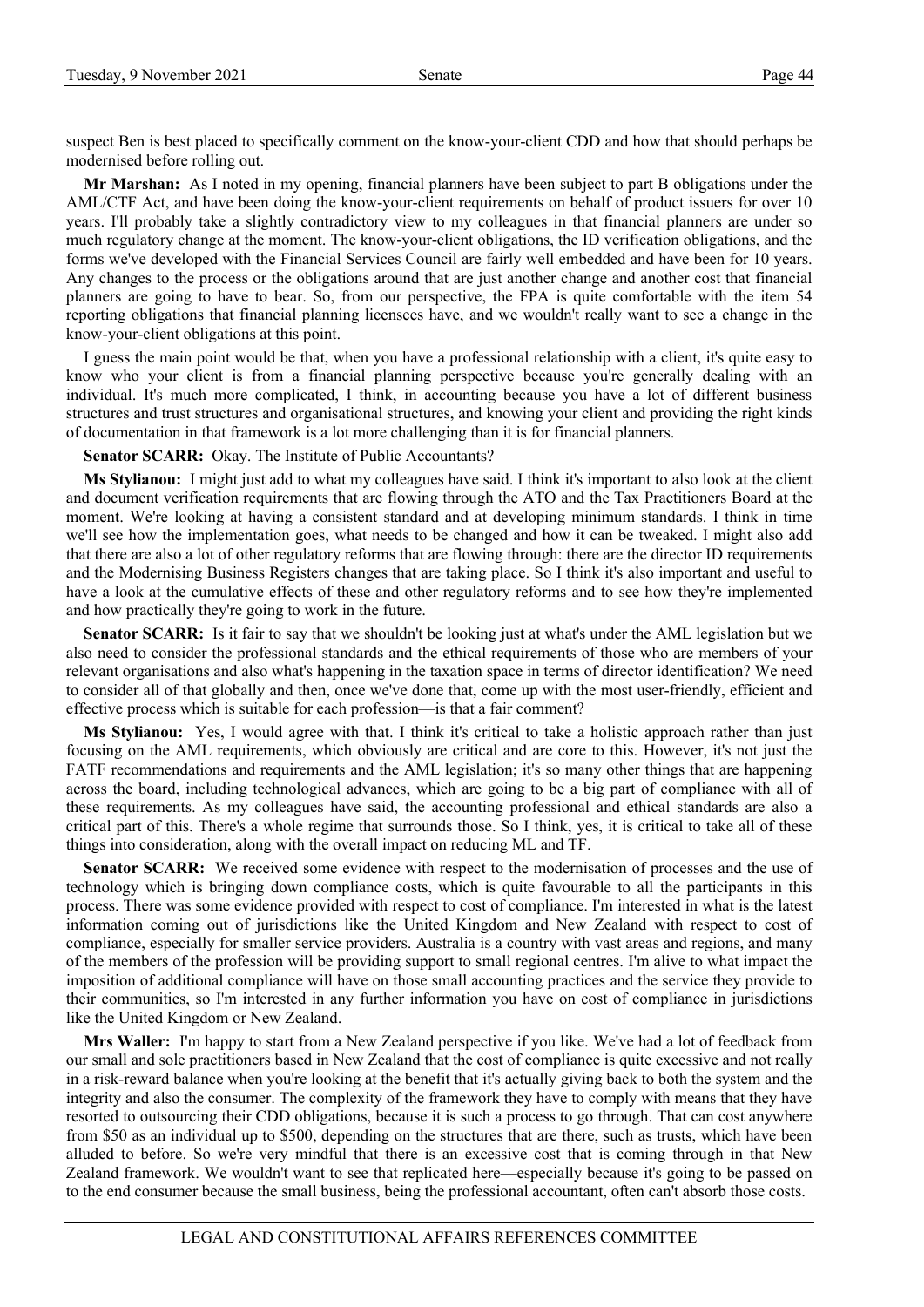**Senator SCARR:** Mrs Waller, is it possible for you to take that issue on notice. It is a very important issue. We received evidence earlier today along the lines that some of the submissions around the costs being incurred by professional services firms are overblown, exaggerated, and there is a bit of a Henny Penny approach being undertaken by some of the professional services agents in terms of the cost. So is it possible for you to take it on notice and provide additional information in respect of what your members are actually seeing in New Zealand.

**Mrs Waller:** Definitely.

**CHAIR:** Could I make one other suggestion. Would it be possible for the secretariat to provide the *Hansard* of the evidence that has been provided on these cost issues and ask the witnesses if they could comment on that in addition to your question? There is a marked discrepancy in evidence we have seen from some of the submissions and some of the material we have seen today. Would it be acceptable to you, Senator Scarr, if we got those two things put together?

**Senator SCARR:** I think that's a very good suggestion, Chair. From my perspective, this is a key point; and there is a discrepancy, as you have alluded to. I think that would be very helpful. I actually think it's extraordinarily important that each of the professional associations—

**CHAIR:** I think it's important also to get an understanding of what is actually being said in regard to new technologies and the areas of activity that are subject to compliance costs. There could be some argument about what it is that we are actually measuring. So we can actually look at the evidence that is being presented and you can make your own judgements as to the validity of the claims that have been made.

**Ms Stylianou:** May I also add, in terms of costs, that it will obviously be dependent on the requirements. If you look at the UK example, which has a very complex system, I'll give you one example of cost: software that, up until next month, we provide free of charge to our member firms to do some of their CDD work. It is no longer viable for us to provide that free of charge, so that is now going to be provided at a cost of 260 pounds annually, which is about \$475. That's for the small firms, and the majority are very small firms. So that is one cost. And then, of course, there are other levies that they have to pay as well. So all of those things would have to be taken into consideration.

#### **CHAIR:** Indeed.

**Senator SCARR:** The final question I have is around the role of the professional services organisations. From my perspective, it's going to be absolutely fundamental, as the law is reformed and rolls out to tranche 2, that the professional associations work hand-in-glove with the government in terms of coming up with the right policy mix for each of the professions and making sure that the system is as effective and efficient as possible. It seems to me that the professional associations are going to be at the coalface in terms of rolling it out, assisting their members to get up to speed with the new regulations and introducing it in their practices. I'm interested in your thoughts in respect of that proposition. Is that a fair comment?

**Mrs McWilliams:** I think it is. Our experience in New Zealand is that we need to be working very closely with government not only as the legislation is designed, the subordinate legislation and regulations, but also in the implementation part and guidance and so forth. It has got to be a very collaborative process. We have to leverage what is already in existence for our members, effectively, and then, as you say, work out where the gaps are for where there are additional bits needed to take it up to the level of FATF requirements. Certainly, what we found out through the New Zealand experience is that the implementation time is really quite key. It can be quite an uplift for some member firms, and so we need to work very closely with them and build that into their processes so that they're ready when it comes into effect. Often it takes time, following the passing of legislation, to come up with what this means in practice.

**Mr Marshan:** Can I just add to that? Having gone through 12 or 13 years of these know-your-client obligations and assisting issuers, I still have members today ringing and asking how they ID certain types of individuals and certain types of companies. Different products have different requirements, so, 12 or 13 years into the regime, there is still a lot of confusion. The simpler and clearer you can make it upfront, obviously the easier it is over time to roll it out; but, if you create a highly complex requirement for a particular profession, it can go on for a long time.

**CHAIR:** Can I add to that question? In other areas of industry policy, where there's a change in compliance, it's not unknown for the Commonwealth to provide assistance to industry associations to help industry firms come to grips with the new regime. Would that type of program, for a limited period, be of assistance? It may well be that, in some areas of regulation, there'll never be a point at which firms actually come to understand things. In the R&D tax area, for example, I know there are firms that are constantly managing to have a misunderstanding, many, many years after it was introduced, and they rely on taxation accountants who might end up at the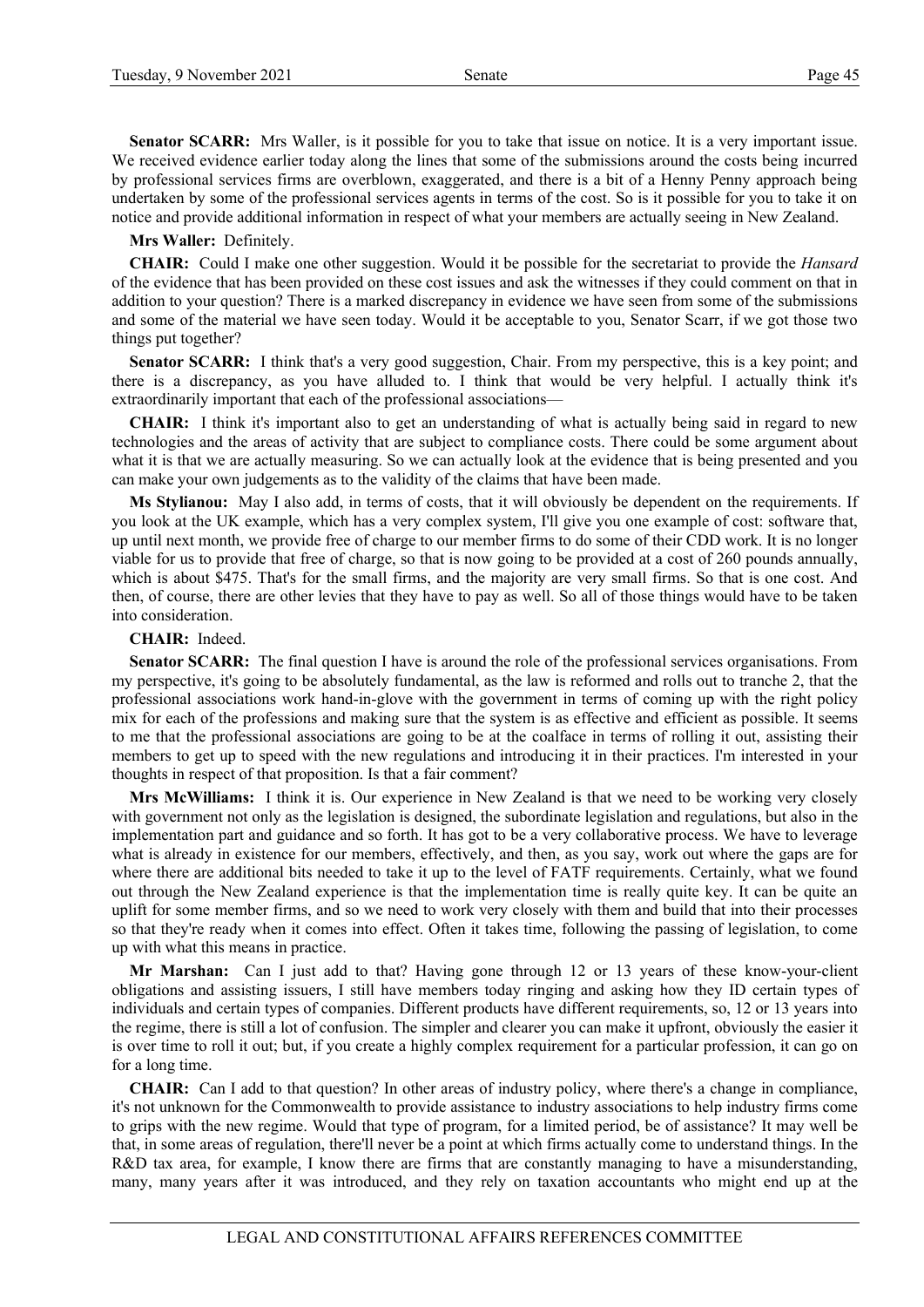practitioners board because of their misunderstandings of things. Would that principle—of industry associations being given some temporary assistance to help in the transition to a new regulatory regime—be of any value?

**Mrs Waller:** I would like to comment first and say that I think that would absolutely be welcomed by the profession. What we have seen, especially in our smaller and sole practitioner firms, is that they have undertaken a significant amount of reform and regulatory change in the last 24 months. What we've also seen in the last 12 to 24 months is the impact of COVID and trying to support their SME clients through that change. They've had significant capacity issues; they've had to invest a lot in remote working in areas that were locked down for long periods of time, and that's had a considerable impact on their capacity, their resourcing and, obviously, their financial means to implement more change. So we would definitely welcome that opportunity.

**Ms Stylianou:** I'll just add that assisted compliance, I think, is something that's been used in the UK, quite effectively. As Keddie said, that would be extremely welcome.

**CHAIR:** In the United Kingdom, how did that industry support work? Can you explain that?

**Ms Stylianou:** It's worked in different ways. They've looked, for example, at whether certain sectors need to have exemptions. They've assisted them with their understanding, education and awareness, and they've assisted them with how different parts of the regime apply to different sectors, but I think the problem with the UK, from my understanding, is that it's so overly complex.

**CHAIR:** So you've got some philosophical objections to the regime, but I'm interested in how the government in the United Kingdom assists firms to come to grips with the regulatory regime. Are you saying that the government provides assistance through industry associations for that adjustment?

**Ms Stylianou:** Yes. It does. It provides assistance, but it's a very different kind of regime, because they've set up OPBAS as it is, which is a supervisor, and then they've authorised professional associations to be supervisors, so there is assisted compliance. I don't know if that's exactly what you're getting at, but—

**CHAIR:** When I was a minister, the Labor government provided management consultancy services through Enterprise Connect, for instance. It would work with industry associations to lift the capability of firms in a whole range of areas.

In my historic experience, the biggest problem is a small enterprise firm—for example, a trade firm—moving into a larger capacity and understanding their regulatory requirements, even for basic requirements such as payroll. Now, you're dealing with this on a daily basis. You're actually providing a service to firms to meet their regulatory obligations. That's what taxation and various other financial services provide on a daily basis.

Now, if the Commonwealth is asking for an additional level of compliance, then maybe there is a case for there to be further assistance so that people understand what's required and that takes away the argument: 'It's too hard. It's too difficult. It's too costly.' We're being told there are a range of ways of dealing with that, to minimise costs so that we understand the nature of the ask. It's not the same as the Commonwealth Bank, but it is certainly a requirement to register—particularly when the beneficial ownership test and other such matters are critical to our capacity to defend the country against corruption—and so maybe we have to provide some assistance to small enterprises and, in your case, for financial service companies to be able to provide it. That's the argument I put to you. We have done it in the past; I know that from my direct experience. Is there a case for it to happen in the financial services area as well?

**Ms Stylianou:** Yes, there definitely is a case for it.

**CHAIR:** Senator Scarr, I have intruded on your questions. Have you finished with that?

**Senator SCARR:** I was happy with your intrusion. You're a welcome visitor. I'm happy to pass back to you, Chair.

**CHAIR:** But are you done? As you know, I'm looking at the clock—I'm always looking at the clock—Senator Scarr—

**Senator SCARR:** No, I'm done.

**CHAIR:** You're done? Thank you. Do any of my other colleagues have questions? Senator O'Neill?

**Senator O'NEILL:** I'm ready to roll. I just want to be clear about your submission to us today. I did hear you say, 'We welcome moves to strengthen AML/CTF.' You're aware that tranche 2 is a long, long, long time coming. Is there now some acceptance amongst the accounting profession and the Financial Planning Association that it is inevitable that tranche 2 must proceed?

**Ms Stylianou:** Yes, Senator. Certainly from the IPA's perspective, it's something that—we've been involved in consultations from the days of the Attorney-General's Department for many years, really. There has been an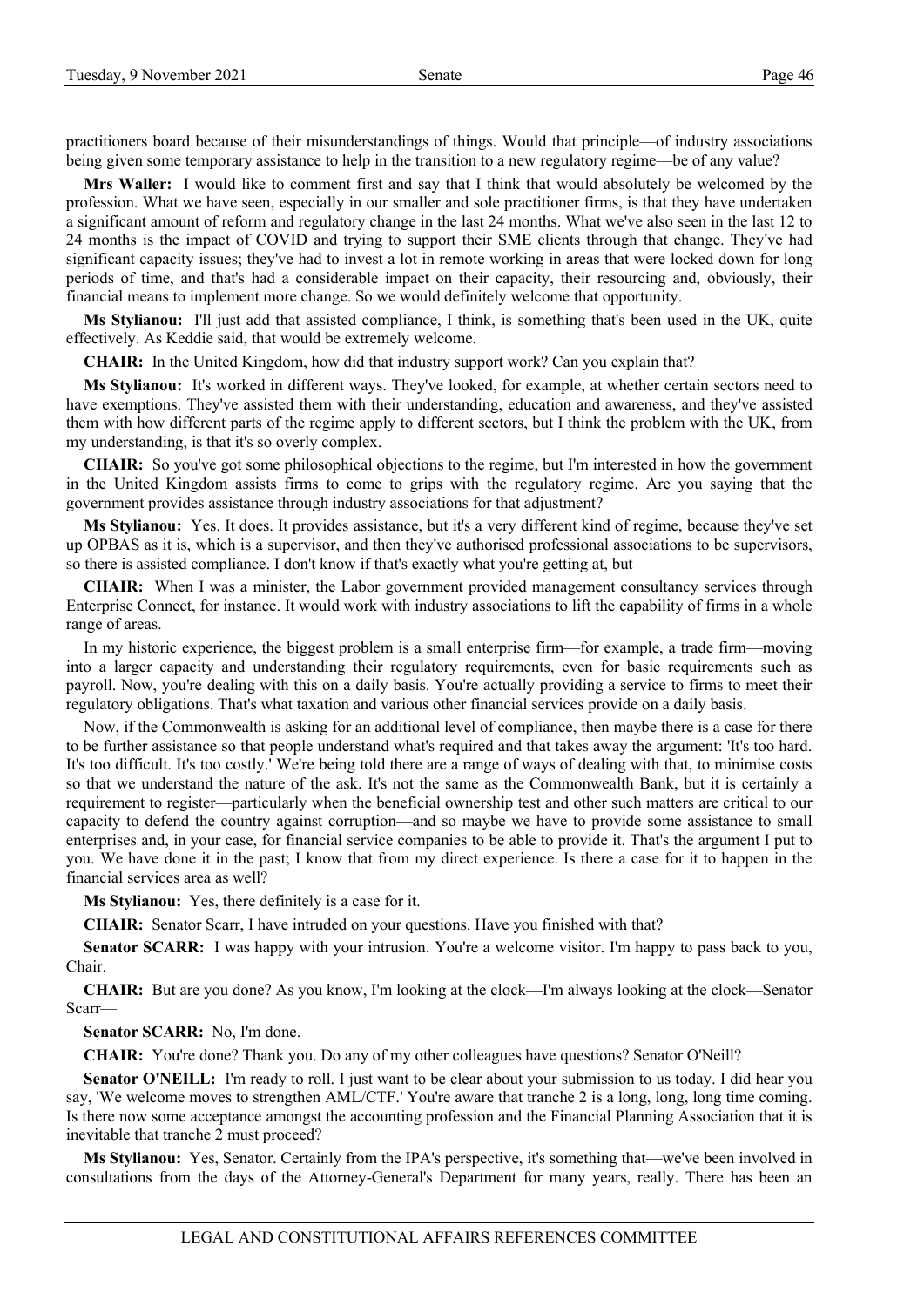expectation that tranche 2 will be introduced, so I think that it is just a case of 'when' rather than 'if' if I could say that.

**Senator O'NEILL:** Much promised, but undelivered. I wasn't involved in the 2015 MER, and neither was I involved with the 2016 significant review. I don't know if you've had a chance to look at submission No. 32, which is the Department of Home Affairs submission to this inquiry, but, at the end of its submission, it has tracked what happened with the 84 recommendations that were made. No doubt you were a part of the consultation back in 2016, which was when the government was promising to do this. A lot of water has gone under the bridge between 2016 and now, including the royal commission and changes that you've been talking about here in terms of regulatory change. This is a massive body of work that remains unattacked. Are you concerned about the wastefulness of having gone through this process in 2016 only to have to recommence it here in 2021?

**Ms Stylianou:** From our perspective, we thought it would happen sooner or later. There is so much regulatory reform that goes on. It's constant; it's relentless, really. I was involved in 2015 and 2016, and I remember presenting before the Financial Action Task Force and being almost interrogated, as it were. So I do have memories of all of that, but I suppose it's just a case of, 'Here we are; it'll happen when it happens.' It's not something that's within our control, but there is so much other regulatory reform that happens, and I suppose we just wish to ensure that all of the regulatory reform that has happened since 2015 and 2016 is taken into consideration.

**Senator O'NEILL:** Yes, because it's a bit of a dog's breakfast as you describe it. There's a little bit here and a little bit there and a little bit over here, and there's no clarity, I think, for the sector about exactly what now might have to happen. So I guess my first serious question to you is: has the government discussed with any of you and your organisations its plans, as of today, to implement tranche 2, which will cover your profession?

**Ms Stylianou:** I can't speak for the others—they can speak—but not with the IPA.

**Senator O'NEILL:** So it's still somewhere on the horizon but not a focus for government and certainly not a conversation that's live for you. You are representing the Institute of Public Accountants?

**Ms Stylianou:** Yes, correct.

**Senator O'NEILL:** Can I ask Mrs Waller from CPA?

**Mrs Waller:** No, we have not had any direct conversations.

**Senator O'NEILL:** So this is not an item of work for the government and you are not in conversation with them about tranche 2?

**Mrs Waller:** We have not had a direct conversation on tranche 2 recently.

**Senator O'NEILL:** Mrs McWilliams, for CA ANZ?

**Mrs McWilliams:** Likewise, we have had no direct conversations with government about the current status of this.

**Senator O'NEILL:** Of the tranche 2 reforms to AML/CTF?

**Mrs McWilliams:** Yes.

**Senator O'NEILL:** And Mr Marshan?

**Mr Marshan:** As I noted in our introduction, financial planners are already item 54 reporting entities, so we're already under the AML/CTF Act and are part of the regime. Tranche 2 is not something that we've had a discussion with government about, because we are already within this.

**Senator O'NEILL:** Yes, you're within tranche 1, based on your evidence.

**Mr Marshan:** Yes.

**Senator O'NEILL:** But I want to be clear about this: you will still be impacted by tranche 2, but you are not in any conversation with the government currently about tranche 2?

**Mr Marshan:** That's correct.

**Senator O'NEILL:** Does it surprise you, then, that recently in Rome, at the G20, Australia signed off the leaders declaration on AML/CFT/CPF, reaffirming 'our full support for the Financial Action Task Force and Global Network' and stressing 'the relevance of the risk based approach of the FATF recommendations with the aim to ensure legitimate cross-border payments and to promote financial inclusion', among many other things? Does it surprise you, Ms Stylianou, that the government continues to herald its action on FATF regulations overseas yet it is not engaged with you at all on tranche 2?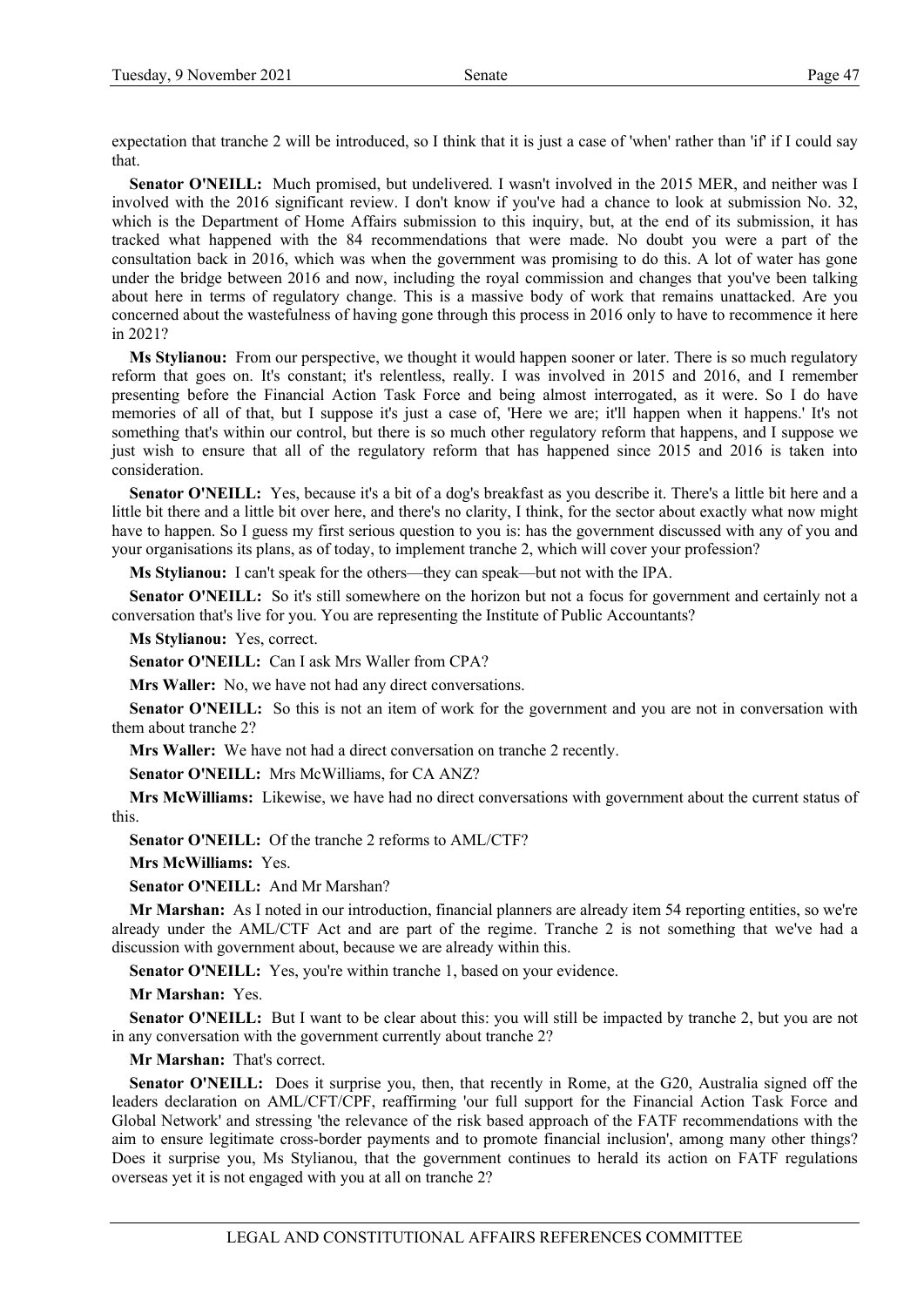**Ms Stylianou:** I can't say that I'm aware of what activities or discussions the government has had with others. I can only say that they haven't had any with us.

**Senator O'NEILL:** Mr Marshan, are you aware of this international stance—looking like a good international citizen but not doing any of the work at home?

**Mr Marshan:** I'll be honest: I'm a little bit more focused on my kindergarten child's reading abilities than on following what's happening in the news in Rome. So, no, I haven't followed that. Sorry.

**Senator O'NEILL:** Okay, but how Australia is represented does matter. We are part of an international economy, and money is moving across borders all the time. Your clients and your members would be critical in the ethical movement of that money, so what we present to the world as our public face does matter, doesn't it?

**Ms Stylianou:** Yes, I suppose it does, but it's just not something that I can really comment on.

**Senator O'NEILL:** Thank you. Mrs McWilliams, do you have a comment?

**Mrs McWilliams:** No. As we've indicated, Australia has committed to implementing the Financial Action Task Force reforms, but I guess it's a matter for government as to the timing of when those are implemented.

**Senator O'NEILL:** Based on evidence we received this morning and confirmed in submissions, are you aware that Australia is being described as a laggard in implementation of tranche 2?

**Ms Stylianou:** I am aware of what's being written in some of the submissions and what's being written in the media, and I have looked at the FATF website.

**Senator O'NEILL:** In your view, is there any other significant legislation that you consulted on with this government as far back as 2015 and 2016 that remains completely unaddressed, or is this it?

**Ms Stylianou:** I think that there might be examples along the way but nothing that is relevant to this.

**Senator O'NEILL:** So it is a pretty big oversight by the government not to implement this despite their rhetoric to the effect that they were actually doing it.

**Ms Stylianou:** I think it's really just up to government. It's not something I can comment on.

**Senator O'NEILL:** In the four years since the government promised a cost-benefit analysis of regulatory options for designated non-financial businesses, has there been, to your knowledge, any effort whatsoever to start that cost-benefit analysis process, which is so important to you that you've given evidence about it this afternoon?

**Ms Stylianou:** Not that I'm aware of. It is something certainly that we would definitely emphasise. I know that, back in 2015-16, the Attorney-General's Department did recommend that, and it is something that we would definitely seek to happen.

**Senator O'NEILL:** But, currently, there has been no work done about the financial implications of tranche 2 on your members. Is that correct?

**Ms Stylianou:** Not that I'm aware of apart from what we've been doing ourselves.

**Senator O'NEILL:** I'm surprised you didn't actually have that information from the government years ago, but I am particularly concerned that, as we sit here with international declarations about supporting the FATF reforms and tranche 2, the government has not interacted with you to get a cost-benefit analysis underway at all. It would be useful for your members I'm sure, and I'm sure they'd be interested in knowing what that might be. You've spoken about New Zealand, and you've also spoken about the UK. In those jurisdictions and any others, are you aware of the effects of the implementation of tranche 2-like reforms in other jurisdictions and their impact on the viability of businesses? I know that there's a costing change. What has happened in other jurisdictions? Has there been a collapse of the industry? Has there been a significant failure of small or medium businesses as tranche 2 has been implemented in other jurisdictions?

**Ms Stylianou:** I don't have any particular knowledge of that—only what I've read in other submissions. I don't have any particular knowledge of other jurisdictions.

**Senator O'NEILL:** Mr Marshan, have you got any response to that? Do you know anything about other jurisdictions and the loss of financial planners?

**Mr Marshan:** I know plenty around other jurisdictions and loss of financial planners but not in direct relation to money-laundering and terrorism-financing laws.

**Senator O'NEILL:** Okay. Mrs Waller?

**Mrs Waller:** I'm not aware of an impact on the viability of any of the businesses for professional accountants. I know it's had a cost impact but not around the continued financial viability.

**Senator O'NEILL:** And Mrs McWilliams?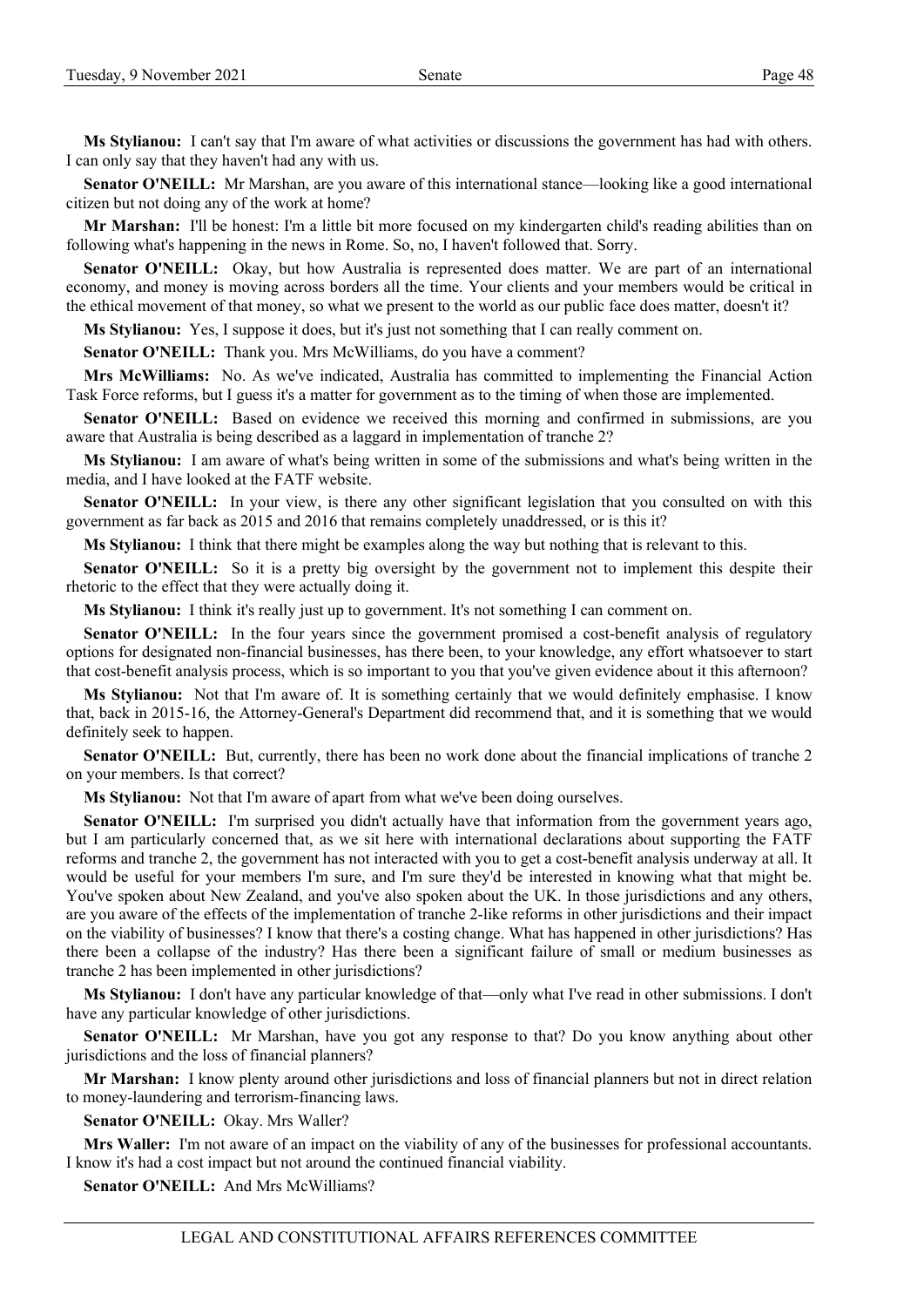**Mrs McWilliams:** What our experience has been with New Zealand—it's important to note that the New Zealand regime is activity based. It's based on whether or not you undertake a captured activity as an accountant, as opposed to just being an accountant. We do know that some of those smaller firms that might have only undertaken one or two captured activities a year have moved away from doing that work so that they are not part of the regime, as opposed to those who perhaps do a significant amount and are therefore fully within it. I wouldn't say it has affected the viability, but we have seen some firms cease some of the services that they've provided in order to be able to continue to service their clients at that lower cost, where they are in that smaller end.

Senator O'NEILL: So, in some ways, it could become a specialised field with some people carving themselves out of it?

**Mrs McWilliams:** With it being activity based, it is based on those higher-risk activities. Effectively, members are choosing not to do higher-risk activities that are captured by the regime and are seeking to focus their efforts on lower-risk clients and therefore able to just stay servicing them as they would have done normally. But it would have been those that only had a few clients who might have been in the higher-risk category or had a few pieces of work for them that were considered higher-risk and captured. It was very much on that border.

**Senator O'NEILL:** Do you have any significant interactions with AUSTRAC currently?

**Ms Stylianou:** IPA has had interactions not recently but certainly over the years, in terms of training, education, awareness—that type of thing.

**Senator O'NEILL:** But you wouldn't call it an ongoing and intimate relationship with AUSTRAC? You don't report significantly to them?

**Ms Stylianou:** No.

**Senator O'NEILL:** Ms Waller?

**Mrs Waller:** No. Similar.

**Senator O'NEILL:** Mr Marshan?

**Mr Marshan:** The Financial Planning Association has not scheduled but somewhat regular meetings with AUSTRAC on a variety of issues on a regular basis. Two to three years ago, AUSTRAC worked with the Financial Planning Association on a post-implementation review to get an understanding of how financial planners were engaging with AUSTRAC and engaging with the ID verification obligations around the risks, in terms of the services they provided, in terms of anti-money-laundering counterterrorism financing activities. So, yes, we have dialogue with them. I can ask them questions when I need to without any problem.

**Senator O'NEILL:** But you'd say your last formal consultation with them about it was, what did you say, two to three years ago?

**Mr Marshan:** No. That was a specific consultation. Whenever AUSTRAC update rules and make changes to their rule books, we are involved in those consultations and will have conversations with them about those changes as they relate to financial planners?

Senator O'NEILL: And that's because you're captured in tranche 1 part B?

**Mr Marshan:** Correct.

**Senator O'NEILL:** Ms McWilliams?

**Mrs McWilliams:** We don't have regular engagement with AUSTRAC. To Vicki's point, we've had some ad hoc engagement with them over time with various bits of guidance, but it has been very limited.

**Senator O'NEILL:** Once tranche 2 is implemented, you will have an incredible asset to share with AUSTRAC, in terms of reports of anything you see that you think is suspicious or unclear. As was revealed today—I think in evidence from the police representatives—they would have comparative sightings across the industry. If you're a big tier-1 company, you might have five per cent of your transactions about which you would say, 'This needs a little bit of an investigation,' and you would report it and then AUSTRAC would get onto it. What change and what benefits to the Australian system and international finance do you believe will be unleashed when tranche 2 is implemented and your respective professions are engaged?

**Ms Stylianou:** What benefits?

**Senator O'NEILL:** Yes.

**Ms Stylianou:** I suppose the idea is that, in terms of the objectives of the legislation, the wider the net is cast, so to speak, the more suspicious and potential illegal activities might be caught in that net, which would benefit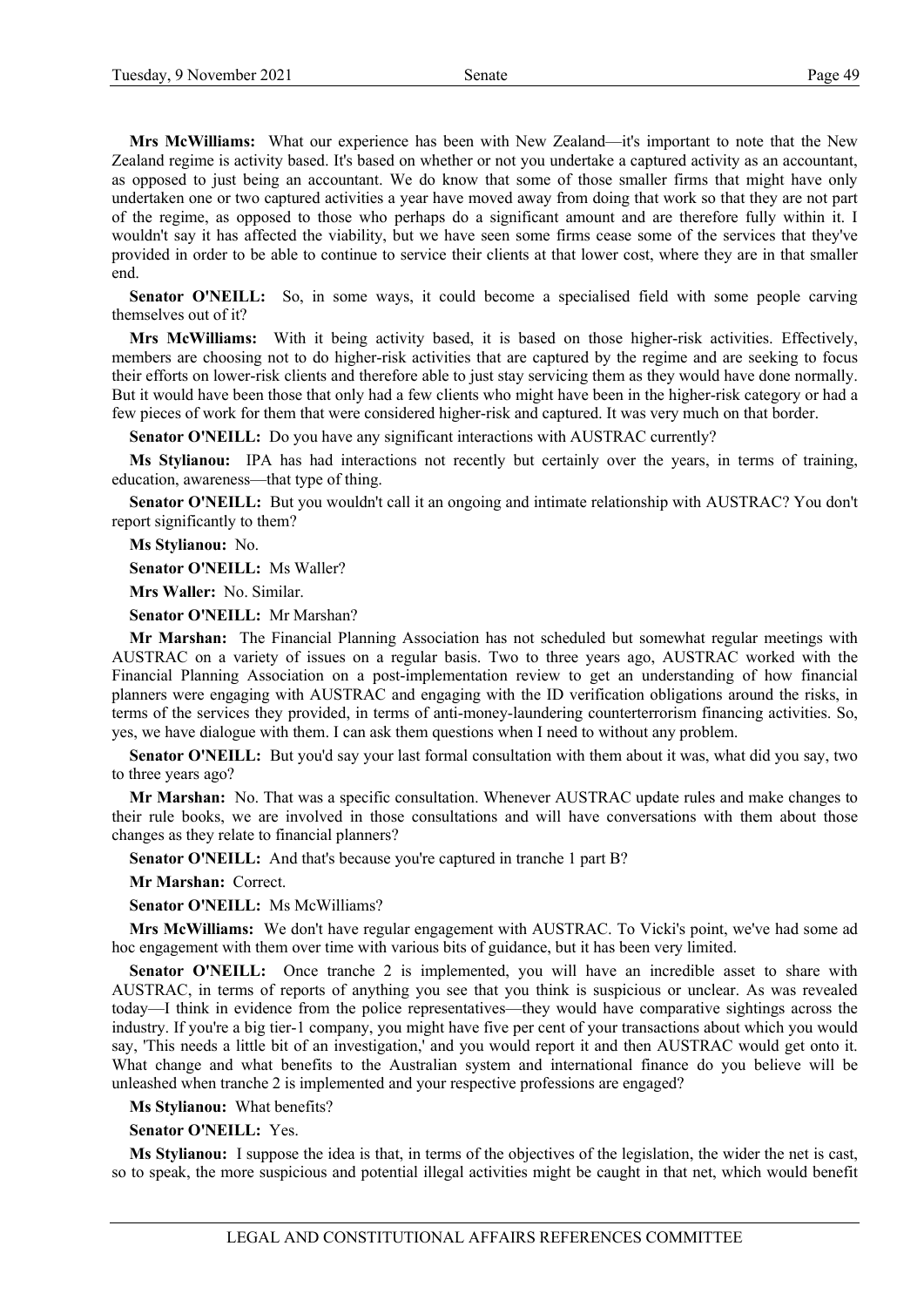the economy more broadly. I'm going by the policy objectives in the legislation, which we've always supported. To us, that's certainly one of the main benefits.

**Senator O'NEILL:** Is there anybody who wants to add anything to that?

**Mrs Waller:** Yes. I'll make an additional comment, if I can. If we have an ability to collaborate and look at how tranche 2 is implemented so that we have some cohesion across obligations, be that through the ATO, the Tax Practitioners Board, the Corporations Act or AUSTRAC, so that we can have a level of consistency, I think that'll bring a level of integrity to the system. The other thing is the potential level of efficiency. At the moment, as Ben alluded to it in his opening comments, there can actually be different points when having to go through some of those CDD obligations, because it's not always accepted by all parties. If we can look at actually bringing that together and having consistency in recognition in one element of verification that could be shared, that could give a lot of efficiencies and integrity to the system.

#### **Senator O'NEILL:** Absolutely.

**Mr Marshan:** We obviously have been involved in reporting suspicious transactions to AUSTRAC over the years. The reality is, and AUSTRAC confirmed this in the review, there are virtually none that come through financial planning, because the relationship between the financial planner and their client is of a type such that financial planners are generally across enough information about the financial position of the client to be on top of those kinds of risks. Financial planners often won't engage with clients where they see risky types of behaviour but will report them because of their professional obligations they have. There has been virtually no suspicious amount of reporting that's come through financial planners as a profession, because of the relationship planners have with their clients. Where they have, they tend to have been where the test for suspicious matter reporting events is set in such a way—for example, somebody doing renovations or building their house is taking regular amounts of money or transferring regular amounts to different builders and contractors—that it tends to trigger the reporting programs, rather than there being anything suspicious to report.

**Senator O'NEILL:** Nonetheless, with the breadth of the profession you represent there, once you've got the skill set and you know how the system works there is the old expression 'gun for hire'. We heard today about 'professional service providers' who are advertising their services about how to get around Australian law to overseas entities. There are unethical operators in every industry, and I'm sure there would be some who, after a period of time of skilling up, could literally become a very valuable asset to somebody who wanted to launder money within the country or from overseas. I guess there's a reason for capturing that, isn't there?

You raised the issue of overlaps and duplications; we had some evidence about that today, with the tranche 2 requirements and current professional standards. Can I ask you to take on notice anything that you think, in addition, you want to alert the committee to? Where are the aspects of tranche 2, to the very best of your knowledge, already covered in Australian law? If there is anything further you need to add to what you've already put on the record, I would appreciate having that.

Senator Carr asked a little bit about collaboration, and the costs and the benefits of doing so. The UK implementation was focused on collaboration with industry bodies such as yours. How can the government best work with you to ensure these reforms are implemented in a way that doesn't result in onerous regulation on your profession while still getting the job done and restoring Australia to the good books, in terms of an international corporate participant in the world economy?

**Mrs Waller:** One of the benefits of working with a profession like ours is that we have the ability to engage directly with our members who will be implementing this at the coalface. Quite often we see policy intention or legislative obligations we're looking to achieve in an outcome. But, when it gets to implementation or how it unfolds, we don't always hit the mark. If you engage with the profession—and we use that as a conduit to the members who will be implementing this at the coalface, understanding assisting systems and processes of how that can come into a day-to-day setting—you will get the best outcome because you'll be able to leverage what's already there, understand how it's going to unfold and ensure it's going to hit that policy intent.

**Senator O'NEILL:** Which makes it even more inexplicable that you are not being consulted by the government at all, given your knowledge. Did you want to add something, Ms Stylianou?

**Ms Stylianou:** I was just going to agree with what Keddie said. I was going to make similar points—that it's the sort of stuff we have already been talking about. To your point previously, where you talked about where tranche 2 is already covered in the existing requirements: I think that sort of mapping and stocktake will be very, very critical as we move forward.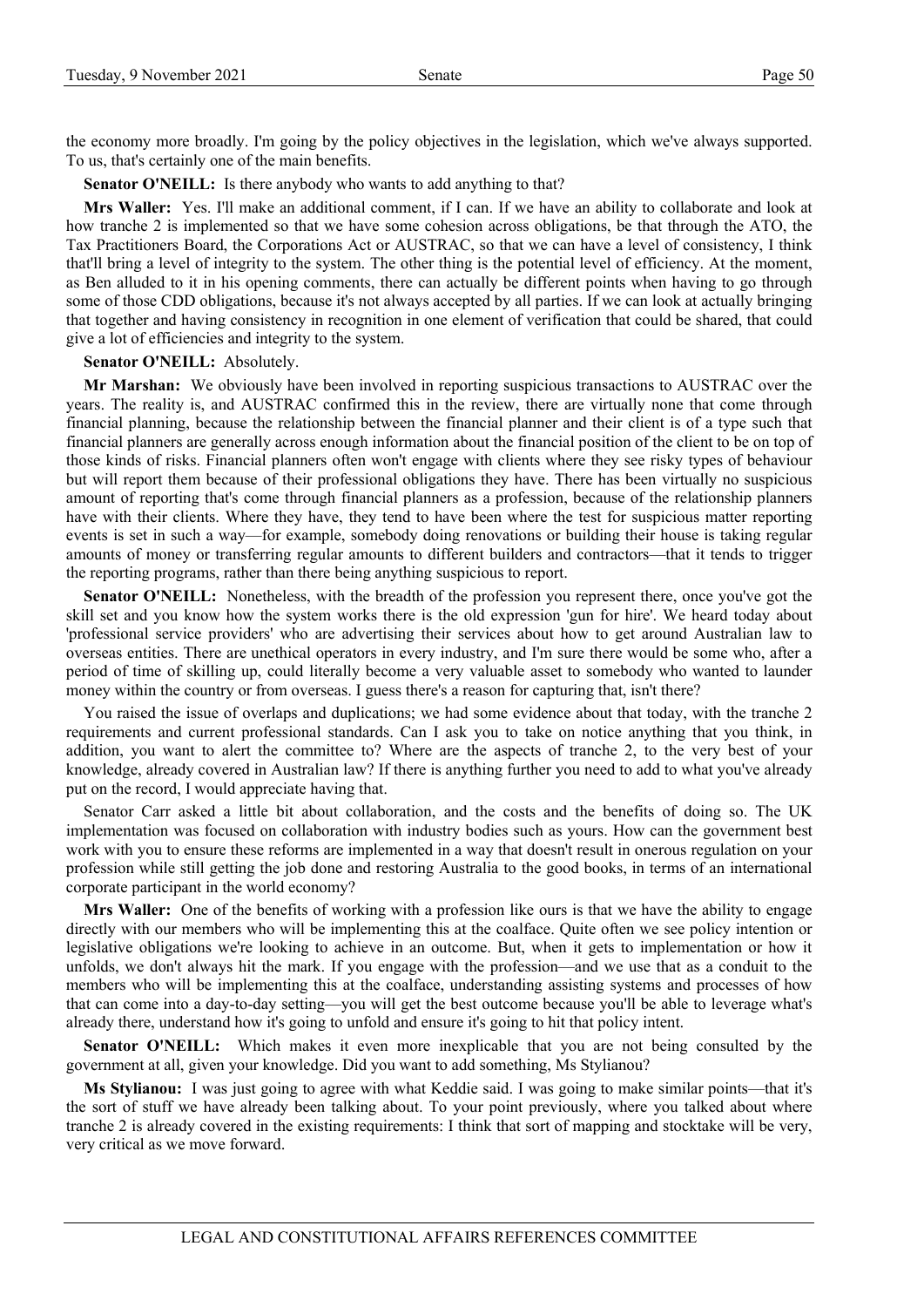**Senator O'NEILL:** Mrs Waller, you indicate very clearly in your submission you are supportive of applying tranche 2 to the gatekeeper businesses. What kind of regulatory framework do you think would be most effective to implement, and what kinds of whistleblower protections do you want for your members?

**Mrs Waller:** In terms of the regulatory side of what we'd like to see: it's about working with that existing framework. We already spoke about the fact that there are obligations under the tax profession and under the TPP obligations. We also have obligations under our professional code of conduct with our NOCLAR, or noncompliance. It's about whether we can look at how we can bring those obligations together so that we're streamlining those; that'll have the best impact. In terms of whistleblower protection, I think it would be the same sorts of protections that we would expect and that we already have in some of these places, to ensure that they have legislative protection. I think one of the challenges you see is when you're dealing with a small business. If you have someone who comes in who may have a suspicious activity, they would be quite readily identifiable if they were then to report that individual. So we need to ensure that we put protections in place to support these small practitioners and small professionals so that they're not going to be targeted if they actually are doing the right thing and reporting noncompliance.

Senator O'NEILL: That's a very good point. Did you want to add anything, Ms Stylianou?

**Ms Stylianou:** No, that's fine. Thank you.

**Senator O'NEILL:** Ms Stylianou, you talked about the structure in the UK setting, and I understand that, with the law societies in that country, there are three different jurisdictions and they have slightly different models et cetera. We've got jurisdictional challenges that have become very obvious to us during COVID. I'm interested in your view about what the best way to proceed would be. Is AUSTRAC the appropriate place, with sufficient expertise? Does it have adequate resources? Does it have the right people to implement and monitor tranche 2 successfully in terms of capturing your profession? If yes, why? And if not, why not?

**Ms Stylianou:** My understanding is that AUSTRAC would need additional resources if tranche 2 were to come into play, given that there would be up to, potentially, 100,000 different entities that would need to report, one way or another. As with other regulators, we're constantly saying to government, 'Please ensure that they are adequately resourced to do what they need to do.' For example, with ASIC and the ASIC industry funding levy, you've seen what has happened there—

**Senator O'NEILL:** Especially with financial planners.

**Ms Stylianou:** Yes, especially with financial planners. We're also advocating for similar relief for liquidators and auditors, I might say. However, we don't want to be in a similar situation, where it's the profession and the industry bearing the cost through increasing levies. I know that in the UK there's a levy paid to [inaudible], for example. We don't want to be in a situation where there's another cost to industry and to the profession because AUSTRAC, or whichever agency it might be, is not adequately funded and resourced. At the moment—and I stress that—it looks like AUSTRAC is the most likely candidate to take this on, but that's really something else that I should imagine will be subject to consultation.

**Senator O'NEILL:** You would hope so.

**Ms Stylianou:** I would hope so, yes.

**Senator O'NEILL:** But it is a few years in between drinks, shall we say, in terms of consultation—2016 to 2021. It's definitely not a love affair, is it!

**Ms Stylianou:** I think there's a lot to be consulted on in terms of tranche 2. If we were to start today, I don't know how long it would take, but I would certainly hope that sufficient time would be given to careful consideration, including the cost-benefit analysis and all of the other things we've talked about.

**Senator O'NEILL:** Does anyone else want to add anything to that? Is AUSTRAC the best place for it to be managed?

**Mrs McWilliams:** Talking about whether or not AUSTRAC is the best place, I'd probably echo Vicki's thoughts on that. To Vicki's comments about ensuring it has sufficient resources, I think that also goes to the earlier comment about working in collaboration with the industry associations, such as ourselves, to ensure that we provide the necessary knowledge and understanding of the sector to the people within AUSTRAC—if it is AUSTRAC—who will be regulating and supervising the sector. Certainly, our experience in New Zealand is that it took a bit of time for the supervisor to get up to speed on the various differences across the tranche 2 professions. They're not all the same; in fact, they're actually very different, and so that does require quite different knowledge and understanding. I think it's important for whoever is going to be doing that to work very